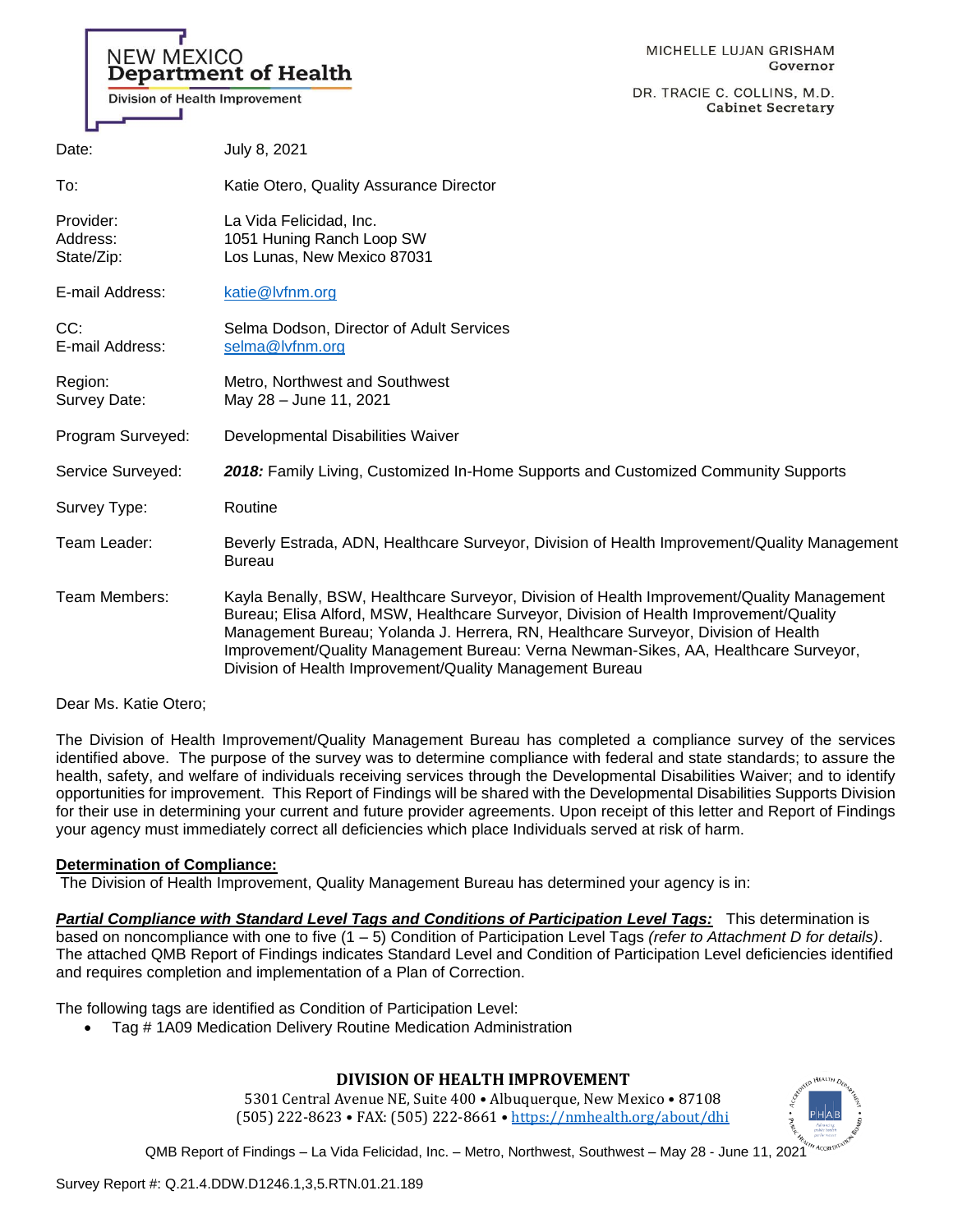- Tag # 1A09.1 Medication Delivery PRN Medication Administration
- Tag # 1A15.2 Administrative Case File: Healthcare Documentation (Therap and Required Plans)

The following tags are identified as Standard Level:

- Tag # 1A08.3 Administrative Case File: Individual Service Plan / ISP Components
- Tag # 1A32 Administrative Case File: Individual Service Plan Implementation
- Tag # 1A32.1 Administrative Case File: Individual Service Plan Implementation *(Not Completed at Frequency)*
- Tag # 1A22 Agency Personnel Competency
- Tag # 1A43.1 General Events Reporting: Individual Reporting
- Tag # 1A08.2 Administrative Case File: Healthcare Requirements & Follow-up
- Tag # LS25 Residential Health & Safety (Supported Living / Family Living / Intensive Medical Living)

## **Plan of Correction:**

The attached Report of Findings identifies the deficiencies found during your agency's on-site compliance review. You are required to complete and implement a Plan of Correction. Your agency has a total of 45 business days (10 business days to submit your POC for approval and 35 days to implement your *approved* Plan of Correction) from the receipt of this letter.

You were provided information during the exit meeting portion of your on-site survey. Please refer to this information (Attachment A) for specific instruction on completing your Plan of Correction. At a minimum your Plan of Correction should address the following for each Tag cited:

## **Corrective Action for Current Citation**:

• How is the deficiency going to be corrected? (i.e. obtained documents, retrain staff, individuals and/or staff no longer in service, void/adjusts completed, etc.) This can be specific to each deficiency cited or if possible an overall correction, i.e. all documents will be requested and filed as appropriate.

## **On-going Quality Assurance/Quality Improvement Processes:**

- What is going to be done on an ongoing basis? (i.e. file reviews, etc.)
- How many individuals is this going to effect? (i.e. percentage of individuals reviewed, number of files reviewed, etc.)
- How often will this be completed? (i.e. weekly, monthly, quarterly, etc.)
- Who is responsible? (responsible position within your agency)
- What steps will be taken if issues are found? (i.e. retraining, requesting documents, filing RORA, etc.)
- How is this integrated in your agency's QIS, QI Committee reviews and annual report?

## **Submission of your Plan of Correction:**

Please submit your agency's Plan of Correction in the available space on the two right-hand columns of the Report of Findings. *(See attachment "A" for additional guidance in completing the Plan of Correction)*.

Within 10 business days of receipt of this letter your agency Plan of Correction must be submitted to the parties below:

- **1. Quality Management Bureau, Attention: Monica Valdez, Plan of Correction Coordinator in any of the following ways:**
	- a. Electronically at [MonicaE.Valdez@state.nm.us](mailto:MonicaE.Valdez@state.nm.us) *(preferred method)*
	- b. Fax to 505-222-8661, or
	- c. Mail to POC Coordinator, 5301 Central Ave NE Suite 400, Albuquerque, New Mexico 87108

## **2. Developmental Disabilities Supports Division Regional Office for region of service surveyed**

Upon notification from QMB that your *Plan of Correction has been approved*, you must implement all remedies and corrective actions to come into compliance. If your Plan of Correction is denied, you must resubmit a revised plan as soon as possible for approval, as your POC approval and all remedies must be completed within 45 business days of the receipt of this letter.

Failure to submit your POC within the allotted 10 business days or complete and implement your Plan of Correction within the total 45 business days allowed may result in the imposition of a \$200 per day Civil Monetary Penalty until it is received, completed and/or implemented.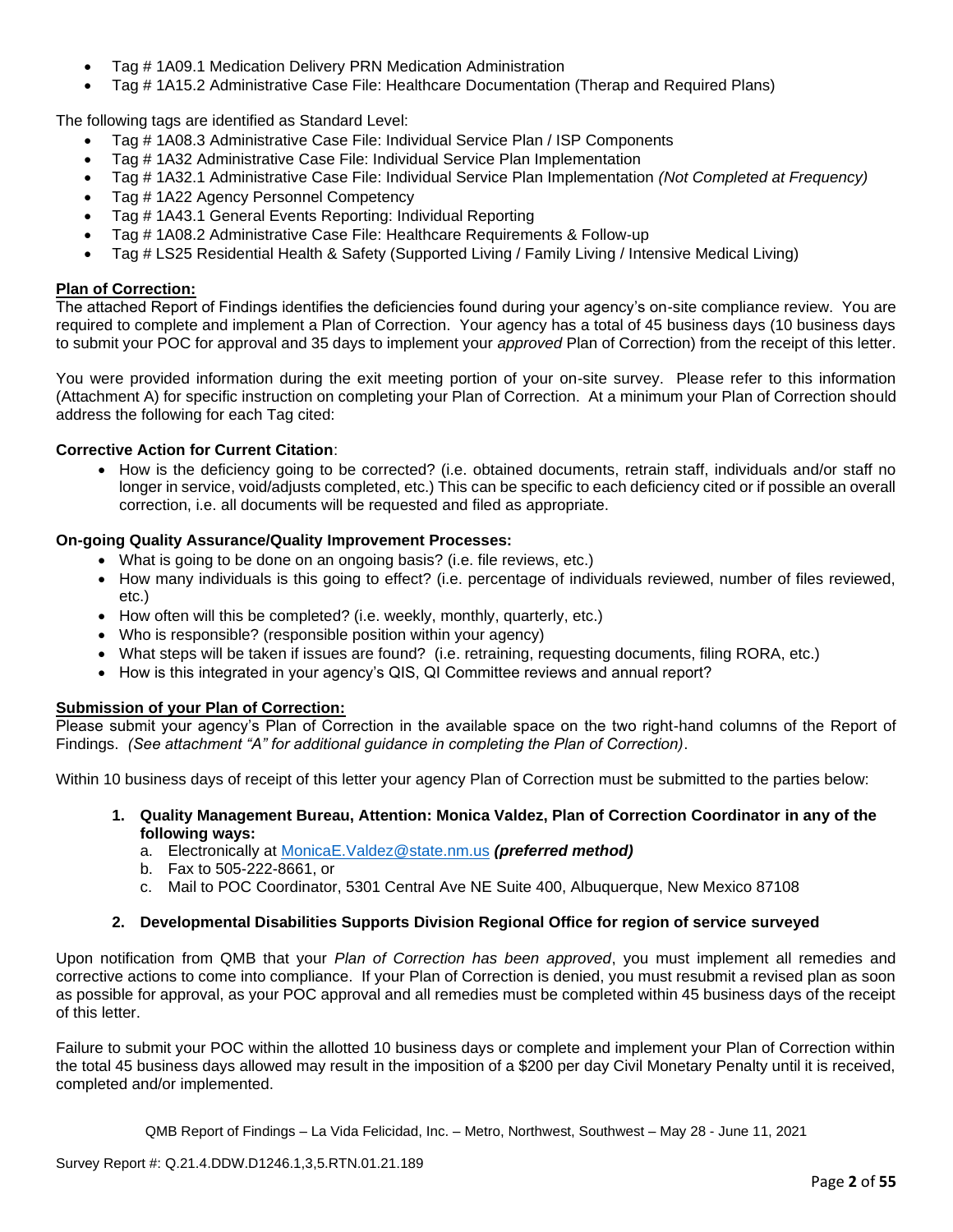## **Billing Deficiencies:**

If you have deficiencies noted in this report of findings under the *Service Domain: Medicaid Billing/Reimbursement*, you must complete a "Void/Adjust" claim or remit the identified overpayment via a check within 30 calendar days of the date of this letter to HSD/OIG/PIU, *though this is not the preferred method of payment*. If you choose to pay via check, please include a copy of this letter with the payment. Make the check payable to the New Mexico Human Services Department and mail to:

> Attention: *Lisa Medina-Lujan* HSD/OIG/Program Integrity Unit 1474 Rodeo Road Santa Fe, New Mexico 87505

If you have questions and would like to speak with someone at HSD/OIG/PIU, please contact:

*Lisa Medina-Lujan [\(Lisa.medina-lujan@state.nm.us\)](mailto:Lisa.medina-lujan@state.nm.us)*

Please be advised that there is a one-week lag period for applying payments received by check to Void/Adjust claims. During this lag period, your other claim payments may be applied to the amount you owe even though you have sent a refund, reducing your payment amount. For this reason, we recommend that you allow the system to recover the overpayment instead of sending in a check.

## **Request for Informal Reconsideration of Findings (IRF):**

If you disagree with a finding of deficient practice, you have 10 business days upon receipt of this notice to request an IRF. Submit your request for an IRF in writing to:

> ATTN: QMB Bureau Chief Request for Informal Reconsideration of Findings 5301 Central Ave NE Suite #400 Albuquerque, NM 87108 Attention: IRF request/QMB

See Attachment "C" for additional guidance in completing the request for Informal Reconsideration of Findings. The request for an IRF will not delay the implementation of your Plan of Correction which must be completed within 45 total business days (10 business days to submit your POC for approval and 35 days to implement your *approved* Plan of Correction). Providers may not appeal the nature or interpretation of the standard or regulation, the team composition or sampling methodology. If the IRF approves the modification or removal of a finding, you will be advised of any changes.

Please contact the Plan of Correction Coordinator, Monica Valdez at 505-273-1930 or email MonicaE. Valdez@state.nm.us if you have questions about the Report of Findings or Plan of Correction. Thank you for your cooperation and for the work you perform.

Sincerely,

Beverly Estrada, ADN

Beverly Estrada, ADN Team Lead/Healthcare Surveyor Division of Health Improvement Quality Management Bureau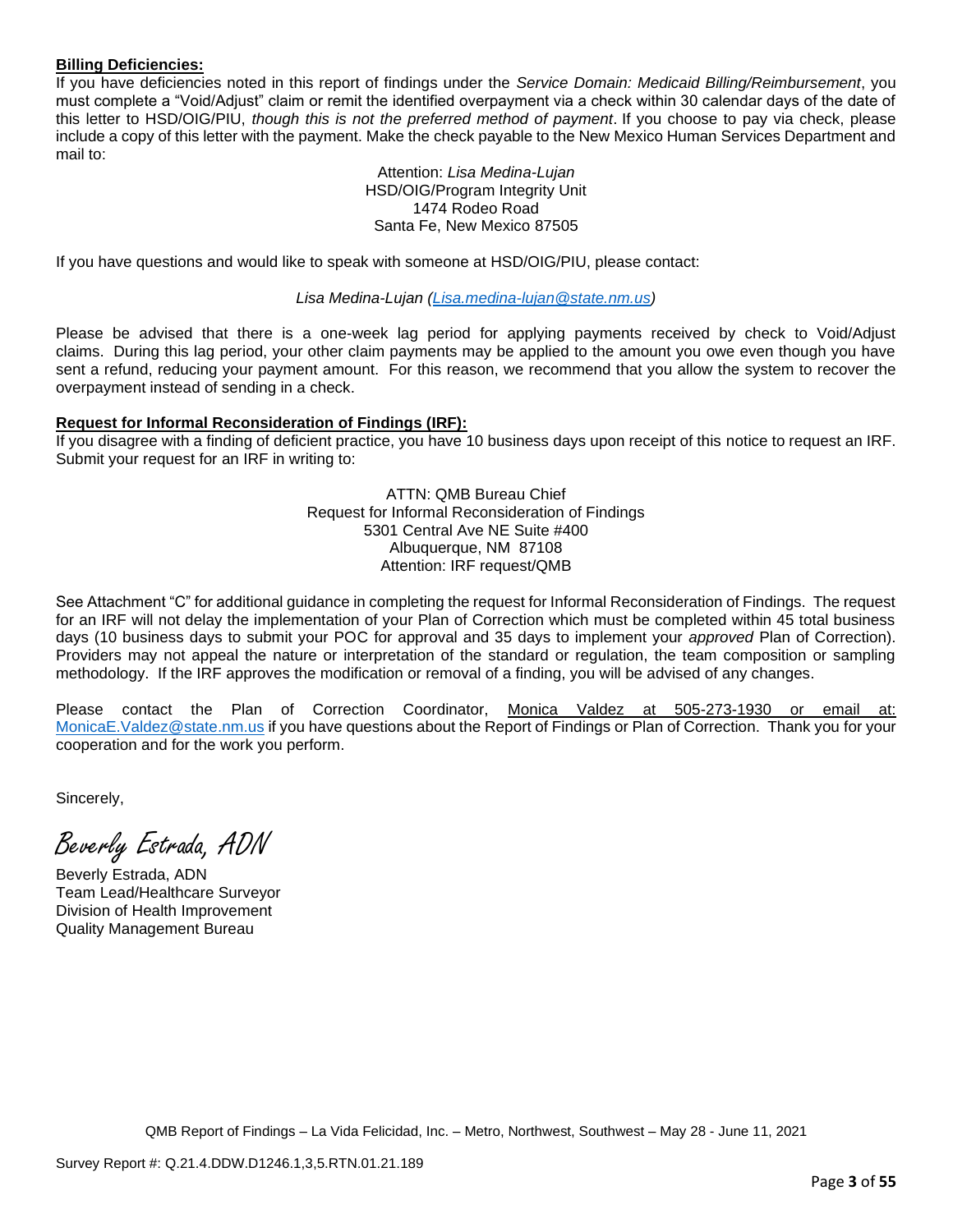#### **Survey Process Employed:**

Administrative Review Start Date: May 28, 2021

Contact: **La Vida Felicidad, Inc** Katie Otero, Quality Assurance Director

> **DOH/DHI/QMB** Beverly Estrada, ADN, Team Lead/Healthcare Surveyor

On-site Entrance Conference Date: June 1, 2021

Exit Conference Date: June 11, 2021

Present: **La Vida Felicidad, Inc**

Katie Otero, Quality Assurance Director Selma Dodson, Director of Adult Services Adria Duran, Executive Director Ramona Chavez, DD Program Manager for Adult Services Lisa Suazo, DSP Supervisor / Service Coordinator Laurie Nelson, LPN Ruth Frank, Billing Specialist

## **DOH/DHI/QMB**

Beverly Estrada, ADN, Team Lead/Healthcare Surveyor Kayla Benally, BSW, Healthcare Surveyor Elisa Alford, MSW, Healthcare Surveyor Yolanda J. Herrera, RN, Healthcare Surveyor Verna Newman-Sikes, AA, Healthcare Surveyor

## Present: **La Vida Felicidad, Inc**

Katie Otero, Quality Assurance Director Selma Dodson, Director of Adult Services Ramona Chavez, DD Program Manager for Adult Services Lisa Suazo, DSP Supervisor / Service Coordinator Laurie Nelson, LPN Ruth Frank, Billing Specialist Patrick Anaya, Service Coordinator and CCS Coordinator Patti Montoya, Registered Nurse

## **DOH/DHI/QMB**

Beverly Estrada, ADN, Team Lead/Healthcare Surveyor Kayla Benally, BSW, Healthcare Surveyor Elisa Alford, MSW, Healthcare Surveyor Yolanda J. Herrera, RN, Healthcare Surveyor Verna Newman-Sikes, AA, Healthcare Surveyor Amanda Castaneda-Holguin, Healthcare Surveyor Supervisor

## **DDSD – Metro & SW Regional Offices**

Angie Brooks, SW Regional Office Director Larry Lovato, Social / Community Service Coordinator

Administrative Locations Visited: 0 (*Note: No administrative locations visited due to COVID-19 Public Health* 

Total Sample Size: 13

*Emergency*)

0 - *Jackson* Class Members 13 - Non-*Jackson* Class Members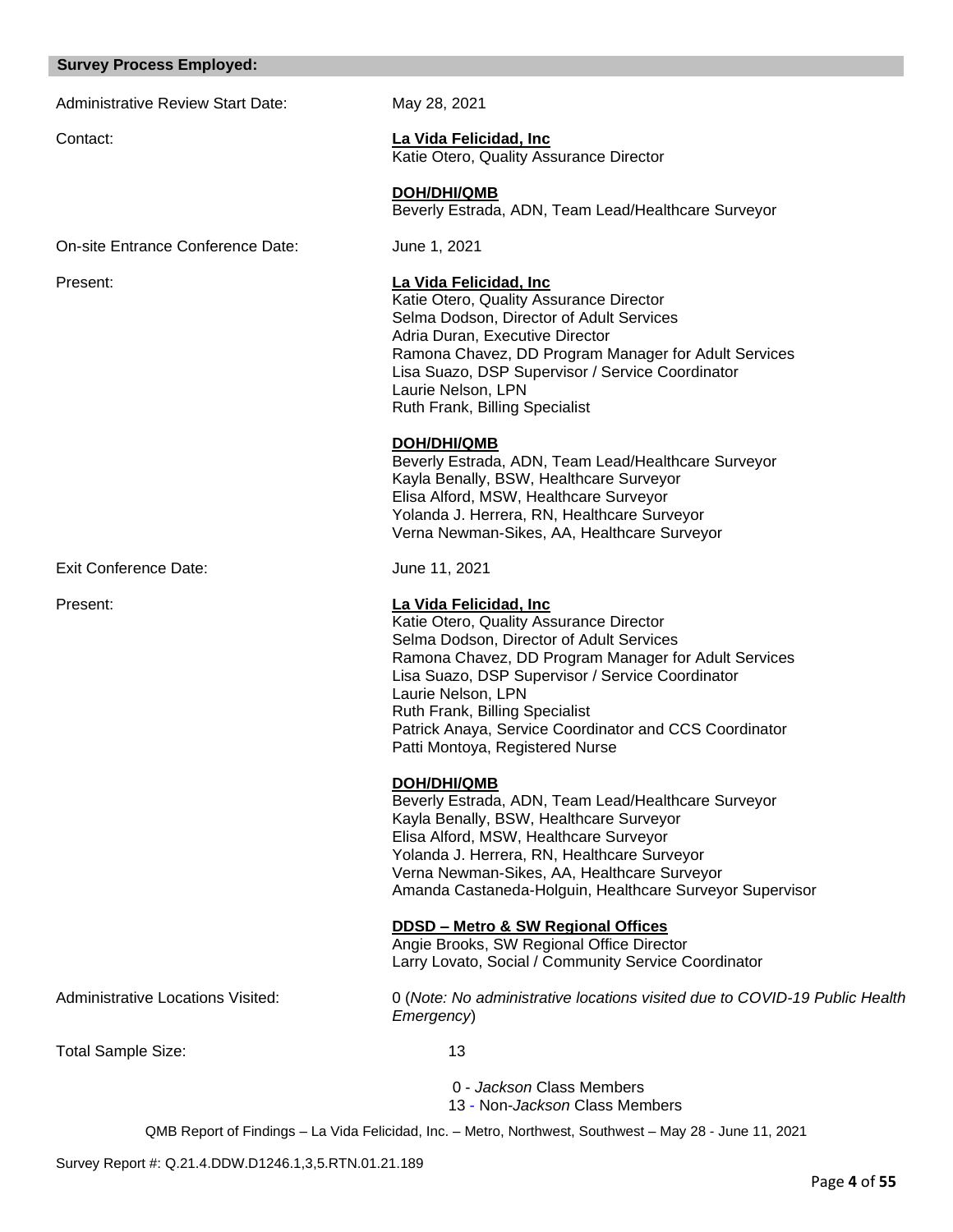|                                                              | 12 - Family Living<br>1 - Customized In-Home Supports<br>6 - Customized Community Supports                                    |
|--------------------------------------------------------------|-------------------------------------------------------------------------------------------------------------------------------|
| Total Homes Observed by Video                                | 10 (Note: No home visits conducted due to COVID-19<br>Public Health Emergency, however, Video Observations were<br>conducted) |
| Family Living Observed by Video<br>❖                         | 10                                                                                                                            |
| Persons Served Records Reviewed                              | 13                                                                                                                            |
| Persons Served Interviewed                                   | 10 (Note: Interviews conducted by video / phone due to COVID-19<br><b>Public Health Emergency)</b>                            |
| Persons Served Not Seen and/or Not Available                 | 3 (Note: 3 Individuals were no available during the on-site survey)                                                           |
| Direct Support Personnel Records Reviewed                    | 64 (Note: One DSP performs dual role as Service Coordinator)                                                                  |
| Direct Support Personnel Interviewed                         | 15 (Note: Interviews conducted by video / phone due to COVID-19<br><b>Public Health Emergency)</b>                            |
| Substitute Care/Respite Personnel<br><b>Records Reviewed</b> | 40                                                                                                                            |
| Service Coordinator Records Reviewed                         | 3 (Note: One Service Coordinator performs dual role as DSP)                                                                   |
| Nurse Interview                                              | 1                                                                                                                             |

Administrative Processes and Records Reviewed:

- Medicaid Billing/Reimbursement Records for all Services Provided
- Accreditation Records
- Oversight of Individual Funds
- Individual Medical and Program Case Files, including, but not limited to:
	- <sup>o</sup>Individual Service Plans
	- Progress on Identified Outcomes
	- **<sup>o</sup>Healthcare Plans**
	- Medication Administration Records
	- Medical Emergency Response Plans
	- **<sup>o</sup>Therapy Evaluations and Plans**
	- Healthcare Documentation Regarding Appointments and Required Follow-Up
	- Other Required Health Information
	- Internal Incident Management Reports and System Process / General Events Reports
- Personnel Files, including nursing and subcontracted staff
- Staff Training Records, Including Competency Interviews with Staff
- Agency Policy and Procedure Manual
- Caregiver Criminal History Screening Records
- Consolidated Online Registry/Employee Abuse Registry
- Human Rights Committee Notes and Meeting Minutes
- Evacuation Drills of Residences and Service Locations
- Quality Assurance / Improvement Plan
- CC: Distribution List: DOH Division of Health Improvement
	- DOH Developmental Disabilities Supports Division
	- DOH Office of Internal Audit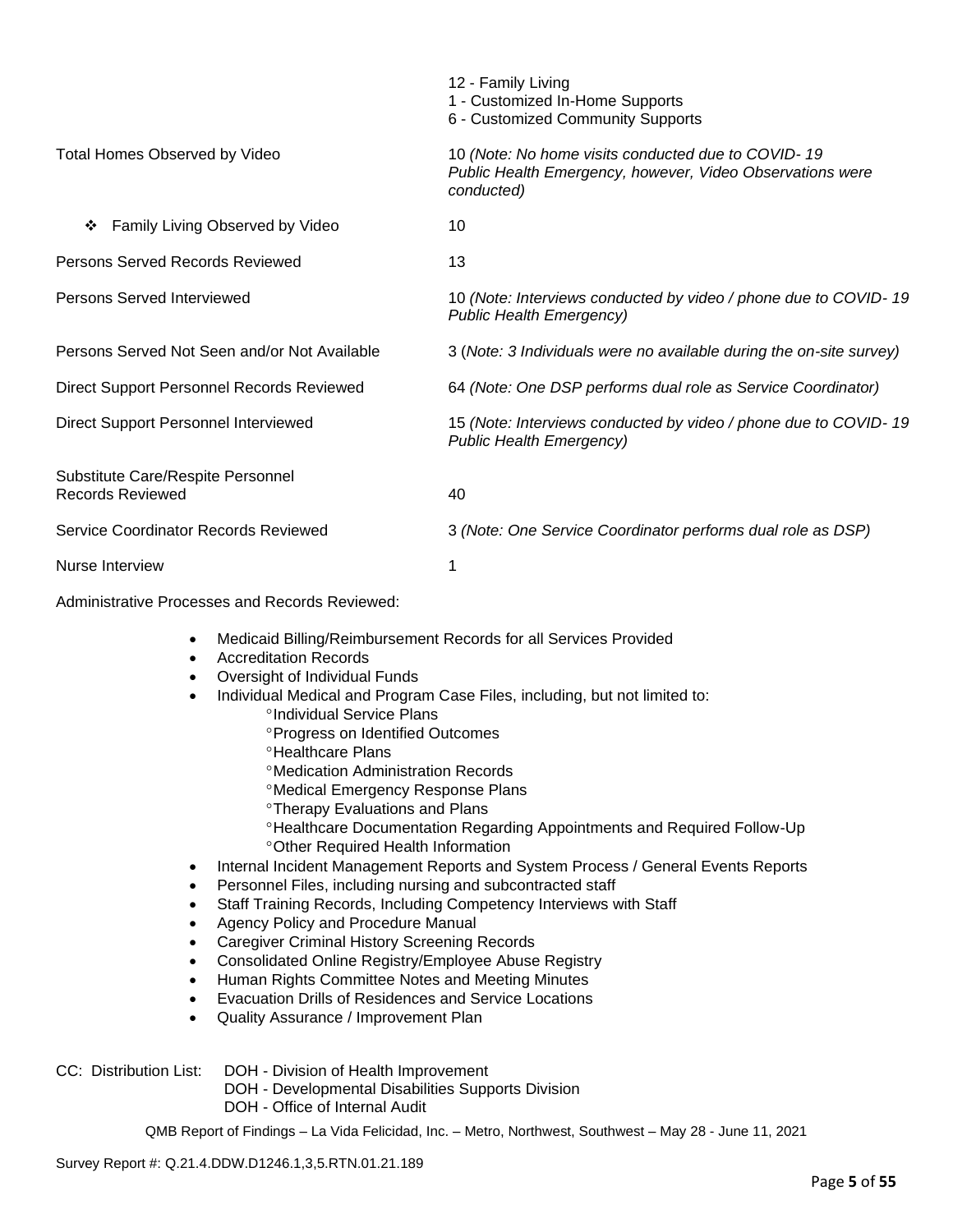HSD - Medical Assistance Division NM Attorney General's Office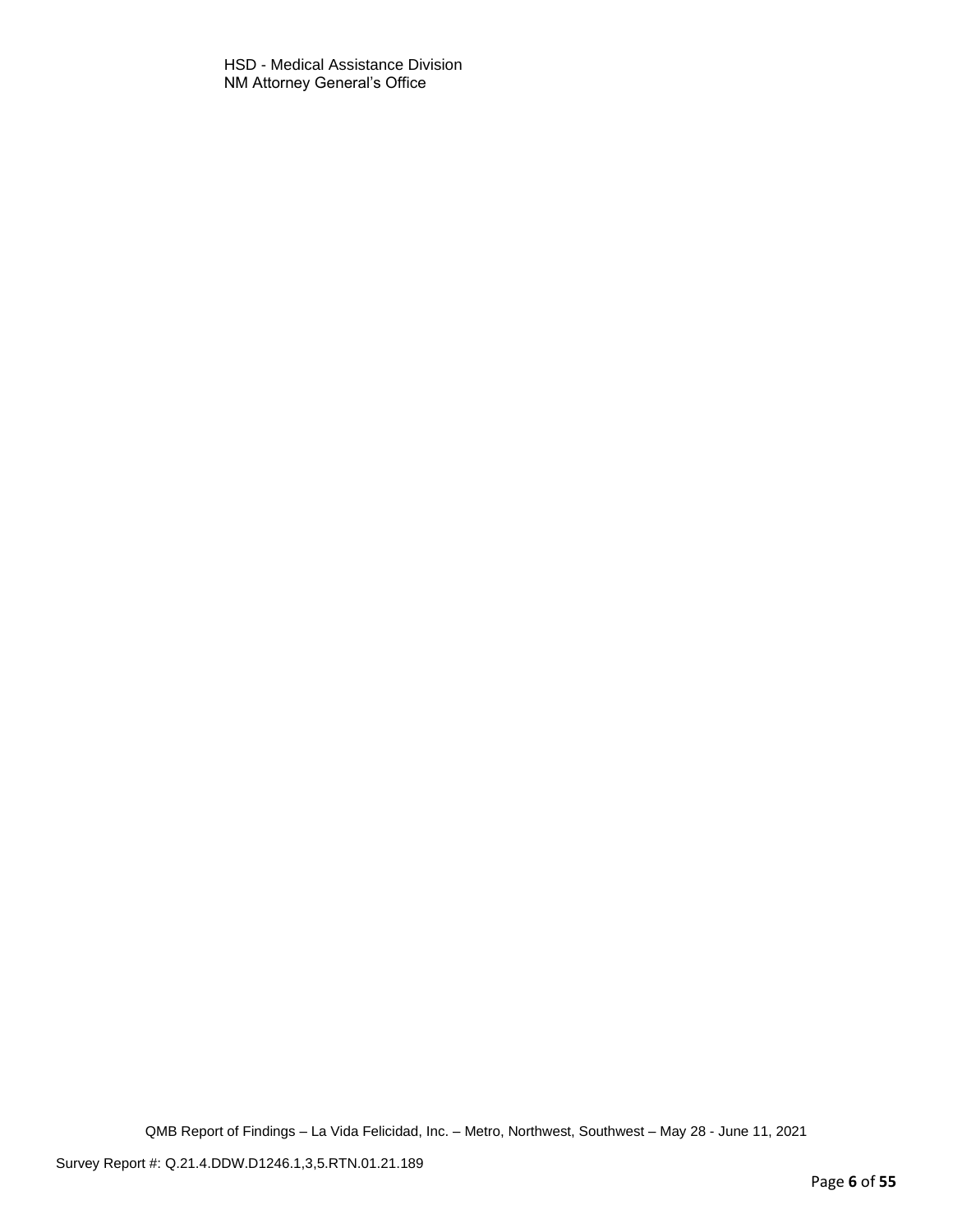## **Attachment A**

## **Provider Instructions for Completing the QMB Plan of Correction (POC) Process**

#### *Introduction:*

After a QMB Compliance Survey, your QMB Report of Findings will be sent to you via e-mail.

Each provider must develop and implement a Plan of Correction (POC) that identifies specific quality assurance and quality improvement activities the agency will implement to correct deficiencies and prevent continued deficiencies and noncompliance.

Agencies must submit their Plan of Correction within ten (10) business days from the date you receive the QMB Report of Findings. (Providers who do not submit a POC within 10 business days may be referred to the DDSD Regional Office for purposes of contract management or the Internal Review Committee [IRC] for possible actions or sanctions).

Agencies must fully implement their approved Plan of Correction within 45 business days (10 business days to submit your POC for approval and 35 days to implement your approved Plan of Correction) from the date they receive the QMB Report of Findings. Providers who fail to complete a POC within the 45-business days allowed will be referred to the IRC for possible actions or sanctions.

If you have questions about the Plan of Correction process, call the Plan of Correction Coordinator at 505-273-1930 or email at [MonicaE.Valdez@state.nm.us.](mailto:MonicaE.Valdez@state.nm.us) Requests for technical assistance must be requested through your Regional DDSD Office.

The POC process cannot resolve disputes regarding findings. If you wish to dispute a finding on the official Report of Findings, you must file an Informal Reconsideration of Findings (IRF) request within ten (10) business days of receiving your report. Please note that you must still submit a POC for findings that are in question (see Attachment C).

## Instructions for Completing Agency POC:

#### Required Content

Your Plan of Correction should provide a step-by-step description of the methods to correct each deficient practice cited to prevent recurrence and information that ensures the regulation cited comes into and remains in compliance. The remedies noted in your POC are expected to be added to your Agency's required, annual Quality Assurance (QA) Plan.

If a deficiency has already been corrected since the on-site survey, the plan should state how it was corrected, the completion date (date the correction was accomplished), and how possible recurrence of the deficiency will be prevented.

*The following details should be considered when developing your Plan of Correction:*

#### *The Plan of Correction must address each deficiency cited in the Report of Findings unless otherwise noted with a "No Plan of Correction Required statement." The Plan of Correction must address the five (5) areas listed below:*

- 1. How the specific and realistic corrective action will be accomplished for individuals found to have been affected by the deficient practice.
- 2. How the agency will identify other individuals who have the potential to be affected by the same deficient practice, and how the agency will act to protect those individuals in similar situations.
- 3. What Quality Assurance measures will be put into place and what systemic changes made to ensure the deficient practice will not recur.
- 4. Indicate how the agency plans to monitor its performance to make certain solutions are sustained. The agency must develop a QA plan for ensuring correction is achieved and sustained. This QA plan must be implemented, and the corrective action is evaluated for its effectiveness. The plan of correction is integrated into the agency quality assurance system; and
- 5. Include dates when corrective actions will be completed. The corrective action completion dates must be acceptable to the State.

*The following details should be considered when developing your Plan of Correction:*

• Details about how and when Individual Served, agency personnel and administrative and service delivery site files are audited by agency personnel to ensure they contain required documents;

QMB Report of Findings – La Vida Felicidad, Inc. – Metro, Northwest, Southwest – May 28 - June 11, 2021

Survey Report #: Q.21.4.DDW.D1246.1,3,5.RTN.01.21.189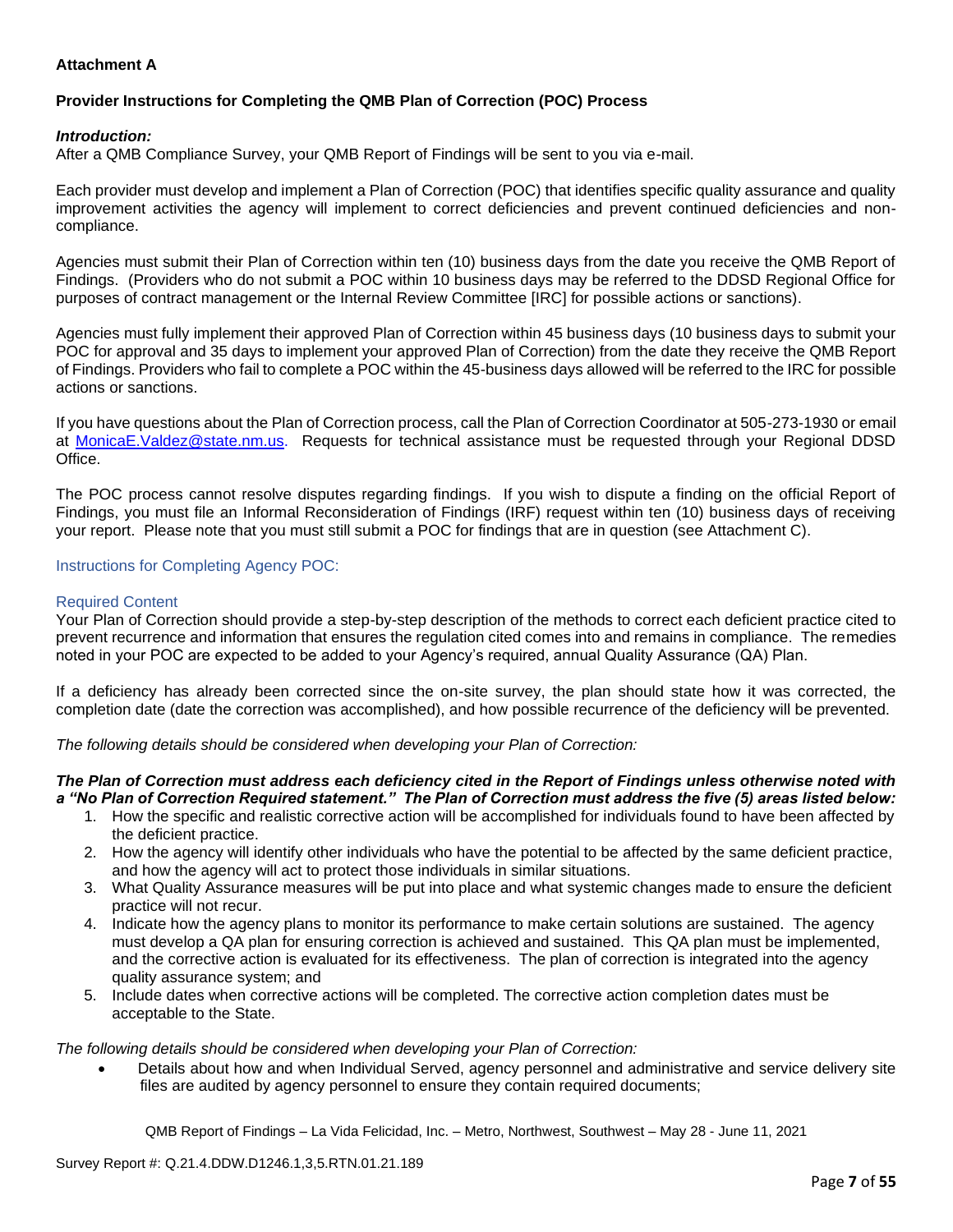- Information about how medication administration records are reviewed to verify they contain all required information before they are distributed to service sites, as they are being used, and after they are completed;
- Your processes for ensuring that all required agency personnel are trained on required DDSD required trainings;
- How accuracy in billing/reimbursement documentation is assured;
- How health, safety is assured;
- For Case Management providers, how Individual Service Plans are reviewed to verify they meet requirements, how the timeliness of level of care (LOC) packet submissions and consumer visits are tracked;
- Your process for gathering, analyzing and responding to quality data indicators; and,
- Details about Quality Targets in various areas, current status, analyses about why targets were not met, and remedies implemented.

*Note:* **Instruction or in-service of staff alone may not be a sufficient plan of correction.** This is a good first step toward correction, but additional steps must be taken to ensure the deficiency is corrected and will not recur.

## *Completion Dates*

- The plan of correction must include a **completion date** (entered in the far right-hand column) for each finding. Be sure the date is **realistic** in the amount of time your Agency will need to correct the deficiency; not to exceed 45 total business days.
- Direct care issues should be corrected immediately and monitored appropriately.
- Some deficiencies may require a staged plan to accomplish total correction.
- Deficiencies requiring replacement of equipment, etc., may require more time to accomplish correction but should show reasonable time frames.

## *Initial Submission of the Plan of Correction Requirements*

- 1. The Plan of Correction must be completed on the official QMB Survey Report of Findings/Plan of Correction Form and received by QMB within ten (10) business days from the date you received the report of findings.
- 2. For questions about the POC process, call the POC Coordinator, Monica Valdez at 505-273-1930 or email at [MonicaE.Valdez@state.nm.us](mailto:MonicaE.Valdez@state.nm.us) for assistance.
- 3. For Technical Assistance (TA) in developing or implementing your POC, contact your Regional DDSD Office.
- 4. Submit your POC to Monica Valdez, POC Coordinator in any of the following ways:
	- a. Electronically at [MonicaE.Valdez@state.nm.us](mailto:MonicaE.Valdez@state.nm.us) *(preferred method)*
	- b. Fax to 505-222-8661, or
	- c. Mail to POC Coordinator, 5301 Central Ave NE Suite 400, Albuquerque, New Mexico 87108
- 5. *Do not submit supporting documentation* (evidence of compliance) to QMB *until after* your POC has been approved by the QMB.
- 6. QMB will notify you when your POC has been "approved" or "denied."
	- a. During this time, whether your POC is "approved," or "denied," you will have a maximum of 45-business days from the date of receipt of your Report of Findings to correct all survey deficiencies.
	- b. If your POC is denied, it must be revised and resubmitted as soon as possible, as the 45-business day limit is in effect.
	- c. If your POC is denied a second time your agency may be referred to the Internal Review Committee.
	- d. You will receive written confirmation when your POC has been approved by QMB and a final deadline for completion of your POC.
	- e. Please note that all POC correspondence will be sent electronically unless otherwise requested.
- 7. Failure to submit your POC within 10 business days without prior approval of an extension by QMB will result in a referral to the Internal Review Committee and the possible implementation of monetary penalties and/or sanctions.

## *POC Document Submission Requirements*

Once your POC has been approved by the QMB Plan of Correction Coordinator you must submit copies of documents as evidence that all deficiencies have been corrected, as follows.

- 1. Your internal documents are due within a *maximum* of 45-business days of receipt of your Report of Findings.
- 2. It is preferred that you submit your documents via USPS or other carrier (scanned and saved to CD/DVD disc, flash drive, etc.). If documents containing HIPAA Protected Health Information (PHI) documents must be submitted through S-Comm (Therap), Fax or Postal System, do not send PHI directly to NMDOH email accounts. If the documents do not contain protected Health information (PHI) then you may submit your documents electronically scanned and attached to e-mails.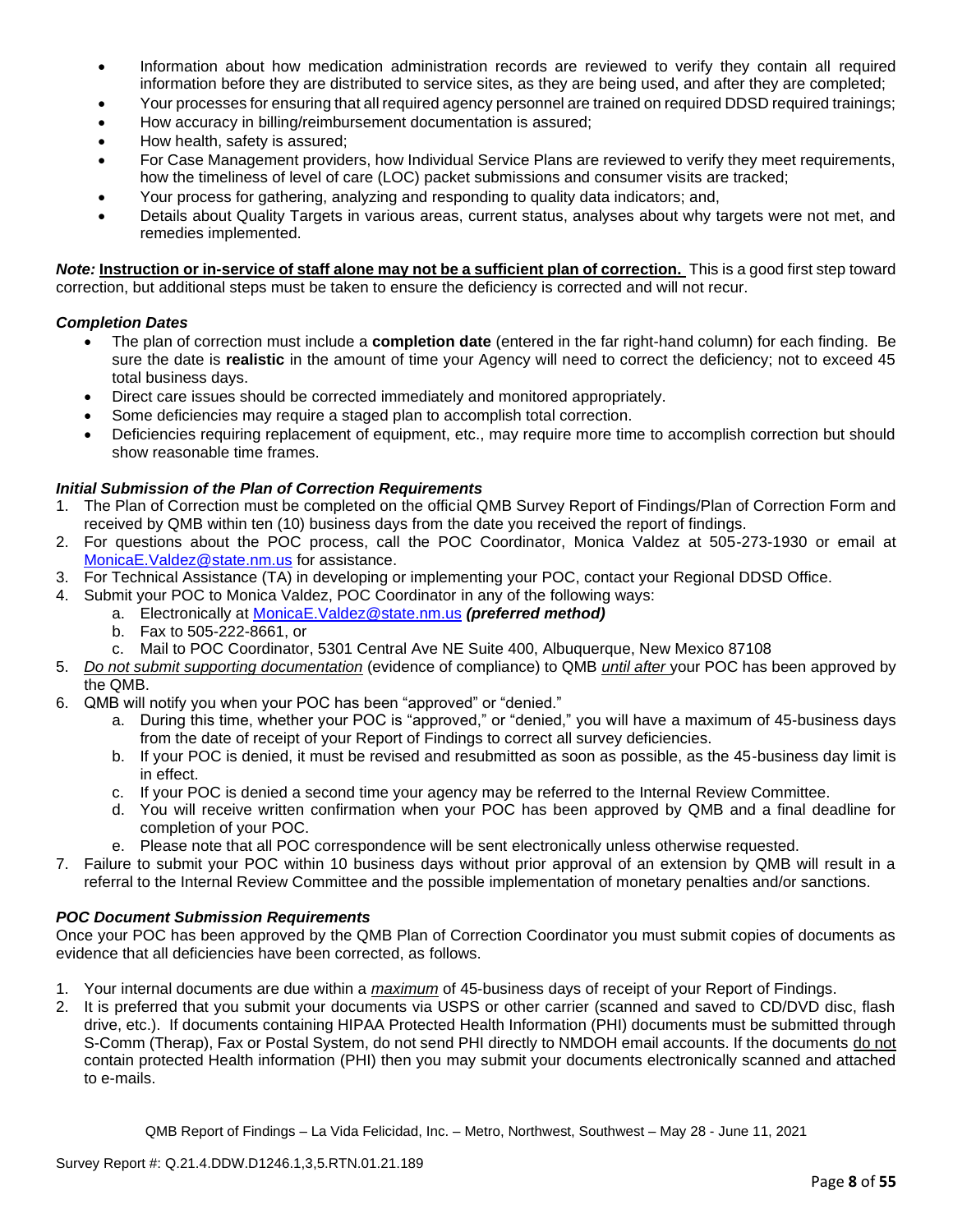- 3. All submitted documents *must be annotated*; please be sure the tag numbers and Identification numbers are indicated on each document submitted. Documents which are not annotated with the Tag number and Identification number may not be accepted.
- 4. Do not submit original documents; Please provide copies or scanned electronic files for evidence. Originals must be maintained in the agency file(s) per DDSD Standards.
- 5. In lieu of some documents, you may submit copies of file or home audit forms that clearly indicate cited deficiencies have been corrected, other attestations of correction must be approved by the Plan of Correction Coordinator prior to their submission.
- 6. When billing deficiencies are cited, you must provide documentation to justify billing and/or void and adjust forms submitted to Xerox State Healthcare, LLC for the deficiencies cited in the Report of Findings.

**Revisions, Modifications or Extensions to your Plan of Correction (post QMB approval) must be made in writing and submitted to the Plan of Correction Coordinator, prior to the completion date and are approved on a caseby-case basis. No changes may be made to your POC or the timeframes for implementation without written approval of the POC Coordinator.**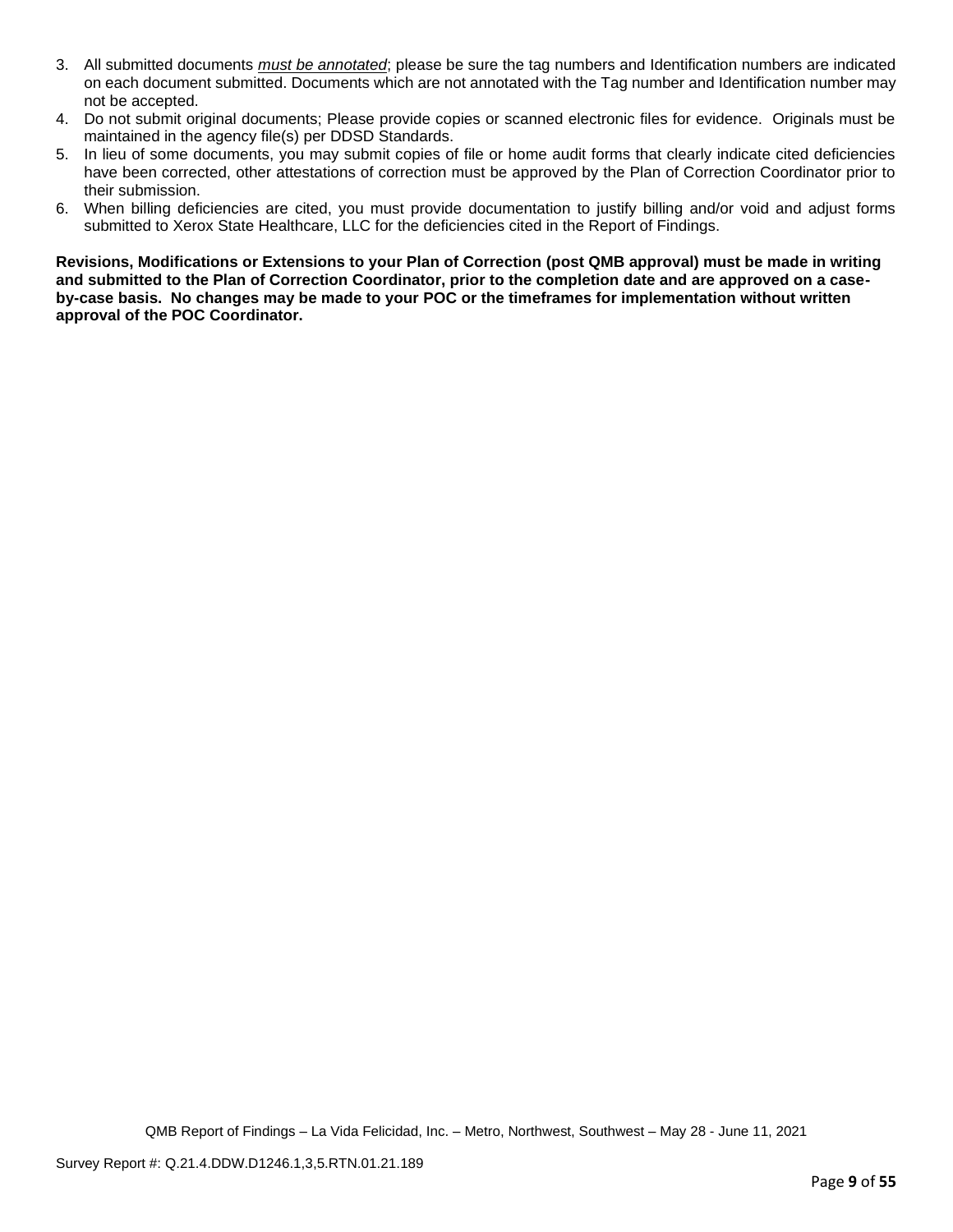## **Department of Health, Division of Health Improvement QMB Determination of Compliance Process**

The Division of Health Improvement, Quality Management Bureau (QMB) surveys compliance of the Developmental Disabilities Waiver (DDW) standards and other state and federal regulations. For the purpose of the LCA / CI survey the CMS waiver assurances have been grouped into four (4) Service Domains: Plan of Care (ISP Implementation); Qualified Providers; Health, Welfare and Safety; and Administrative Oversight (note that Administrative Oversight listed in this document is not the same as the CMS assurance of Administrative Authority. Used in this context it is related to the agency's operational policies and procedures, Quality Assurance system and Medicaid billing and reimbursement processes.)

The QMB Determination of Compliance process is based on provider compliance or non-compliance with standards and regulations identified during the on-site survey process and as reported in the QMB Report of Findings. All areas reviewed by QMB have been agreed to by DDSD and DHI/QMB and are reflective of CMS requirements. All deficiencies (non-compliance with standards and regulations) are identified and cited as either a Standard level deficiency or a Condition of Participation level deficiency in the QMB Reports of Findings. All deficiencies require corrective action when non-compliance is identified.

Each deficiency in your Report of Findings has been predetermined to be a Standard Level Deficiency, a Condition of Participation Level Deficiency, if below 85% compliance or a non-negotiable Condition of Participation Level Deficiency. Your Agency's overall Compliance Determination is based on a Scope and Severity Scale which takes into account the number of Standard and Condition Level Tags cited as well as the percentage of Individuals affected in the sample.

## **Conditions of Participation (CoPs)**

CoPs are based on the Centers for Medicare and Medicaid Services, Home and Community-Based Waiver required assurances, in addition to the New Mexico Developmental Disability Waiver (DDW) Service Standards. The Division of Health Improvement (DHI), in conjunction with the Developmental Disability Support Division (DDSD), has identified certain deficiencies that have the potential to be a Condition of Participation Level, if the tag falls below 85% compliance based on the number of people affected. Additionally, there are what are called non-negotiable Conditions of Participation, regardless if one person or multiple people are affected. In this context, a CoP is defined as an essential / fundamental regulation or standard, which when out of compliance directly affects the health and welfare of the Individuals served. If no deficiencies within a Tag are at the level of a CoP, it is cited as a Standard Level Deficiency.

## *Service Domains and CoPs for Living Care Arrangements and Community Inclusion are as follows:*

**Service Domain: Service Plan: ISP Implementation -** *Services are delivered in accordance with the service plan, including type, scope, amount, duration and frequency specified in the service plan.*

## **Potential Condition of Participation Level Tags, if compliance is below 85%:**

- **1A08.3 –** Administrative Case File: Individual Service Plan / ISP Components
- **1A32 –** Administrative Case File: Individual Service Plan Implementation
- **LS14 –** Residential Service Delivery Site Case File (ISP and Healthcare Requirements)
- **IS14 –** CCS / CIES Service Delivery Site Case File (ISP and Healthcare Requirements)

**Service Domain: Qualified Providers -** *The State monitors non-licensed/non-certified providers to assure adherence to waiver requirements. The State implements its policies and procedures for verifying that provider training is conducted in accordance with State requirements and the approved waiver.*

## **Potential Condition of Participation Level Tags, if compliance is below 85%:**

- **1A20 -** Direct Support Personnel Training
- **1A22 -** Agency Personnel Competency
- **1A37 –** Individual Specific Training

## **Non-Negotiable Condition of Participation Level Tags (one or more Individuals are cited):**

• **1A25.1 –** Caregiver Criminal History Screening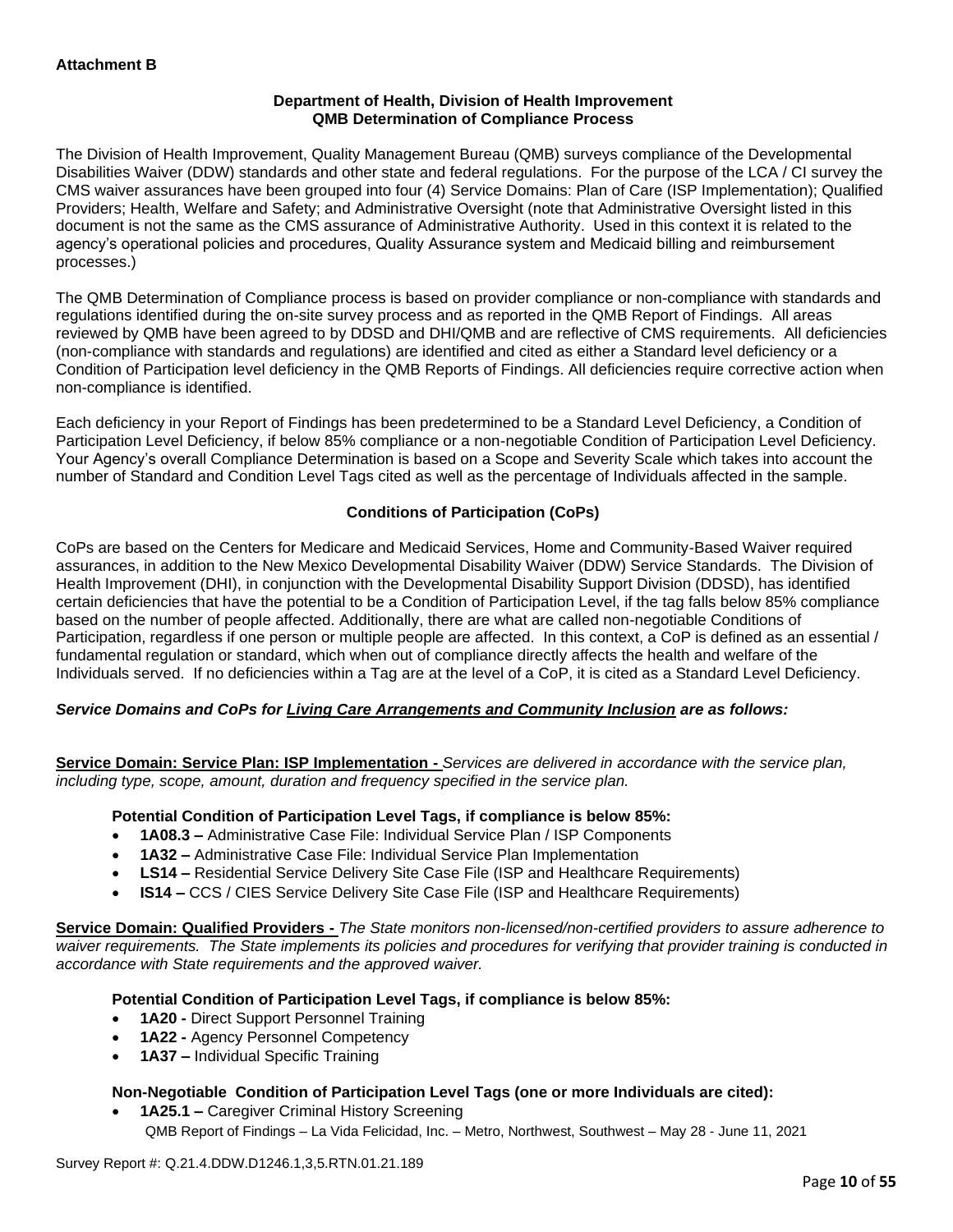• **1A26.1 –** Consolidated On-line Registry Employee Abuse Registry

**Service Domain: Health, Welfare and Safety -** *The State, on an ongoing basis, identifies, addresses and seeks to prevent occurrences of abuse, neglect and exploitation. Individuals shall be afforded their basic human rights. The provider supports individuals to access needed healthcare services in a timely manner.*

## **Potential Condition of Participation Level Tags, if compliance is below 85%:**

- **1A08.2 –** Administrative Case File: Healthcare Requirements & Follow-up
- **1A09 –** Medication Delivery Routine Medication Administration
- **1A09.1 –** Medication Delivery PRN Medication Administration
- **1A15.2 –** Administrative Case File: Healthcare Documentation (Therap and Required Plans)

#### **Non-Negotiable Condition of Participation Level Tags (one or more Individuals are cited):**

- **1A05 –** General Requirements / Agency Policy and Procedure Requirements
- **1A07 –** Social Security Income (SSI) Payments
- **1A09.2 –** Medication Delivery Nurse Approval for PRN Medication
- **1A15 –** Healthcare Coordination Nurse Availability / Knowledge
- **1A31 –** Client Rights/Human Rights
- **LS25.1 –** Residential Reqts. (Physical Environment Supported Living / Family Living / Intensive Medical Living)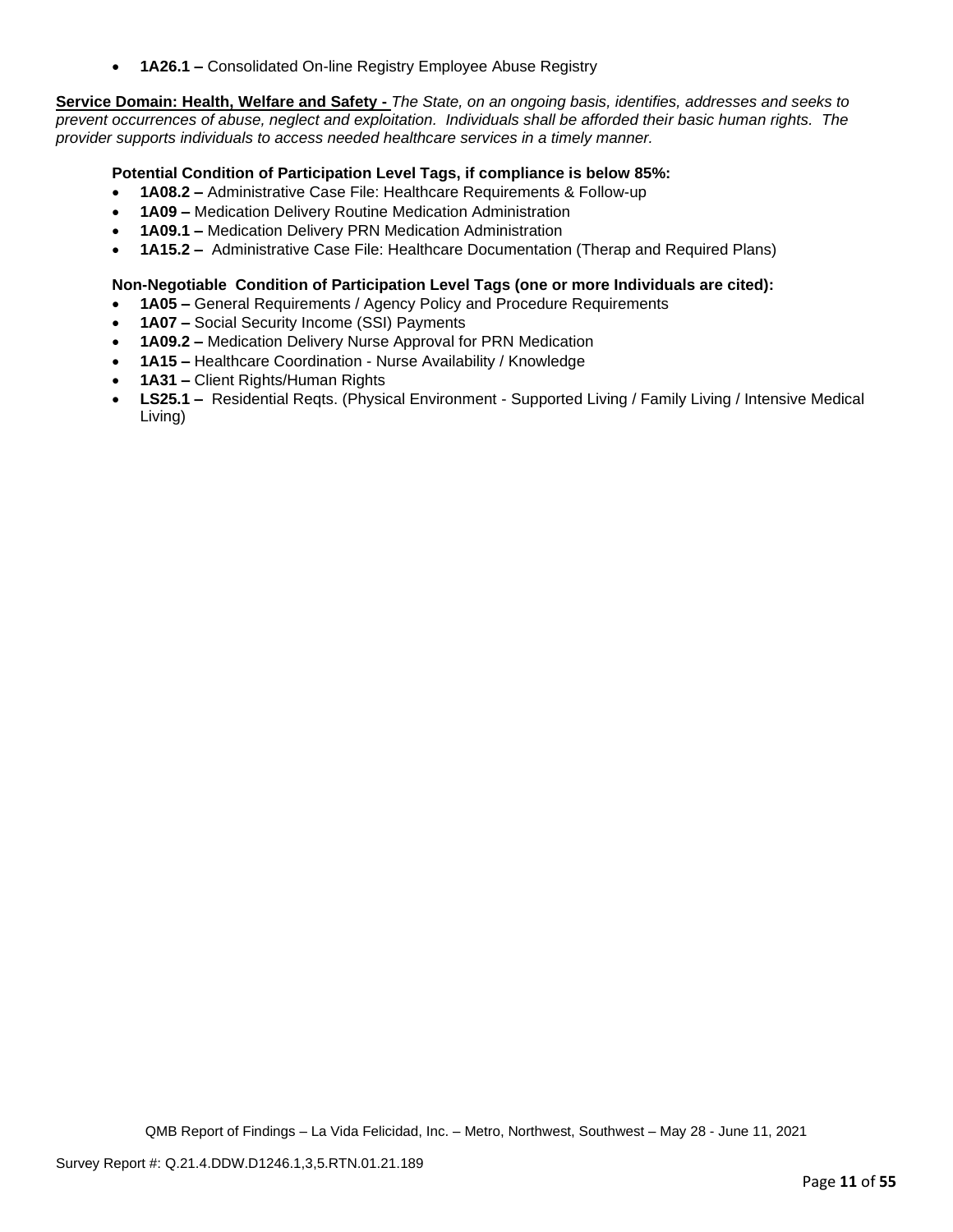## **Attachment C**

#### **Guidelines for the Provider Informal Reconsideration of Finding (IRF) Process**

## **Introduction:**

Throughout the QMB Survey process, surveyors are openly communicating with providers. Open communication means surveyors have clarified issues and/or requested missing information before completing the review through the use of the signed/dated "Document Request," or "Administrative Needs," etc. forms. Regardless, there may still be instances where the provider disagrees with a specific finding. Providers may use the following process to informally dispute a finding.

#### **Instructions:**

- 1. The Informal Reconsideration of the Finding (IRF) request must be received in writing to the QMB Bureau Chief **within 10 business days** of receipt of the final Report of Findings **(***Note: No extensions are granted for the IRF)***.**
- 2. The written request for an IRF *must* be completed on the QMB Request for Informal Reconsideration of Finding form available on the QMB website: <https://nmhealth.org/about/dhi/cbp/irf/>
- 3. The written request for an IRF must specify in detail the request for reconsideration and why the finding is inaccurate.
- 4. The IRF request must include all supporting documentation or evidence.
- 5. If you have questions about the IRF process, email the IRF Chairperson, Valerie V. Valdez at [valerie.valdez@state.nm.us](mailto:valerie.valdez@state.nm.us) for assistance.

## **The following limitations apply to the IRF process:**

- The written request for an IRF and all supporting evidence must be received within 10 business days.
- Findings based on evidence requested during the survey and not provided may not be subject to reconsideration.
- The supporting documentation must be new evidence not previously reviewed or requested by the survey team.
- Providers must continue to complete their Plan of Correction during the IRF process
- Providers may not request an IRF to challenge the sampling methodology.
- Providers may not request an IRF based on disagreement with the nature of the standard or regulation.
- Providers may not request an IRF to challenge the team composition.
- Providers may not request an IRF to challenge the DHI/QMB determination of compliance or the length of their DDSD provider contract.

A Provider forfeits the right to an IRF if the request is not received within 10 business days of receiving the report and/or does not include all supporting documentation or evidence to show compliance with the standards and regulations.

The IRF Committee will review the request; the Provider will be notified in writing of the ruling; no face-to-face meeting will be conducted.

When a Provider requests that a finding be reconsidered, it does not stop or delay the Plan of Correction process. **Providers must continue to complete the Plan of Correction, including the finding in dispute regardless of the IRF status.** If a finding is removed or modified, it will be noted and removed or modified from the Report of Findings. It should be noted that in some cases a Plan of Correction may be completed prior to the IRF process being completed. The provider will be notified in writing on the decisions of the IRF committee.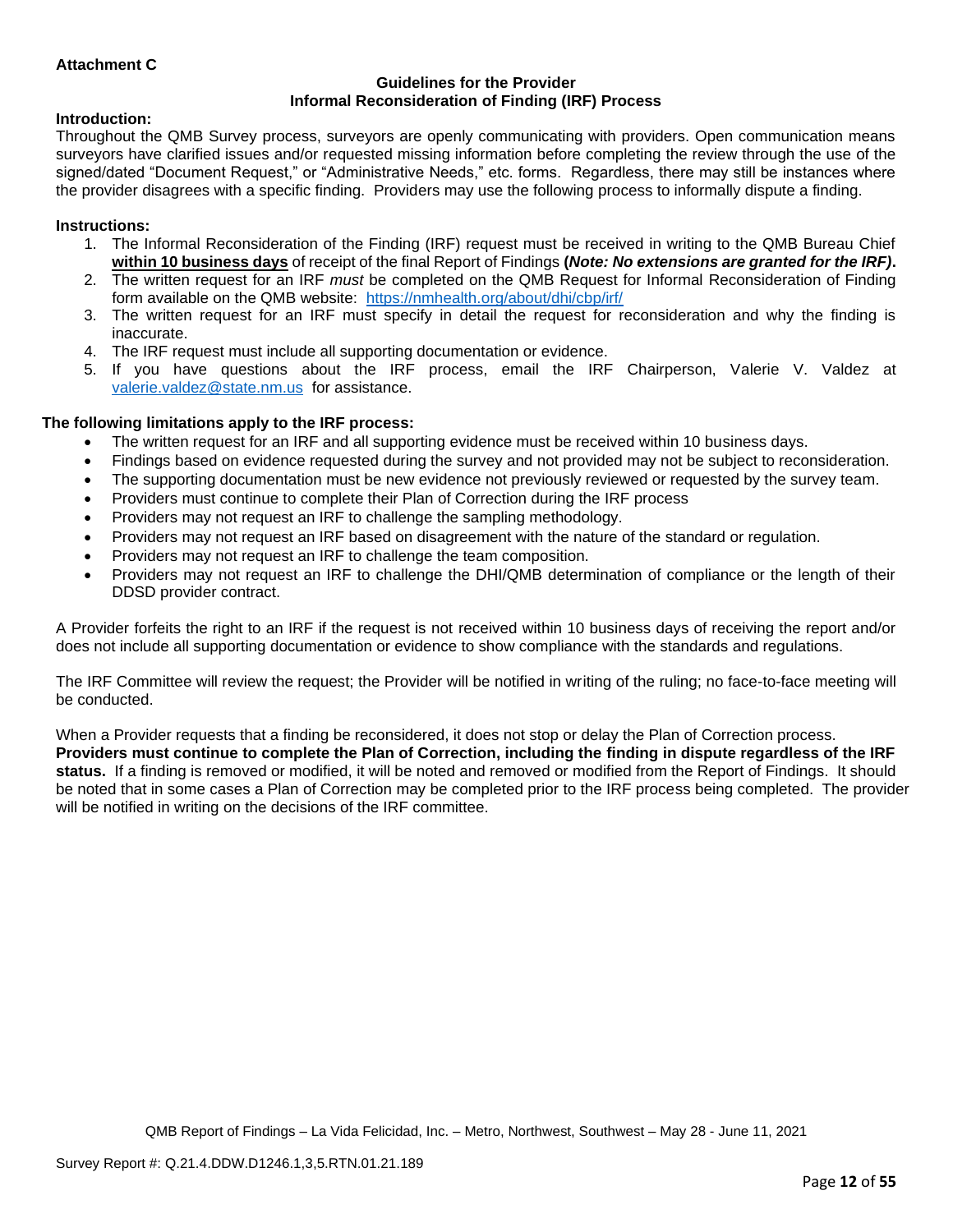## **QMB Determinations of Compliance**

## **Compliance:**

The QMB determination of *Compliance* indicates that a provider has either no deficiencies found during a survey or that no deficiencies at the Condition of Participation Level were found. The agency has obtained a level of compliance such that there is a minimal potential for harm to individuals' health and safety. To qualify for a determination of *Compliance*, the provider must have received no Conditions of Participation Level Deficiencies and have a minimal number of Individuals on the sample affected by the findings indicated in the Standards Level Tags.

## **Partial-Compliance with Standard Level Tags:**

The QMB determination of *Partial-Compliance with Standard Level Tags* indicates that a provider is in compliance with all Condition of Participation Level deficiencies but is out of compliance with a certain percentage of Standard Level deficiencies. This partial-compliance, if not corrected, may result in a negative outcome or the potential for more than minimal harm to individuals' health and safety. There are two ways to receive a determination of Partial Compliance with Standard Level Tags:

- 1. Your Report of Findings includes 16 or fewer Standards Level Tags with between 75% and 100% of the survey sample affected in any tag.
- 2. Your Report of Findings includes 17 or more Standard Level Tags with between 50% to 74% of the survey sample affected in any tag.

## **Partial-Compliance with Standard Level Tags and Condition of Participation Level Tags:**

The QMB determination of *Partial-Compliance with Standard Level Tags and Condition of Participation Level Tags*  indicates that a provider is out of compliance with one to five  $(1 - 5)$  Condition of Participation Level Tags. This partialcompliance, if not corrected, may result in a serious negative outcome or the potential for more than minimal harm to individuals' health and safety.

## **Non-Compliance:**

The QMB determination of *Non-Compliance* indicates a provider is significantly out of compliance with both Standard Level deficiencies and Conditions of Participation level deficiencies. This non-compliance, if not corrected, may result in a serious negative outcome or the potential for more than minimal harm to individuals' health and safety. There are three ways an agency can receive a determination of Non-Compliance:

- 1. Your Report of Findings includes 17 or more total Tags with 0 to 5 Condition of Participation Level Tags with 75% to 100% of the survey sample affected in any Condition of Participation Level tag.
- 2. Your Report of Findings includes any amount of Standard Level Tags with 6 or more Condition of Participation Level Tags.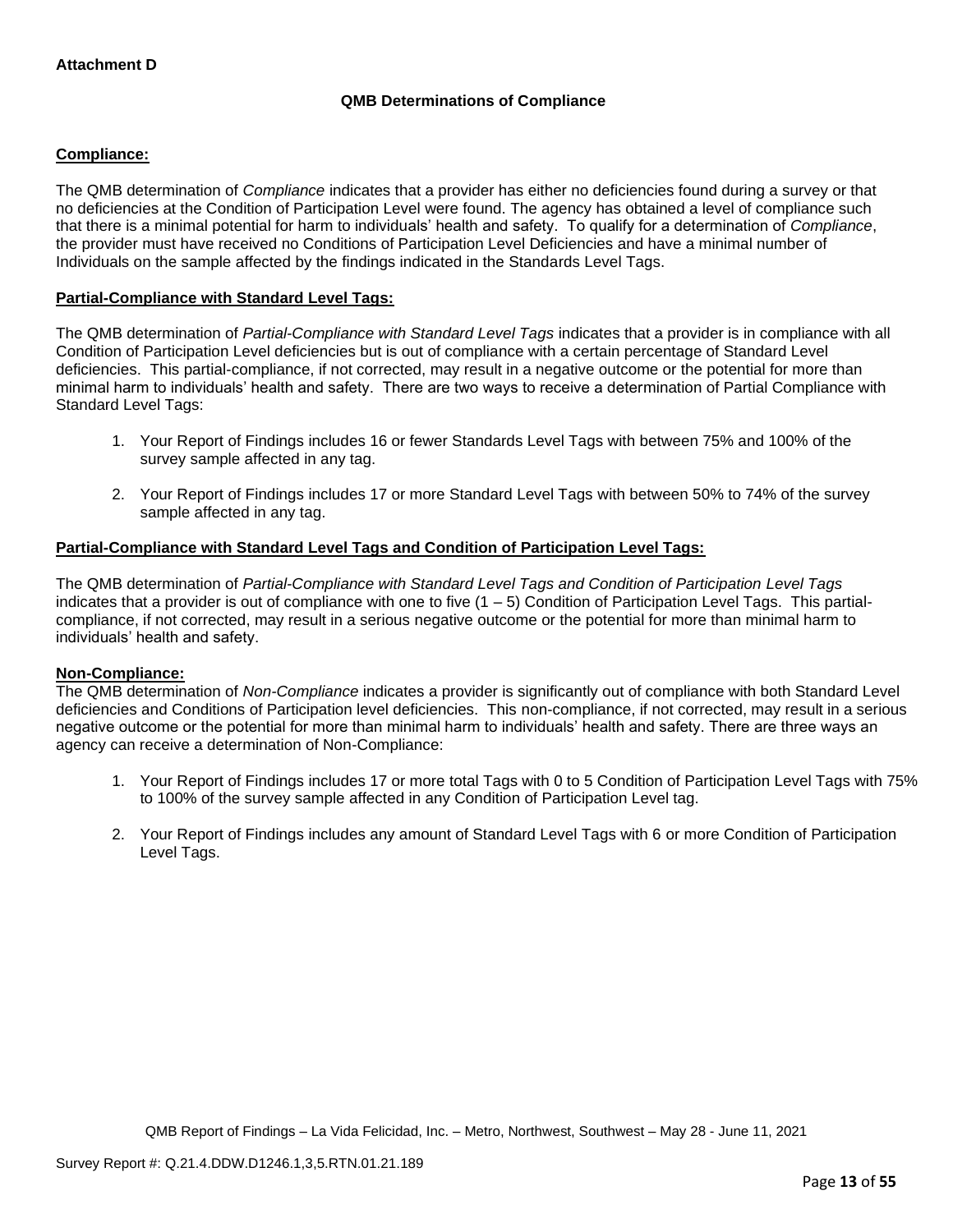| <b>Compliance</b>                                                                                   |                                                                                                                        |                                                                                                                                 |                                                                                                                          | Weighting                                                                                                              |                                                                                                                         |                                                                                                                             |                                                                                                               |
|-----------------------------------------------------------------------------------------------------|------------------------------------------------------------------------------------------------------------------------|---------------------------------------------------------------------------------------------------------------------------------|--------------------------------------------------------------------------------------------------------------------------|------------------------------------------------------------------------------------------------------------------------|-------------------------------------------------------------------------------------------------------------------------|-----------------------------------------------------------------------------------------------------------------------------|---------------------------------------------------------------------------------------------------------------|
| <b>Determination</b>                                                                                |                                                                                                                        | LOW                                                                                                                             |                                                                                                                          | <b>MEDIUM</b>                                                                                                          |                                                                                                                         |                                                                                                                             | <b>HIGH</b>                                                                                                   |
| <b>Total Tags:</b>                                                                                  | up to 16                                                                                                               | 17 or more                                                                                                                      | up to 16                                                                                                                 | 17 or more                                                                                                             | <b>Any Amount</b>                                                                                                       | 17 or more                                                                                                                  | <b>Any Amount</b>                                                                                             |
|                                                                                                     | and                                                                                                                    | and                                                                                                                             | and                                                                                                                      | and                                                                                                                    | And/or                                                                                                                  | and                                                                                                                         | And/or                                                                                                        |
| COP Level Tags:                                                                                     | 0 COP                                                                                                                  | 0 COP                                                                                                                           | 0 COP                                                                                                                    | 0 COP                                                                                                                  | 1 to 5 COP                                                                                                              | <b>0 to 5 CoPs</b>                                                                                                          | 6 or more COP                                                                                                 |
|                                                                                                     | and                                                                                                                    | and                                                                                                                             | and                                                                                                                      | and                                                                                                                    |                                                                                                                         | and                                                                                                                         |                                                                                                               |
| Sample Affected:                                                                                    | 0 to 74%                                                                                                               | 0 to 49%                                                                                                                        | 75 to 100%                                                                                                               | 50 to 74%                                                                                                              |                                                                                                                         | 75 to 100%                                                                                                                  |                                                                                                               |
| "Non-Compliance"                                                                                    |                                                                                                                        |                                                                                                                                 |                                                                                                                          |                                                                                                                        |                                                                                                                         | 17 or more<br><b>Total Tags with</b><br>75 to 100% of<br>the Individuals<br>in the sample<br>cited in any CoP<br>Level tag. | Any Amount of<br><b>Standard Level</b><br>Tags and 6 or<br>more Conditions<br>of Participation<br>Level Tags. |
| "Partial Compliance<br>with Standard Level<br>tags and Condition<br>of Participation Level<br>Tags" |                                                                                                                        |                                                                                                                                 |                                                                                                                          |                                                                                                                        | <b>Any Amount</b><br><b>Standard Level</b><br>Tags, plus 1 to 5<br><b>Conditions of</b><br>Participation<br>Level tags. |                                                                                                                             |                                                                                                               |
| "Partial<br>Compliance with<br><b>Standard Level</b><br>tags"                                       |                                                                                                                        |                                                                                                                                 | up to 16<br><b>Standard Level</b><br>Tags with 75 to<br>100% of the<br>individuals in<br>the sample<br>cited in any tag. | 17 or more<br>Standard Level<br>Tags with 50 to<br><b>74%</b> of the<br>individuals in<br>the sample<br>cited any tag. |                                                                                                                         |                                                                                                                             |                                                                                                               |
| "Compliance"                                                                                        | Up to 16<br><b>Standard Level</b><br>Tags with 0 to<br>74% of the<br>individuals in<br>the sample<br>cited in any tag. | 17 or more<br><b>Standard Level</b><br>Tags with 0 to<br><b>49% of the</b><br>individuals in<br>the sample<br>cited in any tag. |                                                                                                                          |                                                                                                                        |                                                                                                                         |                                                                                                                             |                                                                                                               |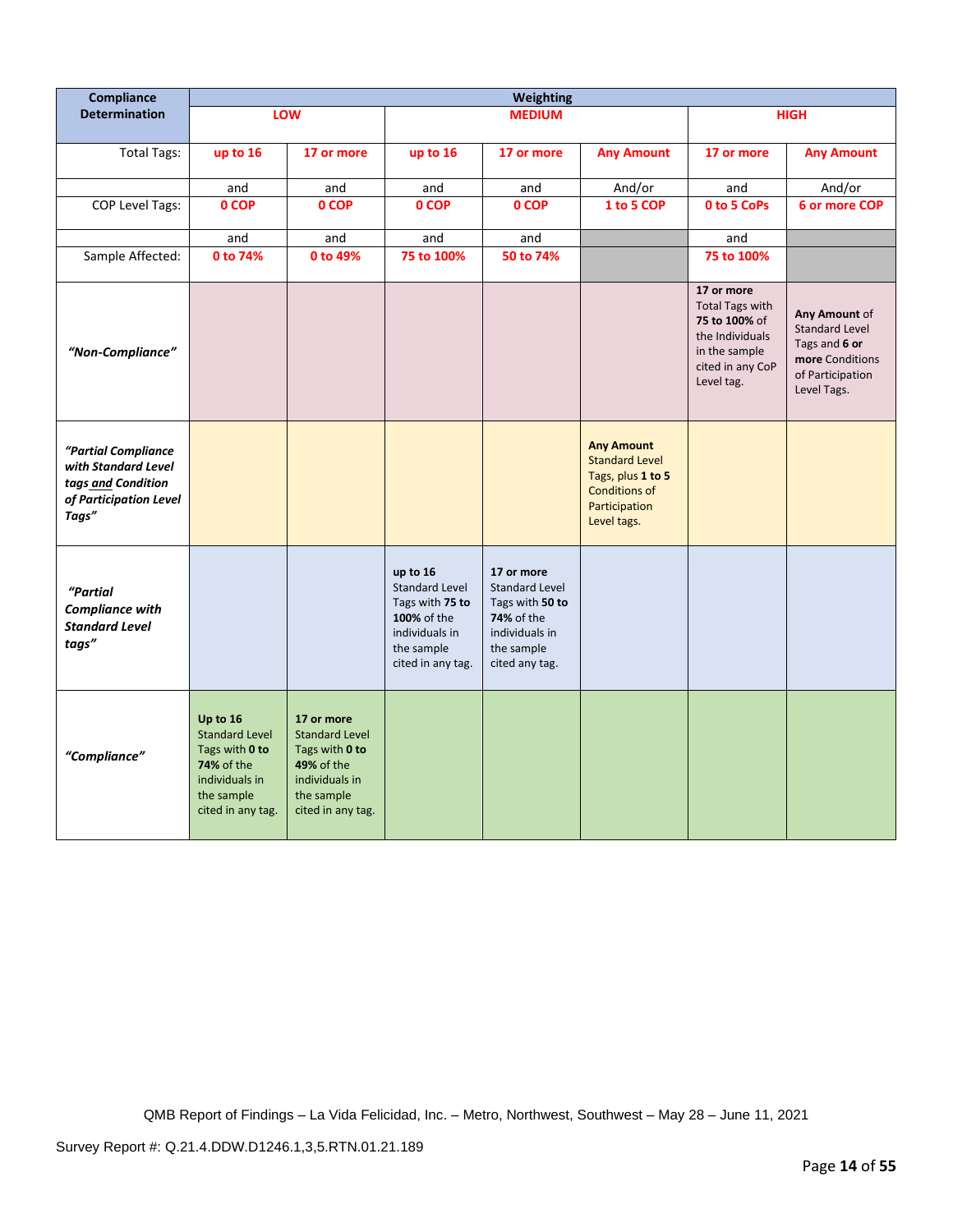## **Agency: La Vida Felicidad, Inc. - Metro, Northwest and Southwest Region** Program: Developmental Disabilities Waiver<br>Service: 2018: Family Living, Customized In 2018: Family Living, Customized In-Home Supports and Customized Community Supports<br>Routine Survey Type: **Survey Date: May 28 - June 11, 2021**

| <b>Standard of Care</b>                                                                                                                                                                                                                                                                                                                                                                                                                                                                                                                                                                                                                                                                                                                                                                                                             | <b>Deficiencies</b>                                                                                                                                                                                                                                                                                      | Agency Plan of Correction, On-going QA/QI<br>and Responsible Party                                                                                                                                                                                                                                                                          | <b>Completion</b><br><b>Date</b> |
|-------------------------------------------------------------------------------------------------------------------------------------------------------------------------------------------------------------------------------------------------------------------------------------------------------------------------------------------------------------------------------------------------------------------------------------------------------------------------------------------------------------------------------------------------------------------------------------------------------------------------------------------------------------------------------------------------------------------------------------------------------------------------------------------------------------------------------------|----------------------------------------------------------------------------------------------------------------------------------------------------------------------------------------------------------------------------------------------------------------------------------------------------------|---------------------------------------------------------------------------------------------------------------------------------------------------------------------------------------------------------------------------------------------------------------------------------------------------------------------------------------------|----------------------------------|
|                                                                                                                                                                                                                                                                                                                                                                                                                                                                                                                                                                                                                                                                                                                                                                                                                                     |                                                                                                                                                                                                                                                                                                          | Service Domain: Service Plans: ISP Implementation - Services are delivered in accordance with the service plan, including type, scope, amount, duration and                                                                                                                                                                                 |                                  |
| frequency specified in the service plan.                                                                                                                                                                                                                                                                                                                                                                                                                                                                                                                                                                                                                                                                                                                                                                                            |                                                                                                                                                                                                                                                                                                          |                                                                                                                                                                                                                                                                                                                                             |                                  |
| Tag #1A08.3 Administrative Case File:<br><b>Individual Service Plan / ISP Components</b>                                                                                                                                                                                                                                                                                                                                                                                                                                                                                                                                                                                                                                                                                                                                            | <b>Standard Level Deficiency</b>                                                                                                                                                                                                                                                                         |                                                                                                                                                                                                                                                                                                                                             |                                  |
| <b>NMAC 7.26.5 SERVICE PLANS FOR</b><br>INDIVIDUALS WITH DEVELOPMENTAL<br>DISABILITIES LIVING IN THE COMMUNITY.<br>NMAC 7.26.5.12 DEVELOPMENT OF THE<br><b>INDIVIDUAL SERVICE PLAN (ISP) -</b><br><b>PARTICIPATION IN AND SCHEDULING OF</b><br><b>INTERDISCIPLINARY TEAM MEETINGS.</b>                                                                                                                                                                                                                                                                                                                                                                                                                                                                                                                                              | Based on record review, the Agency did not<br>maintain a complete and confidential case file<br>at the administrative office for 1 of 13<br>individuals.<br>Review of the Agency administrative individual<br>case files revealed the following items were not<br>found, incomplete, and/or not current: | Provider:<br><b>State your Plan of Correction for the</b><br>deficiencies cited in this tag here (How is<br>the deficiency going to be corrected? This can<br>be specific to each deficiency cited or if<br>possible an overall correction?): $\rightarrow$                                                                                 |                                  |
| NMAC 7.26.5.14 DEVELOPMENT OF THE<br><b>INDIVIDUAL SERVICE PLAN (ISP) - CONTENT</b><br>OF INDIVIDUAL SERVICE PLANS.<br>Developmental Disabilities (DD) Waiver Service<br>Standards 2/26/2018; Re-Issue: 12/28/2018; Eff<br>1/1/2019<br>Chapter 6 Individual Service Plan: The CMS<br>requires a person-centered service plan for every<br>person receiving HCBS. The DD Waiver's<br>person-centered service plan is the ISP.<br>6.5.2 ISP Revisions: The ISP is a dynamic<br>document that changes with the person's<br>desires, circumstances, and need. IDT members<br>must collaborate and request an IDT meeting<br>from the CM when a need to modify the ISP<br>arises. The CM convenes the IDT within ten days<br>of receipt of any reasonable request to convene<br>the team, either in person or through<br>teleconference. | ISP Teaching and Support Strategies:<br>Individual #7:<br>TSS not found for the Fun / Relationship<br>Outcome Statement / Action Steps:<br>• " will choose a safe activity to do with<br>assistance twice a month."                                                                                      | <b>Provider:</b><br><b>Enter your ongoing Quality</b><br><b>Assurance/Quality Improvement</b><br>processes as it related to this tag number<br>here (What is going to be done? How many<br>individuals is this going to affect? How often<br>will this be completed? Who is responsible?<br>What steps will be taken if issues are found?): |                                  |
| 6.6 DDSD ISP Template: The ISP must be<br>written according to templates provided by the                                                                                                                                                                                                                                                                                                                                                                                                                                                                                                                                                                                                                                                                                                                                            |                                                                                                                                                                                                                                                                                                          |                                                                                                                                                                                                                                                                                                                                             |                                  |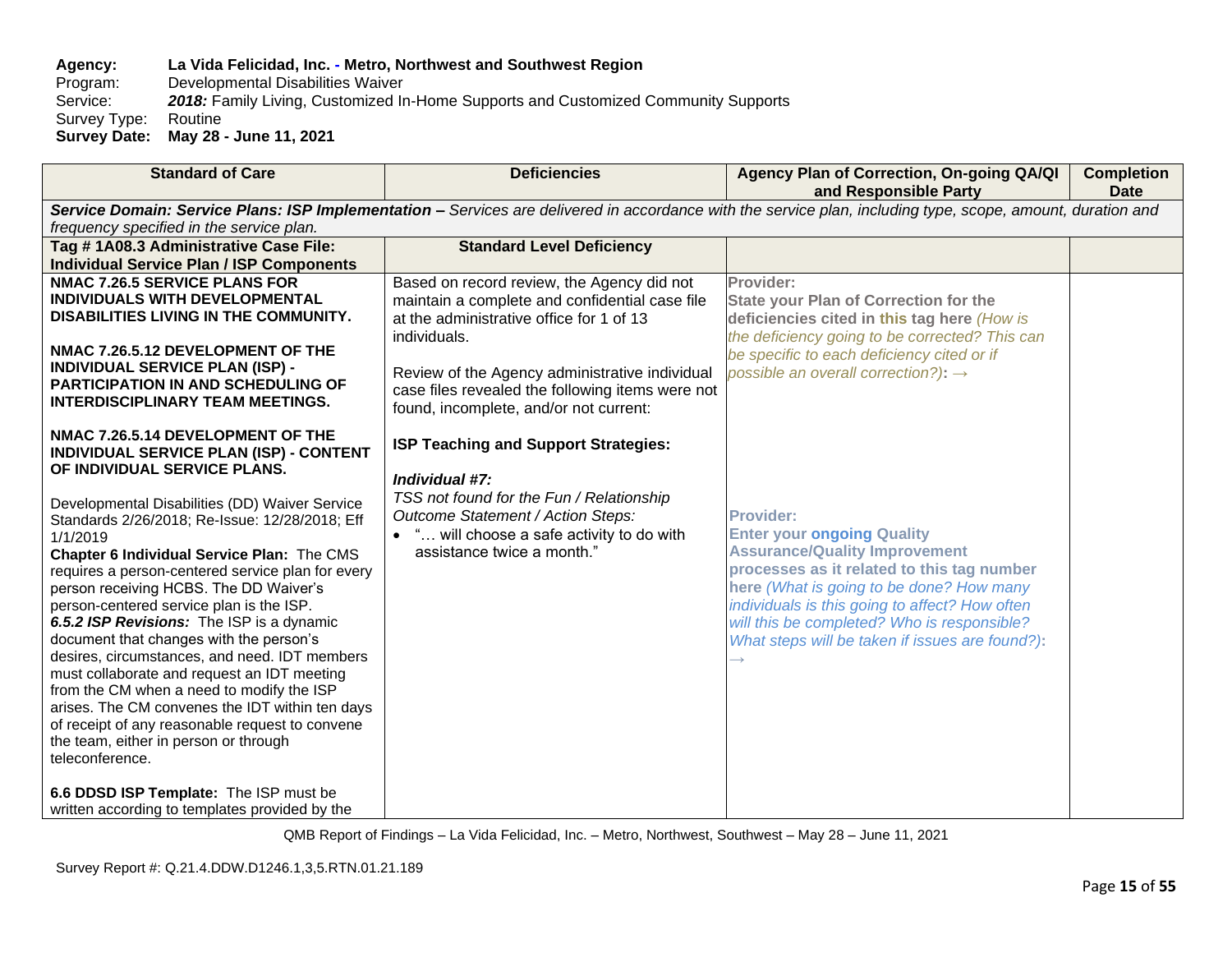| DDSD. Both children and adults have designated     |  |  |
|----------------------------------------------------|--|--|
| ISP templates. The ISP template includes Vision    |  |  |
| Statements, Desired Outcomes, a meeting            |  |  |
| participant signature page, an Addendum A (i.e.    |  |  |
| an acknowledgement of receipt of specific          |  |  |
| information) and other elements depending on       |  |  |
| the age of the individual. The ISP templates may   |  |  |
| be revised and reissued by DDSD to incorporate     |  |  |
| initiatives that improve person - centered         |  |  |
| planning practices. Companion documents may        |  |  |
| also be issued by DDSD and be required for use     |  |  |
| in order to better demonstrate required elements   |  |  |
| of the PCP process and ISP development.            |  |  |
| The ISP is completed by the CM with the IDT        |  |  |
| input and must be completed according to the       |  |  |
| following requirements:                            |  |  |
| DD Waiver Provider Agencies should not<br>1.       |  |  |
| recommend service type, frequency, and amount      |  |  |
| (except for required case management services)     |  |  |
| on an individual budget prior to the Vision        |  |  |
| Statement and Desired Outcomes being               |  |  |
| developed.                                         |  |  |
| 2. The person does not require IDT                 |  |  |
| agreement/approval regarding his/her dreams,       |  |  |
| aspirations, and desired long-term outcomes.       |  |  |
| 3. When there is disagreement, the IDT is          |  |  |
| required to plan and resolve conflicts in a manner |  |  |
| that promotes health, safety, and quality of life  |  |  |
| through consensus. Consensus means a state of      |  |  |
| general agreement that allows members to           |  |  |
| support the proposal, at least on a trial basis.   |  |  |
| 4. A signature page and/or documentation of        |  |  |
| participation by phone must be completed.          |  |  |
| The CM must review a current Addendum A<br>5.      |  |  |
| and DHI ANE letter with the person and Court       |  |  |
| appointed guardian or parents of a minor, if       |  |  |
| applicable.                                        |  |  |
|                                                    |  |  |
| 6.6.3 Additional Requirements for Adults:          |  |  |
| Because children have access to other funding      |  |  |
| sources, a larger array of services are available  |  |  |
| to adults than to children through the DD Waiver.  |  |  |
| (See Chapter 7: Available Services and             |  |  |
| Individual Budget Development). The ISP            |  |  |
| Template for adults is also more extensive,        |  |  |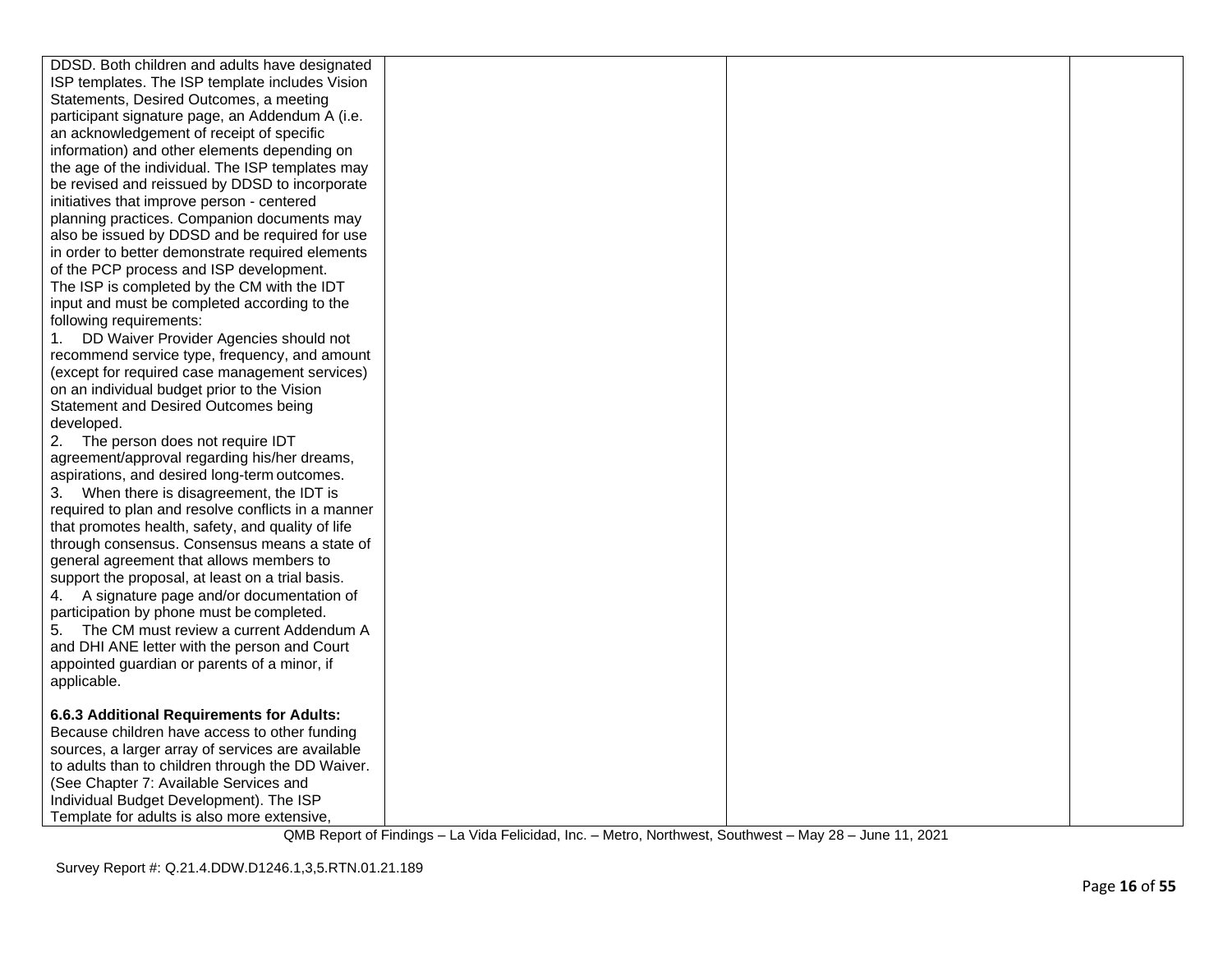| including Action Plans, Teaching and Support              |  |  |
|-----------------------------------------------------------|--|--|
| Strategies (TSS), Written Direct Support                  |  |  |
| Instructions (WDSI), and Individual Specific              |  |  |
| Training (IST) requirements.                              |  |  |
|                                                           |  |  |
| 6.6.3.1. Action Plan: Each Desired Outcome                |  |  |
| requires an Action Plan. The Action Plan                  |  |  |
| addresses individual strengths and capabilities in        |  |  |
|                                                           |  |  |
| reaching Desired Outcomes. Multiple service               |  |  |
| types may be included in the Action Plan under a          |  |  |
| single Desired Outcome. Multiple Provider                 |  |  |
| Agencies can and should be contributing to                |  |  |
| Action Plans toward each Desired Outcome.                 |  |  |
| $\mathbf{1}$ .<br>Action Plans include actions the person |  |  |
| will take; not just actions the staff will take.          |  |  |
| Action Plans delineate which activities<br>2.             |  |  |
| will be completed within one year.                        |  |  |
| 3.<br>Action Plans are completed through IDT              |  |  |
| consensus during the ISP meeting.                         |  |  |
| 4.<br>Action Plans must indicate under                    |  |  |
| "Responsible Party" which DSP or service                  |  |  |
| provider (i.e. Family Living, CCS, etc.) are              |  |  |
| responsible for carrying out the Action Step.             |  |  |
|                                                           |  |  |
|                                                           |  |  |
| 6.6.3.2 Teaching and Supports Strategies                  |  |  |
| (TSS) and Written Direct Support Instructions             |  |  |
| (WDSI): After the ISP meeting, IDT members                |  |  |
| conduct a task analysis and assessments                   |  |  |
| necessary to create effective TSS and WDSI to             |  |  |
| support those Action Plans that require this extra        |  |  |
| detail. All TSS and WDSI should support the               |  |  |
| person in achieving his/her Vision.                       |  |  |
|                                                           |  |  |
| 6.6.3.3 Individual Specific Training in the ISP:          |  |  |
| The CM, with input from each DD Waiver                    |  |  |
| Provider Agency at the annual ISP meeting,                |  |  |
| completes the IST requirements section of the             |  |  |
| ISP form listing all training needs specific to the       |  |  |
| individual. Provider Agencies bring their                 |  |  |
| proposed IST to the annual meeting. The IDT               |  |  |
| must reach a consensus about who needs to be              |  |  |
| trained, at what level (awareness, knowledge or           |  |  |
| skill), and within what timeframe. (See Chapter           |  |  |
| 17.10 Individual-Specific Training for more               |  |  |
|                                                           |  |  |
| information about IST.)                                   |  |  |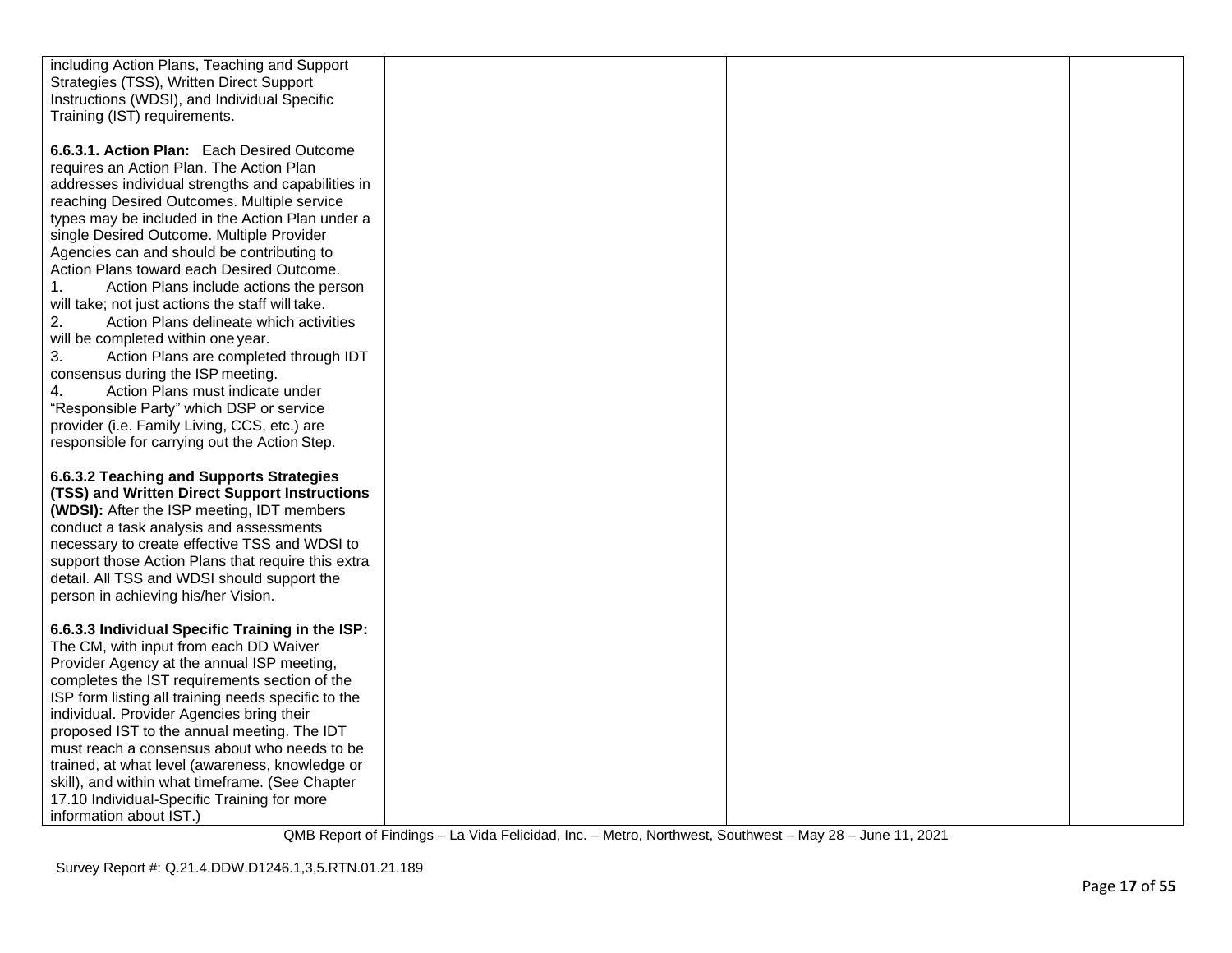| 6.8 ISP Implementation and Monitoring: All DD        |  |  |
|------------------------------------------------------|--|--|
| Waiver Provider Agencies with a signed SFOC          |  |  |
| are required to provide services as detailed in the  |  |  |
| ISP. The ISP must be readily accessible to           |  |  |
| Provider Agencies on the approved budget. (See       |  |  |
| Chapter 20: Provider Documentation and Client        |  |  |
| Records.) CMs facilitate and maintain                |  |  |
| communication with the person, his/her               |  |  |
| representative, other IDT members, Provider          |  |  |
| Agencies, and relevant parties to ensure that the    |  |  |
| person receives the maximum benefit of his/her       |  |  |
| services and that revisions to the ISP are made      |  |  |
| as needed. All DD Waiver Provider Agencies are       |  |  |
| required to cooperate with monitoring activities     |  |  |
| conducted by the CM and the DOH. Provider            |  |  |
| Agencies are required to respond to issues at the    |  |  |
| individual level and agency level as described in    |  |  |
| Chapter 16: Qualified Provider Agencies.             |  |  |
|                                                      |  |  |
| <b>Chapter 20: Provider Documentation and</b>        |  |  |
| <b>Client Records: 20.2 Client Records</b>           |  |  |
| Requirements: All DD Waiver Provider                 |  |  |
| Agencies are required to create and maintain         |  |  |
| individual client records. The contents of client    |  |  |
| records vary depending on the unique needs of        |  |  |
| the person receiving services and the resultant      |  |  |
| information produced. The extent of                  |  |  |
| documentation required for individual client         |  |  |
| records per service type depends on the location     |  |  |
| of the file, the type of service being provided, and |  |  |
| the information necessary.                           |  |  |
|                                                      |  |  |
|                                                      |  |  |
|                                                      |  |  |
|                                                      |  |  |
|                                                      |  |  |
|                                                      |  |  |
|                                                      |  |  |
|                                                      |  |  |
|                                                      |  |  |
|                                                      |  |  |
|                                                      |  |  |
|                                                      |  |  |
|                                                      |  |  |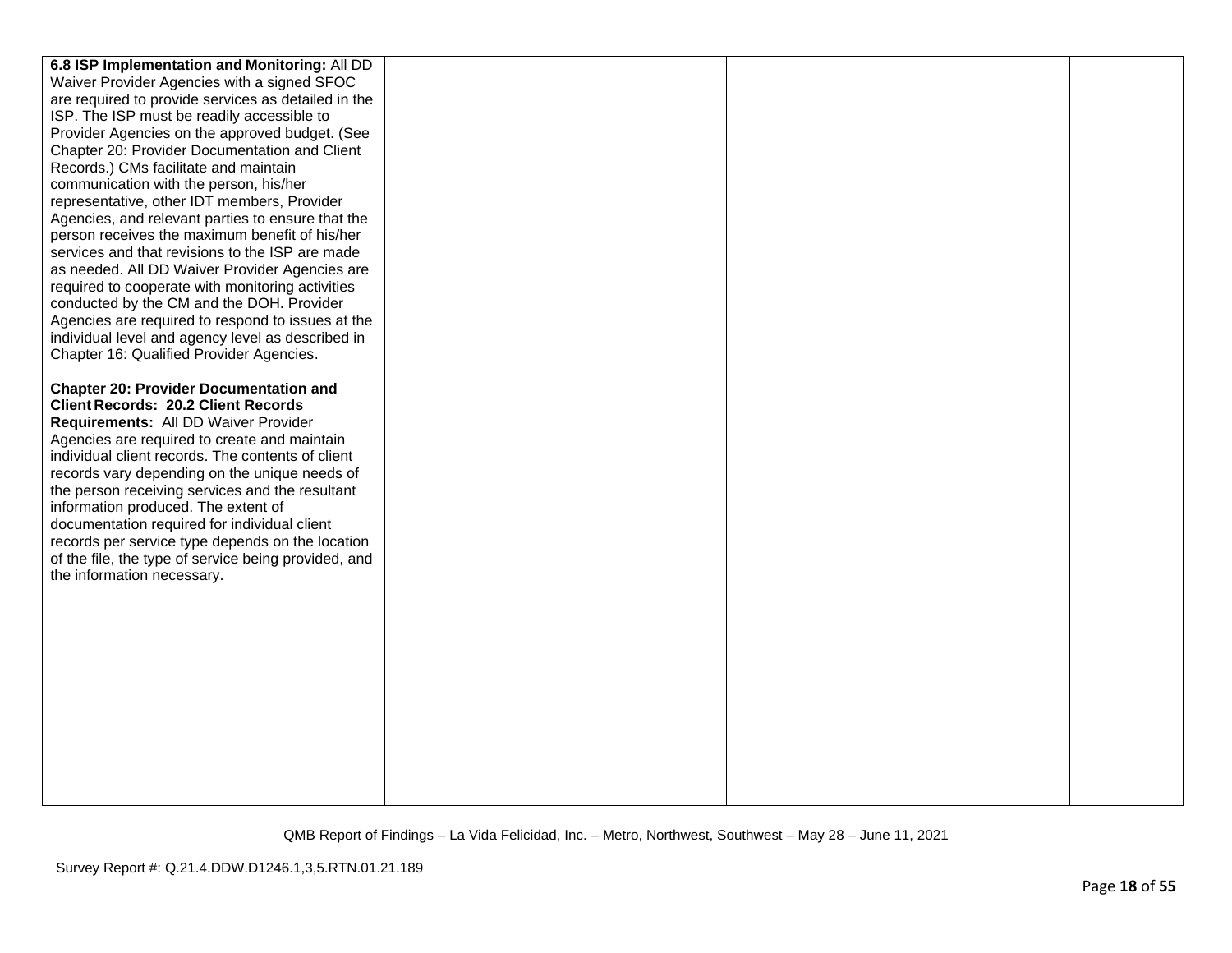| Tag # 1A32 Administrative Case File:                                                                                                                                                                                                                                                                                                                                                                                                                                                                                                                                                                                                                                                                                                                                                                                                                                                                                                                                                                                                                                                                                                                                                                                                                                                                                                                                                                                                                                                                                          | <b>Standard Level Deficiency</b>                                                                                                                                                                                                                                                                                                                                                                                                                                                                                                                                                                                                                                                                                                                                                                                                                                                                            |                                                                                                                                                                                                                                                                                                                                                              |  |
|-------------------------------------------------------------------------------------------------------------------------------------------------------------------------------------------------------------------------------------------------------------------------------------------------------------------------------------------------------------------------------------------------------------------------------------------------------------------------------------------------------------------------------------------------------------------------------------------------------------------------------------------------------------------------------------------------------------------------------------------------------------------------------------------------------------------------------------------------------------------------------------------------------------------------------------------------------------------------------------------------------------------------------------------------------------------------------------------------------------------------------------------------------------------------------------------------------------------------------------------------------------------------------------------------------------------------------------------------------------------------------------------------------------------------------------------------------------------------------------------------------------------------------|-------------------------------------------------------------------------------------------------------------------------------------------------------------------------------------------------------------------------------------------------------------------------------------------------------------------------------------------------------------------------------------------------------------------------------------------------------------------------------------------------------------------------------------------------------------------------------------------------------------------------------------------------------------------------------------------------------------------------------------------------------------------------------------------------------------------------------------------------------------------------------------------------------------|--------------------------------------------------------------------------------------------------------------------------------------------------------------------------------------------------------------------------------------------------------------------------------------------------------------------------------------------------------------|--|
| <b>Individual Service Plan Implementation</b>                                                                                                                                                                                                                                                                                                                                                                                                                                                                                                                                                                                                                                                                                                                                                                                                                                                                                                                                                                                                                                                                                                                                                                                                                                                                                                                                                                                                                                                                                 |                                                                                                                                                                                                                                                                                                                                                                                                                                                                                                                                                                                                                                                                                                                                                                                                                                                                                                             |                                                                                                                                                                                                                                                                                                                                                              |  |
| NMAC 7.26.5.16.C and D Development of<br>the ISP. Implementation of the ISP. The ISP<br>shall be implemented according to the<br>timelines determined by the IDT and as<br>specified in the ISP for each stated desired<br>outcomes and action plan.                                                                                                                                                                                                                                                                                                                                                                                                                                                                                                                                                                                                                                                                                                                                                                                                                                                                                                                                                                                                                                                                                                                                                                                                                                                                          | Based on administrative record review, the<br>Agency did not implement the ISP according to<br>the timelines determined by the IDT and as<br>specified in the ISP for each stated desired<br>outcomes and action plan for 1 of 13<br>individuals.                                                                                                                                                                                                                                                                                                                                                                                                                                                                                                                                                                                                                                                           | Provider:<br><b>State your Plan of Correction for the</b><br>deficiencies cited in this tag here (How is<br>the deficiency going to be corrected? This can<br>be specific to each deficiency cited or if<br>possible an overall correction?): $\rightarrow$                                                                                                  |  |
| C. The IDT shall review and discuss<br>information and recommendations with the<br>individual, with the goal of supporting the<br>individual in attaining desired outcomes. The<br>IDT develops an ISP based upon the<br>individual's personal vision statement,<br>strengths, needs, interests and preferences.<br>The ISP is a dynamic document, revised<br>periodically, as needed, and amended to<br>reflect progress towards personal goals and<br>achievements consistent with the individual's<br>future vision. This regulation is consistent with<br>standards established for individual plan<br>development as set forth by the commission on<br>the accreditation of rehabilitation facilities<br>(CARF) and/or other program accreditation<br>approved and adopted by the developmental<br>disabilities division and the department of<br>health. It is the policy of the developmental<br>disabilities division (DDD), that to the extent<br>permitted by funding, each individual receive<br>supports and services that will assist and<br>encourage independence and productivity in<br>the community and attempt to prevent<br>regression or loss of current capabilities.<br>Services and supports include specialized<br>and/or generic services, training, education<br>and/or treatment as determined by the IDT and<br>documented in the ISP.<br>D. The intent is to provide choice and obtain<br>opportunities for individuals to live, work and<br>play with full participation in their communities. | As indicated by Individuals ISP the following<br>was found with regards to the implementation<br>of ISP Outcomes:<br><b>Customized Community Supports Data</b><br><b>Collection / Data Tracking/Progress with</b><br>regards to ISP Outcomes:<br>Individual #13<br>• Review of Agency's documented Outcomes<br>and Action Steps do not match the current<br>ISP Outcomes and Action Steps for<br>Work/learn Outcome.<br>Agency's Outcomes/Action Steps are as<br>follows:<br>" with verbal prompts will use his<br>iPad to take a picture of his activity or to<br>have a picture taken of himself in the<br>community two times a week."<br>Annual ISP (4/30/2020 - 4/29/2021)<br><b>Outcomes/Action Steps are as follows:</b><br>$\circ$<br>" with verbal prompts will use his<br>iPad to take a picture of his activity or to<br>have a picture taken of himself in the<br>community five times a week." | <b>Provider:</b><br><b>Enter your ongoing Quality</b><br><b>Assurance/Quality Improvement</b><br>processes as it related to this tag number<br>here (What is going to be done? How many<br>individuals is this going to affect? How often<br>will this be completed? Who is responsible?<br>What steps will be taken if issues are found?):<br>$\rightarrow$ |  |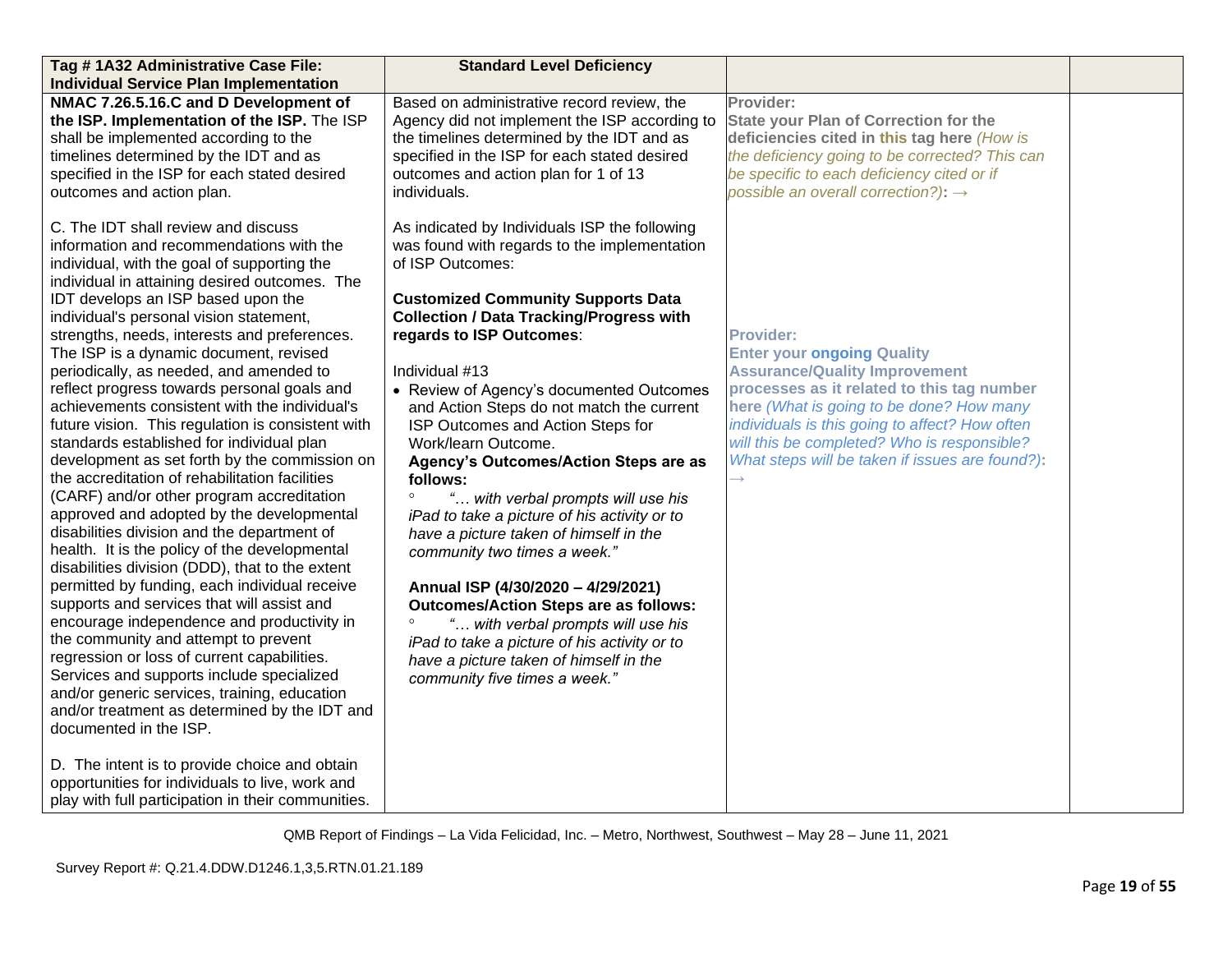| The following principles provide direction and    |  |  |
|---------------------------------------------------|--|--|
| purpose in planning for individuals with          |  |  |
| developmental disabilities. [05/03/94; 01/15/97;  |  |  |
| Recompiled 10/31/01]                              |  |  |
|                                                   |  |  |
|                                                   |  |  |
| Developmental Disabilities (DD) Waiver            |  |  |
| Service Standards 2/26/2018; Re-Issue:            |  |  |
| 12/28/2018; Eff 1/1/2019                          |  |  |
| Chapter 6: Individual Service Plan (ISP)          |  |  |
| 6.8 ISP Implementation and Monitoring: All        |  |  |
| DD Waiver Provider Agencies with a signed         |  |  |
| SFOC are required to provide services as          |  |  |
| detailed in the ISP. The ISP must be readily      |  |  |
| accessible to Provider Agencies on the            |  |  |
| approved budget. (See Chapter 20: Provider        |  |  |
| Documentation and Client Records.) CMs            |  |  |
| facilitate and maintain communication with the    |  |  |
| person, his/her representative, other IDT         |  |  |
| members, Provider Agencies, and relevant          |  |  |
| parties to ensure that the person receives the    |  |  |
| maximum benefit of his/her services and that      |  |  |
| revisions to the ISP are made as needed. All      |  |  |
| DD Waiver Provider Agencies are required to       |  |  |
| cooperate with monitoring activities conducted    |  |  |
| by the CM and the DOH. Provider Agencies          |  |  |
|                                                   |  |  |
| are required to respond to issues at the          |  |  |
| individual level and agency level as described    |  |  |
| in Chapter 16: Qualified Provider Agencies.       |  |  |
|                                                   |  |  |
| <b>Chapter 20: Provider Documentation and</b>     |  |  |
| <b>Client Records 20.2 Client Records</b>         |  |  |
| Requirements: All DD Waiver Provider              |  |  |
| Agencies are required to create and maintain      |  |  |
| individual client records. The contents of client |  |  |
| records vary depending on the unique needs of     |  |  |
| the person receiving services and the resultant   |  |  |
| information produced. The extent of               |  |  |
| documentation required for individual client      |  |  |
| records per service type depends on the           |  |  |
| location of the file, the type of service being   |  |  |
| provided, and the information necessary.          |  |  |
| DD Waiver Provider Agencies are required to       |  |  |
| adhere to the following:                          |  |  |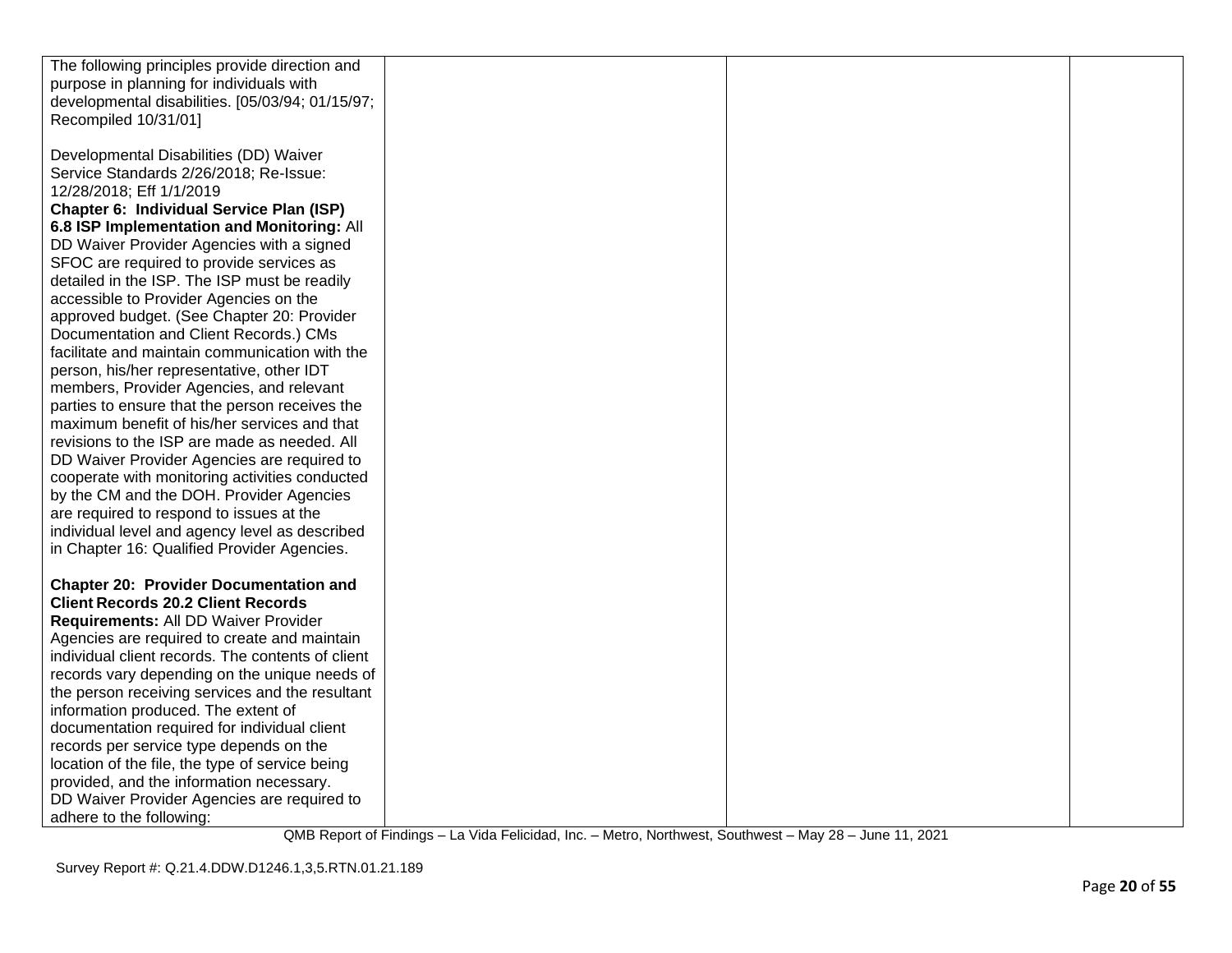| Client records must contain all documents<br>1.   |  |  |
|---------------------------------------------------|--|--|
| essential to the service being provided and       |  |  |
| essential to ensuring the health and safety of    |  |  |
| the person during the provision of the service.   |  |  |
| Provider Agencies must have readily<br>2.         |  |  |
| accessible records in home and community          |  |  |
| settings in paper or electronic form. Secure      |  |  |
| access to electronic records through the          |  |  |
| Therap web-based system using computers or        |  |  |
| mobile devices is acceptable.                     |  |  |
| 3. Provider Agencies are responsible for          |  |  |
| ensuring that all plans created by nurses, RDs,   |  |  |
| therapists or BSCs are present in all needed      |  |  |
| settings.                                         |  |  |
| 4. Provider Agencies must maintain records        |  |  |
| of all documents produced by agency               |  |  |
| personnel or contractors on behalf of each        |  |  |
| person, including any routine notes or data,      |  |  |
| annual assessments, semi-annual reports,          |  |  |
| evidence of training provided/received,           |  |  |
| progress notes, and any other interactions for    |  |  |
| which billing is generated.                       |  |  |
| Each Provider Agency is responsible for<br>5.     |  |  |
| maintaining the daily or other contact notes      |  |  |
| documenting the nature and frequency of           |  |  |
| service delivery, as well as data tracking only   |  |  |
| for the services provided by their agency.        |  |  |
| The current Client File Matrix found in<br>6.     |  |  |
| Appendix A Client File Matrix details the         |  |  |
| minimum requirements for records to be            |  |  |
| stored in agency office files, the delivery site, |  |  |
| or with DSP while providing services in the       |  |  |
| community.                                        |  |  |
| 7. All records pertaining to JCMs must be         |  |  |
| retained permanently and must be made             |  |  |
| available to DDSD upon request, upon the          |  |  |
| termination or expiration of a provider           |  |  |
| agreement, or upon provider withdrawal from       |  |  |
| services.                                         |  |  |
|                                                   |  |  |
|                                                   |  |  |
|                                                   |  |  |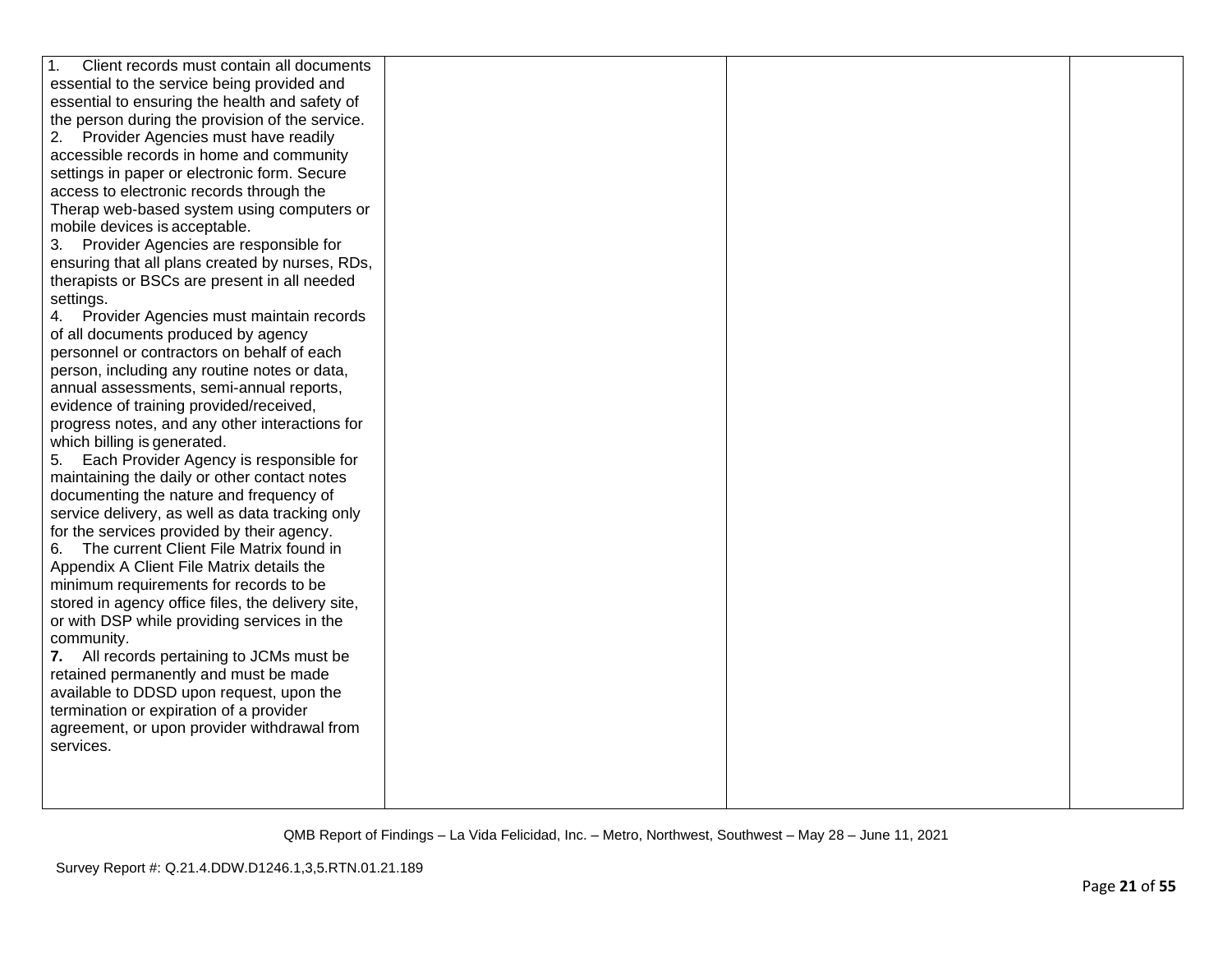| Tag #1A32.1 Administrative Case File:                                                                                                                                                                                                                                                                                                                                                                                                  | <b>Standard Level Deficiency</b>                                                                                                                                                                                                                                                                                         |                                                                                                                                                                                                                                                                                    |  |
|----------------------------------------------------------------------------------------------------------------------------------------------------------------------------------------------------------------------------------------------------------------------------------------------------------------------------------------------------------------------------------------------------------------------------------------|--------------------------------------------------------------------------------------------------------------------------------------------------------------------------------------------------------------------------------------------------------------------------------------------------------------------------|------------------------------------------------------------------------------------------------------------------------------------------------------------------------------------------------------------------------------------------------------------------------------------|--|
| <b>Individual Service Plan Implementation (Not</b>                                                                                                                                                                                                                                                                                                                                                                                     |                                                                                                                                                                                                                                                                                                                          |                                                                                                                                                                                                                                                                                    |  |
| <b>Completed at Frequency)</b>                                                                                                                                                                                                                                                                                                                                                                                                         |                                                                                                                                                                                                                                                                                                                          |                                                                                                                                                                                                                                                                                    |  |
| NMAC 7.26.5.16.C and D Development of<br>the ISP. Implementation of the ISP. The ISP<br>shall be implemented according to the<br>timelines determined by the IDT and as<br>specified in the ISP for each stated desired<br>outcomes and action plan.                                                                                                                                                                                   | Based on administrative record review, the<br>Agency did not implement the ISP according to<br>the timelines determined by the IDT and as<br>specified in the ISP for each stated desired<br>outcomes and action plan for 2 of 13<br>individuals.                                                                        | Provider:<br><b>State your Plan of Correction for the</b><br>deficiencies cited in this tag here (How is<br>the deficiency going to be corrected? This can<br>be specific to each deficiency cited or if<br>possible an overall correction?): $\rightarrow$                        |  |
| C. The IDT shall review and discuss<br>information and recommendations with the<br>individual, with the goal of supporting the<br>individual in attaining desired outcomes. The                                                                                                                                                                                                                                                        | As indicated by Individuals ISP the following<br>was found with regards to the implementation<br>of ISP Outcomes:                                                                                                                                                                                                        |                                                                                                                                                                                                                                                                                    |  |
| IDT develops an ISP based upon the<br>individual's personal vision statement,<br>strengths, needs, interests and preferences.<br>The ISP is a dynamic document, revised                                                                                                                                                                                                                                                                | <b>Family Living Data Collection / Data</b><br>Tracking/Progress with regards to ISP<br>Outcomes:                                                                                                                                                                                                                        | <b>Provider:</b><br><b>Enter your ongoing Quality</b>                                                                                                                                                                                                                              |  |
| periodically, as needed, and amended to<br>reflect progress towards personal goals and<br>achievements consistent with the individual's<br>future vision. This regulation is consistent with<br>standards established for individual plan<br>development as set forth by the commission on<br>the accreditation of rehabilitation facilities<br>(CARF) and/or other program accreditation<br>approved and adopted by the developmental | Individual #2<br>• According to the Live Outcome; Action Step<br>for "With staff assistance,  will be able to<br>utilize her tablet to contact others" is to be<br>completed 1 time per week. Evidence found<br>indicated it was not being completed at the<br>required frequency as indicated in the ISP<br>for 3/2021. | <b>Assurance/Quality Improvement</b><br>processes as it related to this tag number<br>here (What is going to be done? How many<br>individuals is this going to affect? How often<br>will this be completed? Who is responsible?<br>What steps will be taken if issues are found?): |  |
| disabilities division and the department of<br>health. It is the policy of the developmental<br>disabilities division (DDD), that to the extent<br>permitted by funding, each individual receive<br>supports and services that will assist and<br>encourage independence and productivity in<br>the community and attempt to prevent<br>regression or loss of current capabilities.                                                    | • According to the Live Outcome; Action Step<br>for " will tolerate 15 minutes of<br>communication via her tablet" is to be<br>completed 1 time per week. Evidence found<br>indicated it was not being completed at the<br>required frequency as indicated in the ISP<br>for 3/2021.                                     |                                                                                                                                                                                                                                                                                    |  |
| Services and supports include specialized<br>and/or generic services, training, education<br>and/or treatment as determined by the IDT and<br>documented in the ISP.<br>D. The intent is to provide choice and obtain<br>opportunities for individuals to live, work and                                                                                                                                                               | Individual #10<br>• According to the Live Outcome; Action Step<br>for " will plan his two healthy meals to<br>cook each week" is to be completed 1 time<br>per week. Evidence found indicated it was<br>not being completed at the required<br>frequency as indicated in the ISP for 4/2021.                             |                                                                                                                                                                                                                                                                                    |  |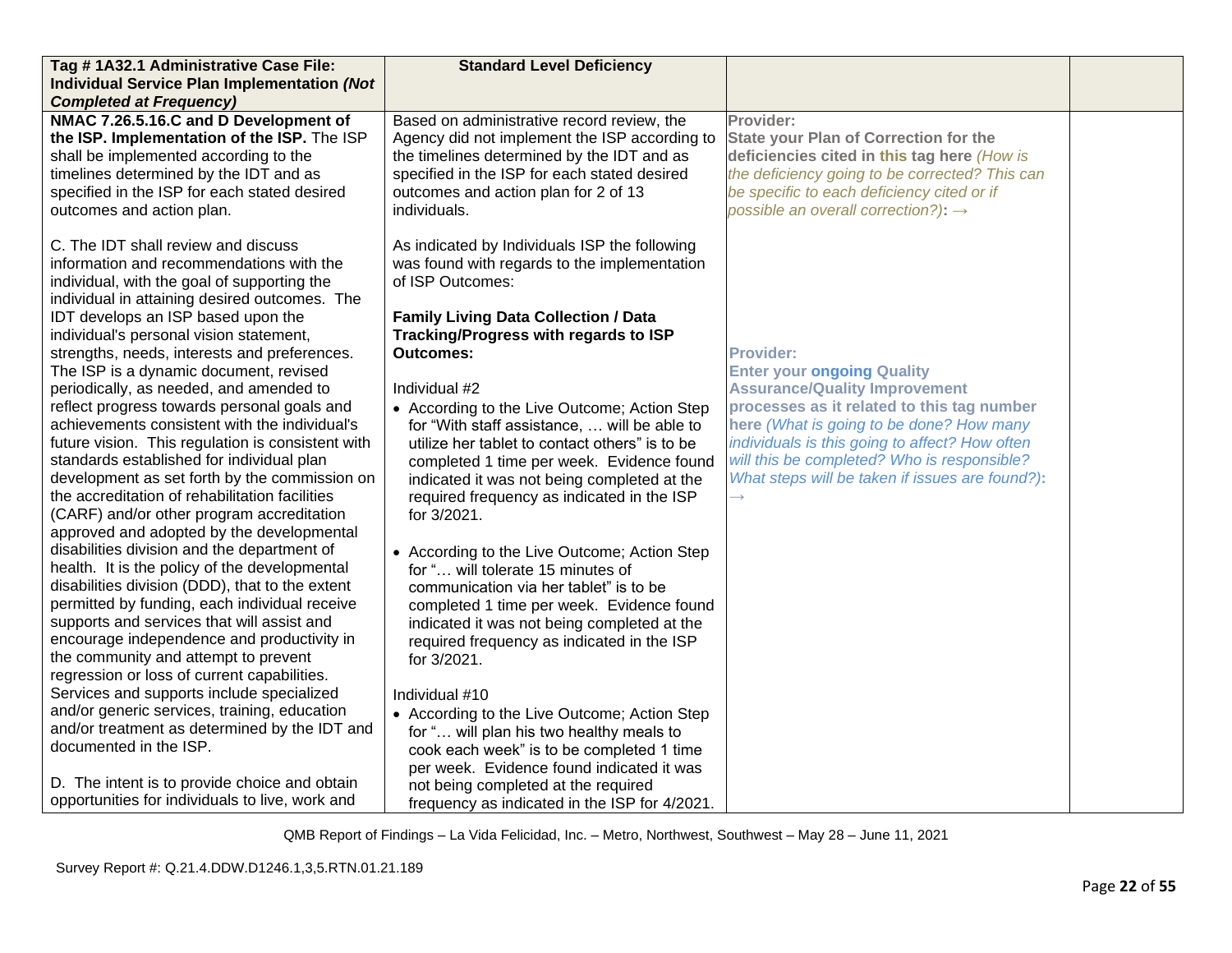| play with full participation in their communities.<br>The following principles provide direction and<br>purpose in planning for individuals with<br>developmental disabilities. [05/03/94; 01/15/97;<br>Recompiled 10/31/01]                                                                                                                                                                                                                                                                                                                                                 | • According to the Live Outcome; Action Step<br>for " will cook meal with minimal supports"<br>is to be completed 1 time per week.<br>Evidence found indicated it was not being |  |
|------------------------------------------------------------------------------------------------------------------------------------------------------------------------------------------------------------------------------------------------------------------------------------------------------------------------------------------------------------------------------------------------------------------------------------------------------------------------------------------------------------------------------------------------------------------------------|---------------------------------------------------------------------------------------------------------------------------------------------------------------------------------|--|
| Developmental Disabilities (DD) Waiver<br>Service Standards 2/26/2018; Re-Issue:<br>12/28/2018; Eff 1/1/2019<br>Chapter 6: Individual Service Plan (ISP)<br>6.8 ISP Implementation and Monitoring: All<br>DD Waiver Provider Agencies with a signed<br>SFOC are required to provide services as<br>detailed in the ISP. The ISP must be readily<br>accessible to Provider Agencies on the<br>approved budget. (See Chapter 20: Provider<br>Documentation and Client Records.) CMs<br>facilitate and maintain communication with the                                          | completed at the required frequency as<br>indicated in the ISP for 4/2021.                                                                                                      |  |
| person, his/her representative, other IDT<br>members, Provider Agencies, and relevant<br>parties to ensure that the person receives the<br>maximum benefit of his/her services and that<br>revisions to the ISP are made as needed. All<br>DD Waiver Provider Agencies are required to<br>cooperate with monitoring activities conducted<br>by the CM and the DOH. Provider Agencies<br>are required to respond to issues at the<br>individual level and agency level as described<br>in Chapter 16: Qualified Provider Agencies.                                            |                                                                                                                                                                                 |  |
| <b>Chapter 20: Provider Documentation and</b><br><b>Client Records 20.2 Client Records</b><br>Requirements: All DD Waiver Provider<br>Agencies are required to create and maintain<br>individual client records. The contents of client<br>records vary depending on the unique needs of<br>the person receiving services and the resultant<br>information produced. The extent of<br>documentation required for individual client<br>records per service type depends on the<br>location of the file, the type of service being<br>provided, and the information necessary. |                                                                                                                                                                                 |  |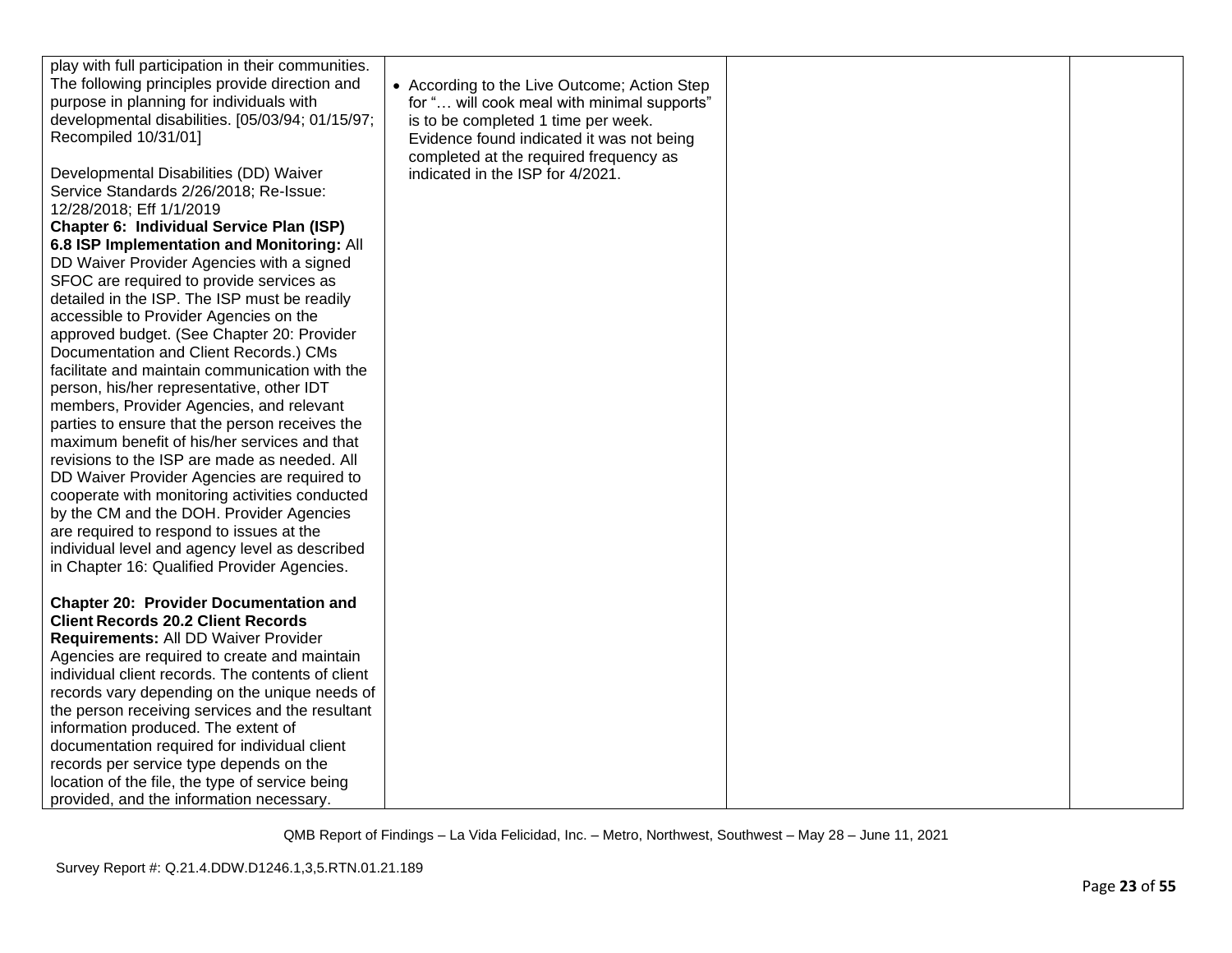| DD Waiver Provider Agencies are required to       |  |  |
|---------------------------------------------------|--|--|
| adhere to the following:                          |  |  |
| 8.<br>Client records must contain all documents   |  |  |
| essential to the service being provided and       |  |  |
| essential to ensuring the health and safety of    |  |  |
| the person during the provision of the service.   |  |  |
| 9. Provider Agencies must have readily            |  |  |
| accessible records in home and community          |  |  |
| settings in paper or electronic form. Secure      |  |  |
| access to electronic records through the          |  |  |
| Therap web-based system using computers or        |  |  |
| mobile devices is acceptable.                     |  |  |
| 10. Provider Agencies are responsible for         |  |  |
| ensuring that all plans created by nurses, RDs,   |  |  |
| therapists or BSCs are present in all needed      |  |  |
| settings.                                         |  |  |
| 11. Provider Agencies must maintain records       |  |  |
| of all documents produced by agency               |  |  |
| personnel or contractors on behalf of each        |  |  |
| person, including any routine notes or data,      |  |  |
| annual assessments, semi-annual reports,          |  |  |
| evidence of training provided/received,           |  |  |
| progress notes, and any other interactions for    |  |  |
| which billing is generated.                       |  |  |
| 12. Each Provider Agency is responsible for       |  |  |
| maintaining the daily or other contact notes      |  |  |
| documenting the nature and frequency of           |  |  |
| service delivery, as well as data tracking only   |  |  |
| for the services provided by their agency.        |  |  |
| 13. The current Client File Matrix found in       |  |  |
| Appendix A Client File Matrix details the         |  |  |
| minimum requirements for records to be            |  |  |
| stored in agency office files, the delivery site, |  |  |
| or with DSP while providing services in the       |  |  |
| community.                                        |  |  |
| 14. All records pertaining to JCMs must be        |  |  |
| retained permanently and must be made             |  |  |
| available to DDSD upon request, upon the          |  |  |
| termination or expiration of a provider           |  |  |
| agreement, or upon provider withdrawal from       |  |  |
| services.                                         |  |  |
|                                                   |  |  |
|                                                   |  |  |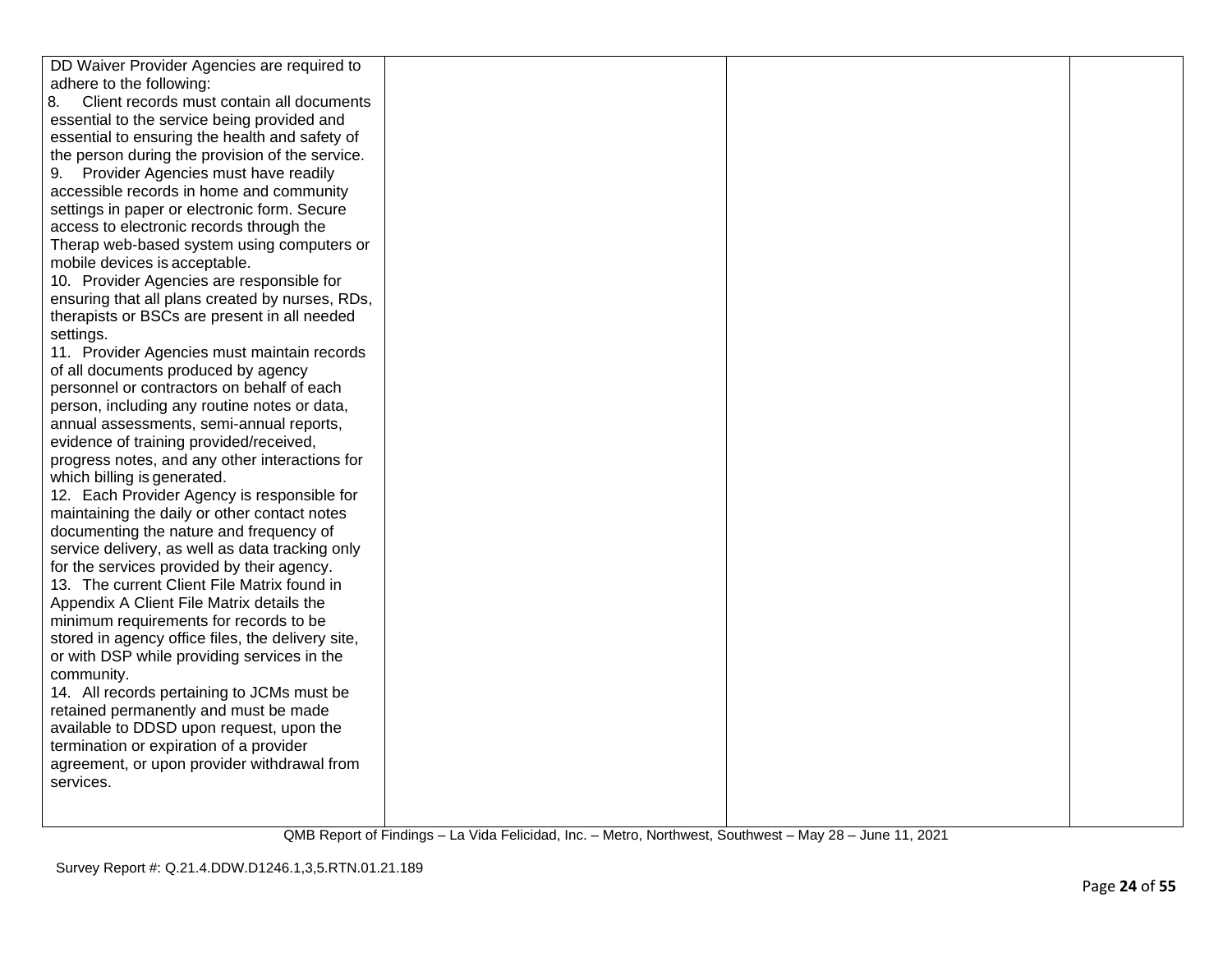| <b>Standard of Care</b>                         | <b>Deficiencies</b>                           | Agency Plan of Correction, On-going QA/QI<br>and Responsible Party                                                                                      | <b>Completion</b><br><b>Date</b> |
|-------------------------------------------------|-----------------------------------------------|---------------------------------------------------------------------------------------------------------------------------------------------------------|----------------------------------|
|                                                 |                                               |                                                                                                                                                         |                                  |
|                                                 |                                               | Service Domain: Qualified Providers - The State monitors non-licensed/non-certified providers to assure adherence to waiver requirements. The State     |                                  |
| Tag #1A22 Agency Personnel Competency           | <b>Standard Level Deficiency</b>              | implements its policies and procedures for verifying that provider training is conducted in accordance with State requirements and the approved waiver. |                                  |
| Developmental Disabilities (DD) Waiver          | Based on interview, the Agency did not ensure | Provider:                                                                                                                                               |                                  |
| Service Standards 2/26/2018; Re-Issue:          | training competencies were met for 1 of 15    | <b>State your Plan of Correction for the</b>                                                                                                            |                                  |
| 12/28/2018; Eff 1/1/2019                        | Direct Support Personnel.                     | deficiencies cited in this tag here (How is                                                                                                             |                                  |
| Chapter 13: Nursing Services 13.2.11            |                                               | the deficiency going to be corrected? This can                                                                                                          |                                  |
| <b>Training and Implementation of Plans:</b>    | When DSP were asked, if the Individual had    | be specific to each deficiency cited or if                                                                                                              |                                  |
| 1. RNs and LPNs are required to provide         | a Positive Behavioral Supports Plan           | possible an overall correction?): $\rightarrow$                                                                                                         |                                  |
| Individual Specific Training (IST) regarding    | (PBSP), have you been trained on the PBSP     |                                                                                                                                                         |                                  |
| <b>HCPs and MERPs.</b>                          | and what does the plan cover, the following   |                                                                                                                                                         |                                  |
| 2. The agency nurse is required to deliver and  | was reported:                                 |                                                                                                                                                         |                                  |
| document training for DSP/DSS regarding the     |                                               |                                                                                                                                                         |                                  |
| healthcare interventions/strategies and MERPs   | • DSP #541 stated, "No, I don't see it in the |                                                                                                                                                         |                                  |
| that the DSP are responsible to implement,      | book, and I was never trained by the          |                                                                                                                                                         |                                  |
| clearly indicating level of competency achieved | therapist." According to the Individual       |                                                                                                                                                         |                                  |
| by each trainee as described in Chapter 17.10   | Specific Training Section of the ISP, the     | <b>Provider:</b>                                                                                                                                        |                                  |
| Individual-Specific Training.                   | Individual requires a Positive Behavioral     | <b>Enter your ongoing Quality</b>                                                                                                                       |                                  |
|                                                 | Supports Plan. (Individual #2)                | <b>Assurance/Quality Improvement</b>                                                                                                                    |                                  |
| <b>Chapter 17: Training Requirement</b>         |                                               | processes as it related to this tag number                                                                                                              |                                  |
| 17.10 Individual-Specific Training: The         |                                               | here (What is going to be done? How many                                                                                                                |                                  |
| following are elements of IST: defined          |                                               | individuals is this going to affect? How often                                                                                                          |                                  |
| standards of performance, curriculum tailored   |                                               | will this be completed? Who is responsible?                                                                                                             |                                  |
| to teach skills and knowledge necessary to      |                                               | What steps will be taken if issues are found?):                                                                                                         |                                  |
| meet those standards of performance, and        |                                               |                                                                                                                                                         |                                  |
| formal examination or demonstration to verify   |                                               |                                                                                                                                                         |                                  |
| standards of performance, using the             |                                               |                                                                                                                                                         |                                  |
| established DDSD training levels of             |                                               |                                                                                                                                                         |                                  |
| awareness, knowledge, and skill.                |                                               |                                                                                                                                                         |                                  |
| Reaching an awareness level may be              |                                               |                                                                                                                                                         |                                  |
| accomplished by reading plans or other          |                                               |                                                                                                                                                         |                                  |
| information. The trainee is cognizant of        |                                               |                                                                                                                                                         |                                  |
| information related to a person's specific      |                                               |                                                                                                                                                         |                                  |
| condition. Verbal or written recall of basic    |                                               |                                                                                                                                                         |                                  |
| information or knowing where to access the      |                                               |                                                                                                                                                         |                                  |
| information can verify awareness.               |                                               |                                                                                                                                                         |                                  |
| Reaching a knowledge level may take the         |                                               |                                                                                                                                                         |                                  |
| form of observing a plan in action, reading a   |                                               |                                                                                                                                                         |                                  |
| plan more thoroughly, or having a plan          |                                               |                                                                                                                                                         |                                  |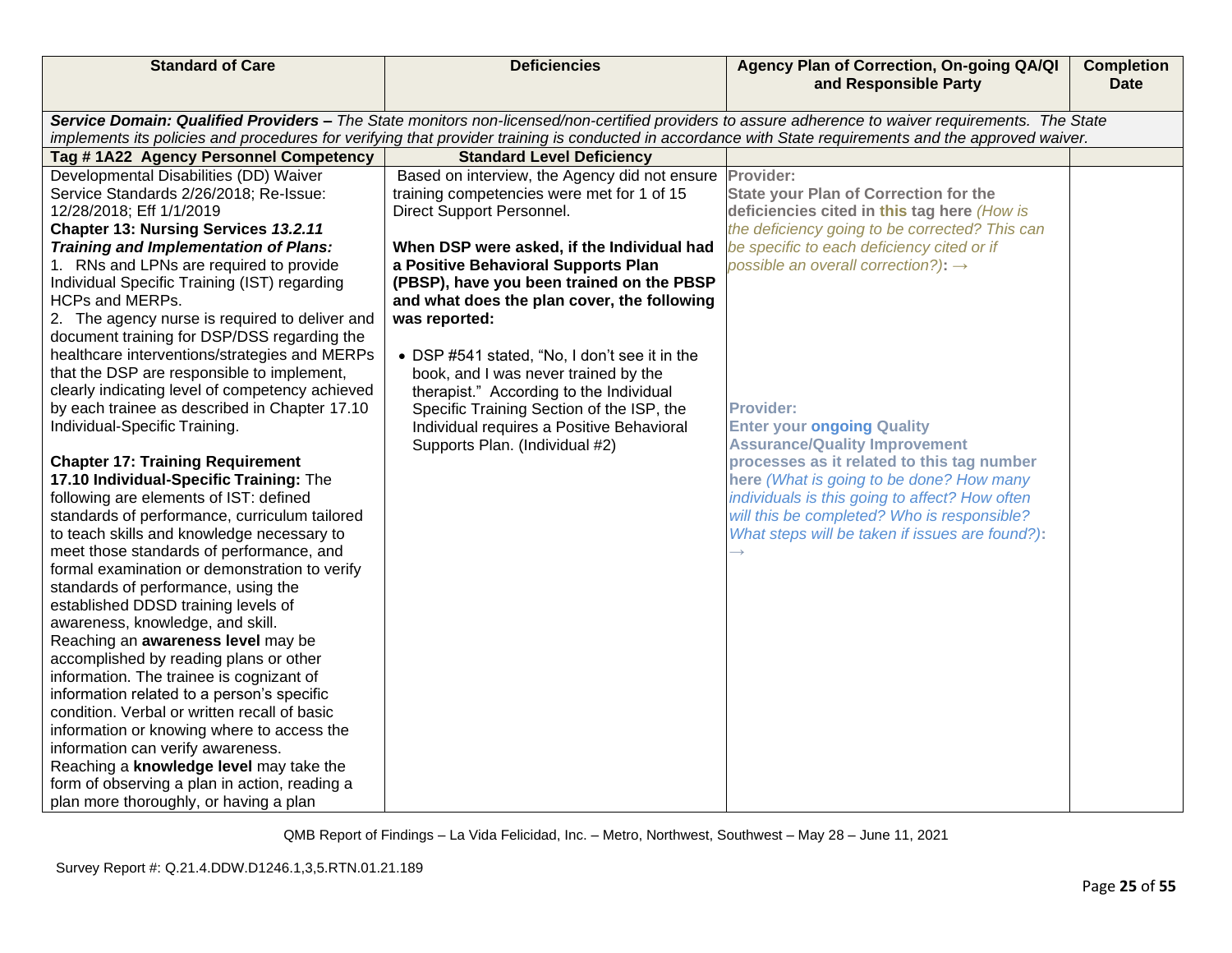| described by the author or their designee.                                           |  |  |
|--------------------------------------------------------------------------------------|--|--|
| Verbal or written recall or demonstration may                                        |  |  |
| verify this level of competence.                                                     |  |  |
| Reaching a skill level involves being trained                                        |  |  |
| by a therapist, nurse, designated or                                                 |  |  |
| experienced designated trainer. The trainer                                          |  |  |
| shall demonstrate the techniques according to                                        |  |  |
| the plan. Then they observe and provide                                              |  |  |
| feedback to the trainee as they implement the                                        |  |  |
| techniques. This should be repeated until                                            |  |  |
| competence is demonstrated. Demonstration                                            |  |  |
| of skill or observed implementation of the                                           |  |  |
| techniques or strategies verifies skill level                                        |  |  |
| competence. Trainees should be observed on                                           |  |  |
| more than one occasion to ensure appropriate                                         |  |  |
| techniques are maintained and to provide                                             |  |  |
| additional coaching/feedback.                                                        |  |  |
| Individuals shall receive services from                                              |  |  |
| competent and qualified Provider Agency                                              |  |  |
| personnel who must successfully complete IST                                         |  |  |
| requirements in accordance with the                                                  |  |  |
| specifications described in the ISP of each                                          |  |  |
| person supported.                                                                    |  |  |
| IST must be arranged and conducted at<br>1.                                          |  |  |
| least annually. IST includes training on the ISP                                     |  |  |
| Desired Outcomes, Action Plans, strategies,                                          |  |  |
| and information about the person's preferences                                       |  |  |
| regarding privacy, communication style, and                                          |  |  |
| routines. More frequent training may be                                              |  |  |
| necessary if the annual ISP changes before the                                       |  |  |
| year ends.                                                                           |  |  |
| IST for therapy-related WDSI, HCPs,<br>2.                                            |  |  |
| MERPs, CARMPs, PBSA, PBSP, and BCIP,                                                 |  |  |
| must occur at least annually and more often if                                       |  |  |
| plans change, or if monitoring by the plan                                           |  |  |
| author or agency finds incorrect                                                     |  |  |
| implementation, when new DSP or CM are<br>assigned to work with a person, or when an |  |  |
| existing DSP or CM requires a refresher.                                             |  |  |
| 3. The competency level of the training is                                           |  |  |
| based on the IST section of the ISP.                                                 |  |  |
| 4. The person should be present for and                                              |  |  |
| involved in IST whenever possible.                                                   |  |  |
|                                                                                      |  |  |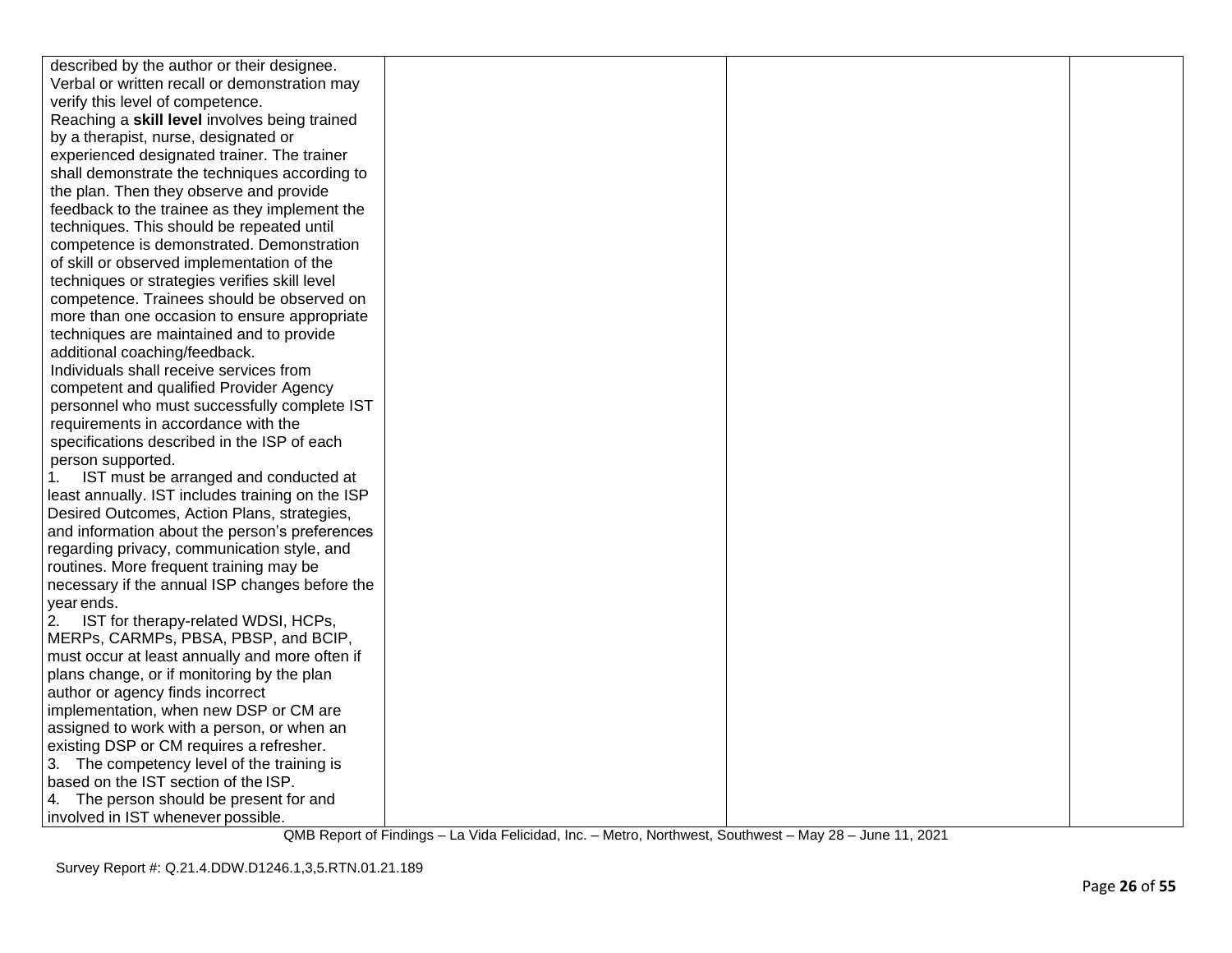| 5. Provider Agencies are responsible for          |  |  |
|---------------------------------------------------|--|--|
| tracking of IST requirements.                     |  |  |
| 6. Provider Agencies must arrange and             |  |  |
| ensure that DSP's are trained on the contents     |  |  |
|                                                   |  |  |
| of the plans in accordance with timelines         |  |  |
| indicated in the Individual-Specific Training     |  |  |
| Requirements: Support Plans section of the        |  |  |
| ISP and notify the plan authors when new DSP      |  |  |
| are hired to arrange for trainings.               |  |  |
| 7. If a therapist, BSC, nurse, or other author of |  |  |
|                                                   |  |  |
| a plan, healthcare or otherwise, chooses to       |  |  |
| designate a trainer, that person is still         |  |  |
| responsible for providing the curriculum to the   |  |  |
| designated trainer. The author of the plan is     |  |  |
| also responsible for ensuring the designated      |  |  |
| trainer is verifying competency in alignment      |  |  |
| with their curriculum, doing periodic quality     |  |  |
|                                                   |  |  |
| assurance checks with their designated trainer,   |  |  |
| and re-certifying the designated trainer at least |  |  |
| annually and/or when there is a change to a       |  |  |
| person's plan.                                    |  |  |
|                                                   |  |  |
|                                                   |  |  |
|                                                   |  |  |
|                                                   |  |  |
|                                                   |  |  |
|                                                   |  |  |
|                                                   |  |  |
|                                                   |  |  |
|                                                   |  |  |
|                                                   |  |  |
|                                                   |  |  |
|                                                   |  |  |
|                                                   |  |  |
|                                                   |  |  |
|                                                   |  |  |
|                                                   |  |  |
|                                                   |  |  |
|                                                   |  |  |
|                                                   |  |  |
|                                                   |  |  |
|                                                   |  |  |
|                                                   |  |  |
|                                                   |  |  |
|                                                   |  |  |
|                                                   |  |  |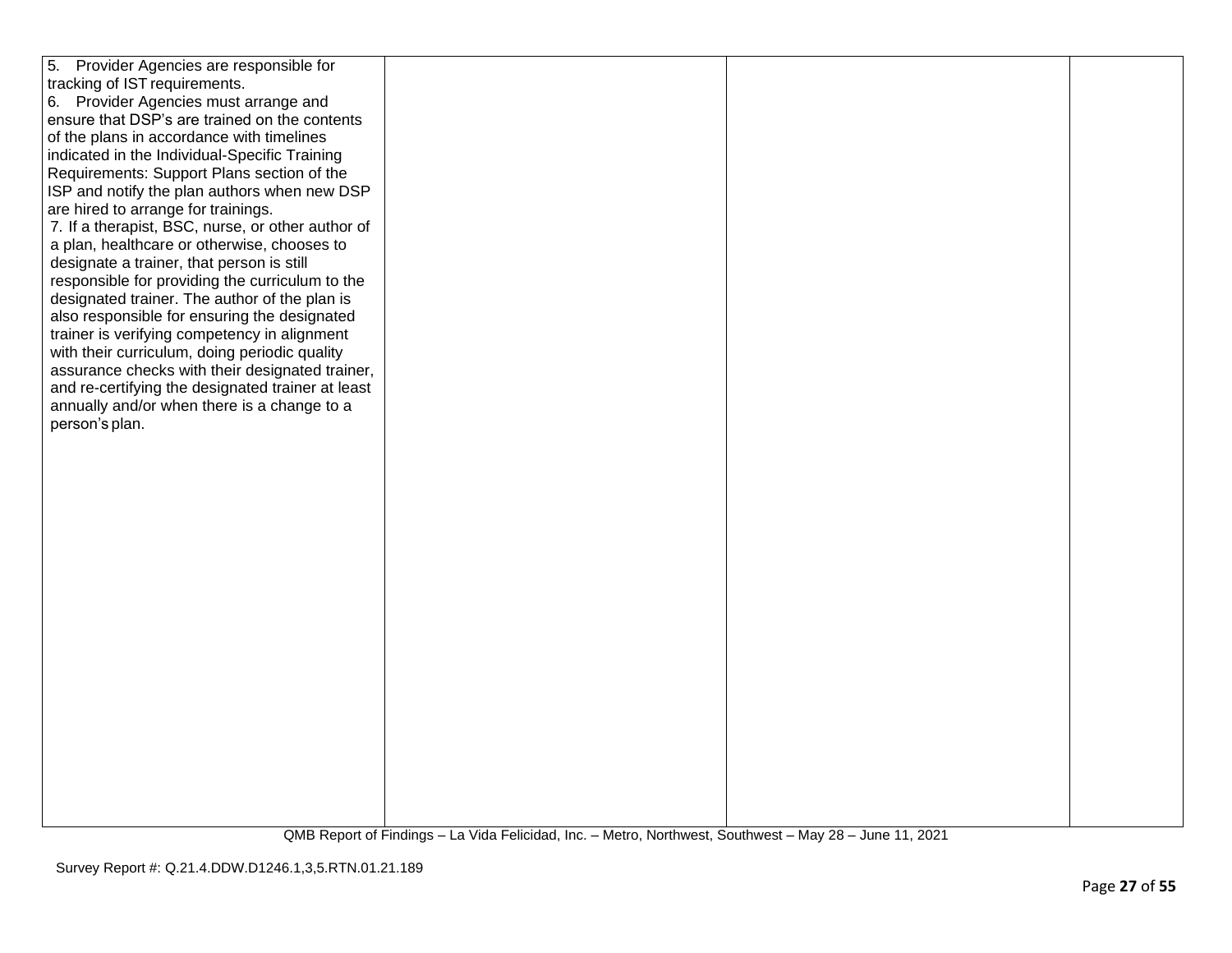| Tag #1A43.1 General Events Reporting:                                                                                                                                                                                                                                                                                                                                                                                                                                                                                                                                                                                                                                                                                                                                                                                                                                                                                                                                                                                                                                                                                                                                                                                                      | <b>Standard Level Deficiency</b>                                                                                                                                                                                                                                                                                                                    |                                                                                                                                                                                                                                                                                                                                             |  |
|--------------------------------------------------------------------------------------------------------------------------------------------------------------------------------------------------------------------------------------------------------------------------------------------------------------------------------------------------------------------------------------------------------------------------------------------------------------------------------------------------------------------------------------------------------------------------------------------------------------------------------------------------------------------------------------------------------------------------------------------------------------------------------------------------------------------------------------------------------------------------------------------------------------------------------------------------------------------------------------------------------------------------------------------------------------------------------------------------------------------------------------------------------------------------------------------------------------------------------------------|-----------------------------------------------------------------------------------------------------------------------------------------------------------------------------------------------------------------------------------------------------------------------------------------------------------------------------------------------------|---------------------------------------------------------------------------------------------------------------------------------------------------------------------------------------------------------------------------------------------------------------------------------------------------------------------------------------------|--|
| <b>Individual Reporting</b>                                                                                                                                                                                                                                                                                                                                                                                                                                                                                                                                                                                                                                                                                                                                                                                                                                                                                                                                                                                                                                                                                                                                                                                                                |                                                                                                                                                                                                                                                                                                                                                     |                                                                                                                                                                                                                                                                                                                                             |  |
| Developmental Disabilities (DD) Waiver<br>Service Standards 2/26/2018; Re-Issue:<br>12/28/2018; Eff 1/1/2019<br><b>Chapter 19: Provider Reporting</b><br><b>Requirements: 19.2 General Events</b><br>Reporting (GER): The purpose of General<br>Events Reporting (GER) is to report, track and<br>analyze events, which pose a risk to adults in<br>the DD Waiver program, but do not meet<br>criteria for ANE or other reportable incidents as                                                                                                                                                                                                                                                                                                                                                                                                                                                                                                                                                                                                                                                                                                                                                                                            | Based on record review, the Agency did not<br>follow the General Events Reporting<br>requirements as indicated by the policy for 1 of<br>13 individuals.<br>The following General Events Reporting<br>records contained evidence that indicated<br>the General Events Report was not entered<br>and / or approved within the required<br>timeframe: | Provider:<br><b>State your Plan of Correction for the</b><br>deficiencies cited in this tag here (How is<br>the deficiency going to be corrected? This can<br>be specific to each deficiency cited or if<br>possible an overall correction?): $\rightarrow$                                                                                 |  |
| defined by the IMB. Analysis of GER is<br>intended to identify emerging patterns so that<br>preventative action can be taken at the<br>individual, Provider Agency, regional and<br>statewide level. On a quarterly and annual<br>basis, DDSD analyzes GER data at the<br>provider, regional and statewide levels to<br>identify any patterns that warrant intervention.<br>Provider Agency use of GER in Therap is<br>required as follows:<br>1. DD Waiver Provider Agencies<br>approved to provide Customized In-<br>Home Supports, Family Living, IMLS,<br>Supported Living, Customized<br><b>Community Supports, Community</b><br>Integrated Employment, Adult Nursing<br>and Case Management must use GER in<br>the Therap system.<br><b>DD Waiver Provider Agencies</b><br>2.<br>referenced above are responsible for entering<br>specified information into the GER section of<br>the secure website operated under contract by<br>Therap according to the GER Reporting<br>Requirements in Appendix B GER<br>Requirements.<br>3.<br>At the Provider Agency's discretion<br>additional events, which are not required by<br>DDSD, may also be tracked within the GER<br>section of Therap.<br>GER does not replace a Provider<br>4. | Individual #2<br>• General Events Report (GER) indicates on<br>11/12/2020 the Individual fell while walking<br>to the bathroom. (Injury). GER was<br>approved 11/18/2020.                                                                                                                                                                           | <b>Provider:</b><br><b>Enter your ongoing Quality</b><br><b>Assurance/Quality Improvement</b><br>processes as it related to this tag number<br>here (What is going to be done? How many<br>individuals is this going to affect? How often<br>will this be completed? Who is responsible?<br>What steps will be taken if issues are found?): |  |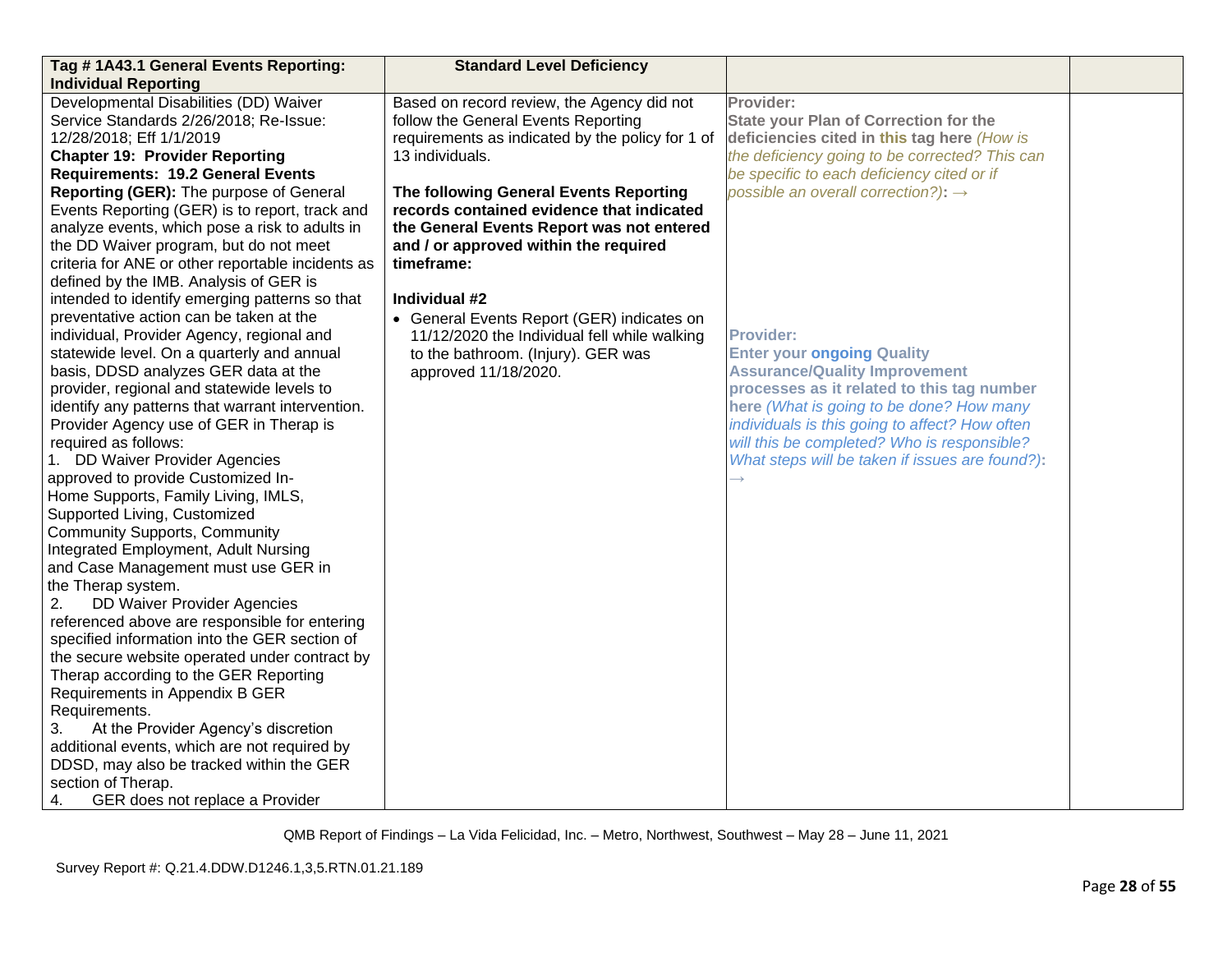| Agency's obligations to report ANE or other<br>reportable incidents as described in Chapter<br>18: Incident Management System.<br>GER does not replace a Provider<br>5.<br>Agency's obligations related to healthcare<br>coordination, modifications to the ISP, or any<br>other risk management and QI activities.                                                                   |  |  |
|---------------------------------------------------------------------------------------------------------------------------------------------------------------------------------------------------------------------------------------------------------------------------------------------------------------------------------------------------------------------------------------|--|--|
| Appendix B GER Requirements: DDSD is<br>pleased to introduce the revised General<br>Events Reporting (GER), requirements. There<br>are two important changes related to<br>medication error reporting:<br>1. Effective immediately, DDSD requires ALL<br>medication errors be entered into Therap<br>GER with the exception of those required to<br>be reported to Division of Health |  |  |
| Improvement-Incident Management Bureau.<br>2. No alternative methods for reporting are<br>permitted.                                                                                                                                                                                                                                                                                  |  |  |
| The following events need to be reported in<br>the Therap GER:                                                                                                                                                                                                                                                                                                                        |  |  |
| • Emergency Room/Urgent Care/Emergency<br><b>Medical Services</b>                                                                                                                                                                                                                                                                                                                     |  |  |
| • Falls Without Injury                                                                                                                                                                                                                                                                                                                                                                |  |  |
| • Injury (including Falls, Choking, Skin<br>Breakdown and Infection)                                                                                                                                                                                                                                                                                                                  |  |  |
| • Law Enforcement Use                                                                                                                                                                                                                                                                                                                                                                 |  |  |
| • Medication Errors                                                                                                                                                                                                                                                                                                                                                                   |  |  |
| • Medication Documentation Errors                                                                                                                                                                                                                                                                                                                                                     |  |  |
| • Missing Person/Elopement                                                                                                                                                                                                                                                                                                                                                            |  |  |
| • Out of Home Placement- Medical:<br>Hospitalization, Long Term Care, Skilled<br>Nursing or Rehabilitation Facility Admission                                                                                                                                                                                                                                                         |  |  |
| • PRN Psychotropic Medication                                                                                                                                                                                                                                                                                                                                                         |  |  |
| • Restraint Related to Behavior                                                                                                                                                                                                                                                                                                                                                       |  |  |
| • Suicide Attempt or Threat                                                                                                                                                                                                                                                                                                                                                           |  |  |
| Entry Guidance: Provider Agencies must<br>complete the following sections of the GER                                                                                                                                                                                                                                                                                                  |  |  |
| with detailed information: profile information,                                                                                                                                                                                                                                                                                                                                       |  |  |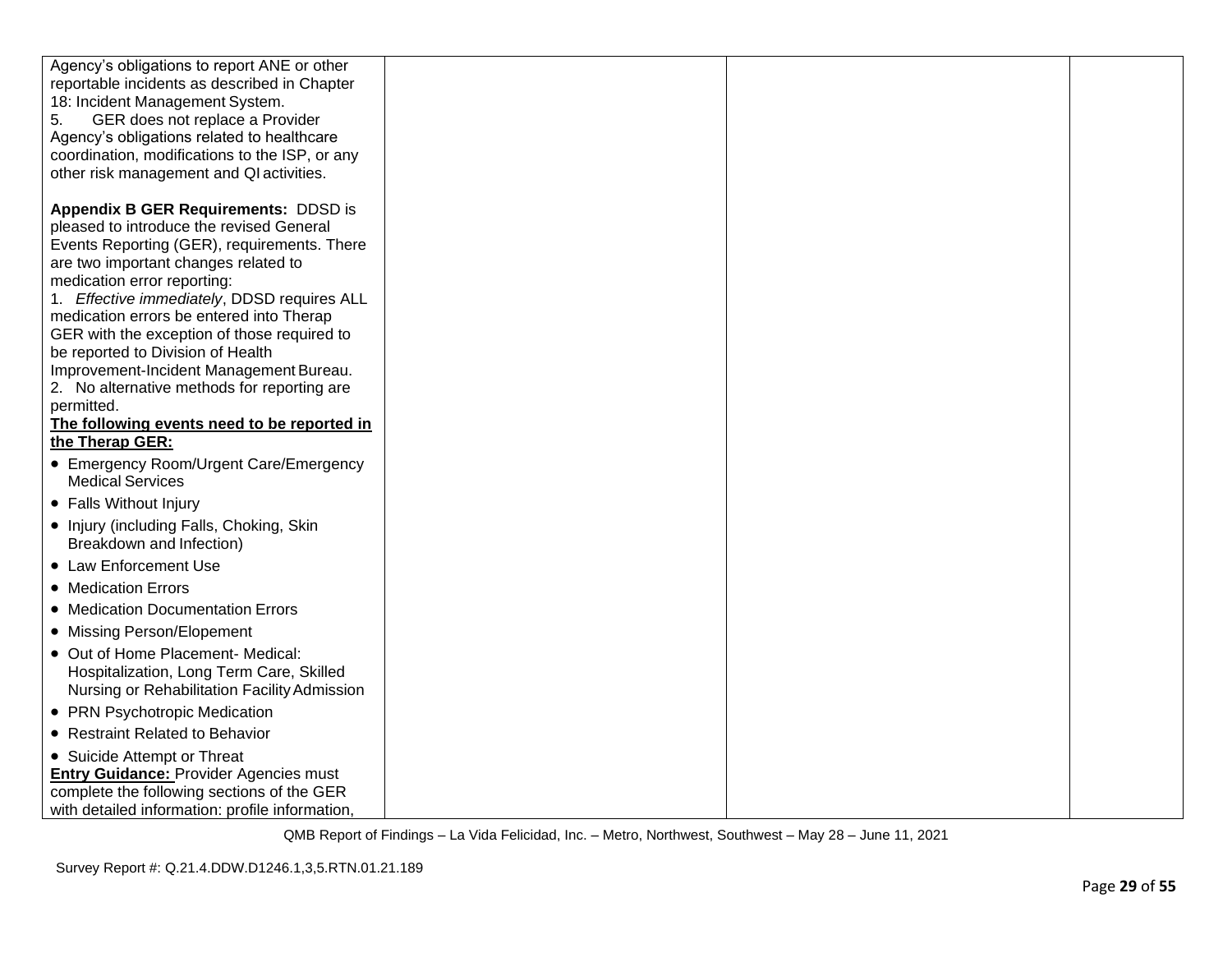| event information, other event information, |  |  |
|---------------------------------------------|--|--|
| general information, notification, actions  |  |  |
| taken or planned, and the review follow up  |  |  |
| comments section. Please attach any         |  |  |
| pertinent external documents such as        |  |  |
| discharge summary, medical consultation     |  |  |
| form, etc. Provider Agencies must enter and |  |  |
| approve GERs within 2 business days with    |  |  |
| the exception of Medication Errors which    |  |  |
| must be entered into GER on at least a      |  |  |
| monthly basis.                              |  |  |
|                                             |  |  |
|                                             |  |  |
|                                             |  |  |
|                                             |  |  |
|                                             |  |  |
|                                             |  |  |
|                                             |  |  |
|                                             |  |  |
|                                             |  |  |
|                                             |  |  |
|                                             |  |  |
|                                             |  |  |
|                                             |  |  |
|                                             |  |  |
|                                             |  |  |
|                                             |  |  |
|                                             |  |  |
|                                             |  |  |
|                                             |  |  |
|                                             |  |  |
|                                             |  |  |
|                                             |  |  |
|                                             |  |  |
|                                             |  |  |
|                                             |  |  |
|                                             |  |  |
|                                             |  |  |
|                                             |  |  |
|                                             |  |  |
|                                             |  |  |
|                                             |  |  |
|                                             |  |  |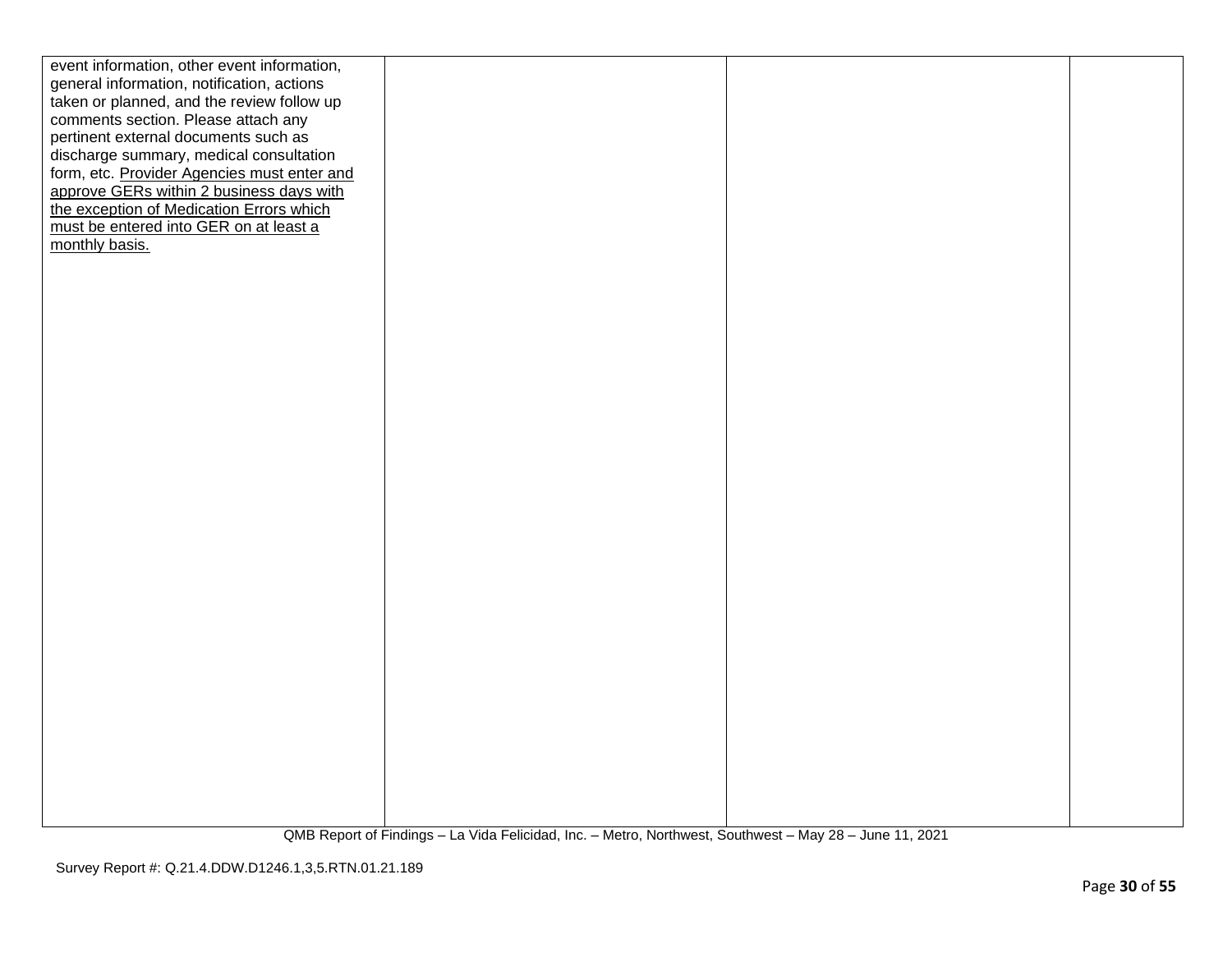| <b>Standard of Care</b>                                                                  | <b>Deficiencies</b>                                                                                                                                                                                                                                                                                                   | Agency Plan of Correction, On-going QA/QI<br>and Responsible Party                            | <b>Completion</b><br><b>Date</b> |  |
|------------------------------------------------------------------------------------------|-----------------------------------------------------------------------------------------------------------------------------------------------------------------------------------------------------------------------------------------------------------------------------------------------------------------------|-----------------------------------------------------------------------------------------------|----------------------------------|--|
|                                                                                          | Service Domain: Health and Welfare - The state, on an ongoing basis, identifies, addresses and seeks to prevent occurrences of abuse, neglect and<br>exploitation. Individuals shall be afforded their basic human rights. The provider supports individuals to access needed healthcare services in a timely manner. |                                                                                               |                                  |  |
| Tag #1A08.2 Administrative Case File:                                                    | <b>Standard Level Deficiency</b>                                                                                                                                                                                                                                                                                      |                                                                                               |                                  |  |
| <b>Healthcare Requirements &amp; Follow-up</b>                                           |                                                                                                                                                                                                                                                                                                                       |                                                                                               |                                  |  |
| Developmental Disabilities (DD) Waiver                                                   | Based on record review, the Agency did not                                                                                                                                                                                                                                                                            | Provider:                                                                                     |                                  |  |
| Service Standards 2/26/2018; Re-Issue:                                                   | provide documentation of annual physical                                                                                                                                                                                                                                                                              | <b>State your Plan of Correction for the</b>                                                  |                                  |  |
| 12/28/2018; Eff 1/1/2019                                                                 | examinations and/or other examinations as                                                                                                                                                                                                                                                                             | deficiencies cited in this tag here (How is                                                   |                                  |  |
| <b>Chapter 3 Safeguards: 3.1.1 Decision</b>                                              | specified by a licensed physician for 1 of 13                                                                                                                                                                                                                                                                         | the deficiency going to be corrected? This can                                                |                                  |  |
| <b>Consultation Process (DCP): Health</b>                                                | individuals receiving Living Care Arrangements                                                                                                                                                                                                                                                                        | be specific to each deficiency cited or if                                                    |                                  |  |
| decisions are the sole domain of waiver                                                  | and Community Inclusion.                                                                                                                                                                                                                                                                                              | possible an overall correction?): $\rightarrow$                                               |                                  |  |
| participants, their guardians or healthcare                                              |                                                                                                                                                                                                                                                                                                                       |                                                                                               |                                  |  |
| decision makers. Participants and their                                                  | Review of the administrative individual case                                                                                                                                                                                                                                                                          |                                                                                               |                                  |  |
| healthcare decision makers can confidently                                               | files revealed the following items were not                                                                                                                                                                                                                                                                           |                                                                                               |                                  |  |
| make decisions that are compatible with their                                            | found, incomplete, and/or not current:                                                                                                                                                                                                                                                                                |                                                                                               |                                  |  |
| personal and cultural values. Provider                                                   |                                                                                                                                                                                                                                                                                                                       |                                                                                               |                                  |  |
| Agencies are required to support the informed                                            | <b>Living Care Arrangements / Community</b>                                                                                                                                                                                                                                                                           |                                                                                               |                                  |  |
| decision making of waiver participants by                                                | <b>Inclusion (Individuals Receiving Multiple</b>                                                                                                                                                                                                                                                                      |                                                                                               |                                  |  |
| supporting access to medical consultation,                                               | Services):                                                                                                                                                                                                                                                                                                            | <b>Provider:</b>                                                                              |                                  |  |
| information, and other available resources                                               |                                                                                                                                                                                                                                                                                                                       | <b>Enter your ongoing Quality</b>                                                             |                                  |  |
| according to the following:                                                              | <b>Blood Levels:</b>                                                                                                                                                                                                                                                                                                  | <b>Assurance/Quality Improvement</b>                                                          |                                  |  |
| The DCP is used when a person or<br>1.                                                   | • Individual #10 - As indicated by collateral                                                                                                                                                                                                                                                                         | processes as it related to this tag number                                                    |                                  |  |
| his/her guardian/healthcare decision maker<br>has concerns, needs more information about | documentation reviewed, lab work was                                                                                                                                                                                                                                                                                  | here (What is going to be done? How many                                                      |                                  |  |
| health-related issues, or has decided not to                                             | completed on 4/6/2021. Lab results was not<br>linked / attached in Therap.                                                                                                                                                                                                                                            | individuals is this going to affect? How often<br>will this be completed? Who is responsible? |                                  |  |
| follow all or part of an order, recommendation,                                          |                                                                                                                                                                                                                                                                                                                       | What steps will be taken if issues are found?):                                               |                                  |  |
| or suggestion. This includes, but is not limited                                         | Ear Pain:                                                                                                                                                                                                                                                                                                             |                                                                                               |                                  |  |
| to:                                                                                      | • Individual #10 - As indicated by collateral                                                                                                                                                                                                                                                                         |                                                                                               |                                  |  |
| a. medical orders or recommendations from                                                | documentation reviewed, exam was                                                                                                                                                                                                                                                                                      |                                                                                               |                                  |  |
| the Primary Care Practitioner, Specialists                                               | completed on 4/8/2021. Exam was not linked                                                                                                                                                                                                                                                                            |                                                                                               |                                  |  |
| or other licensed medical or healthcare                                                  | / attached in Therap.                                                                                                                                                                                                                                                                                                 |                                                                                               |                                  |  |
| practitioners such as a Nurse Practitioner                                               |                                                                                                                                                                                                                                                                                                                       |                                                                                               |                                  |  |
| (NP or CNP), Physician Assistant (PA) or                                                 |                                                                                                                                                                                                                                                                                                                       |                                                                                               |                                  |  |
| Dentist;                                                                                 |                                                                                                                                                                                                                                                                                                                       |                                                                                               |                                  |  |
| b. clinical recommendations made by                                                      |                                                                                                                                                                                                                                                                                                                       |                                                                                               |                                  |  |
| registered/licensed clinicians who are                                                   |                                                                                                                                                                                                                                                                                                                       |                                                                                               |                                  |  |
| either members of the IDT or clinicians                                                  |                                                                                                                                                                                                                                                                                                                       |                                                                                               |                                  |  |
| who have performed an evaluation such                                                    |                                                                                                                                                                                                                                                                                                                       |                                                                                               |                                  |  |
| as a video-fluoroscopy;                                                                  |                                                                                                                                                                                                                                                                                                                       |                                                                                               |                                  |  |
| c. health related recommendations or                                                     |                                                                                                                                                                                                                                                                                                                       |                                                                                               |                                  |  |
| suggestions from oversight activities such                                               |                                                                                                                                                                                                                                                                                                                       |                                                                                               |                                  |  |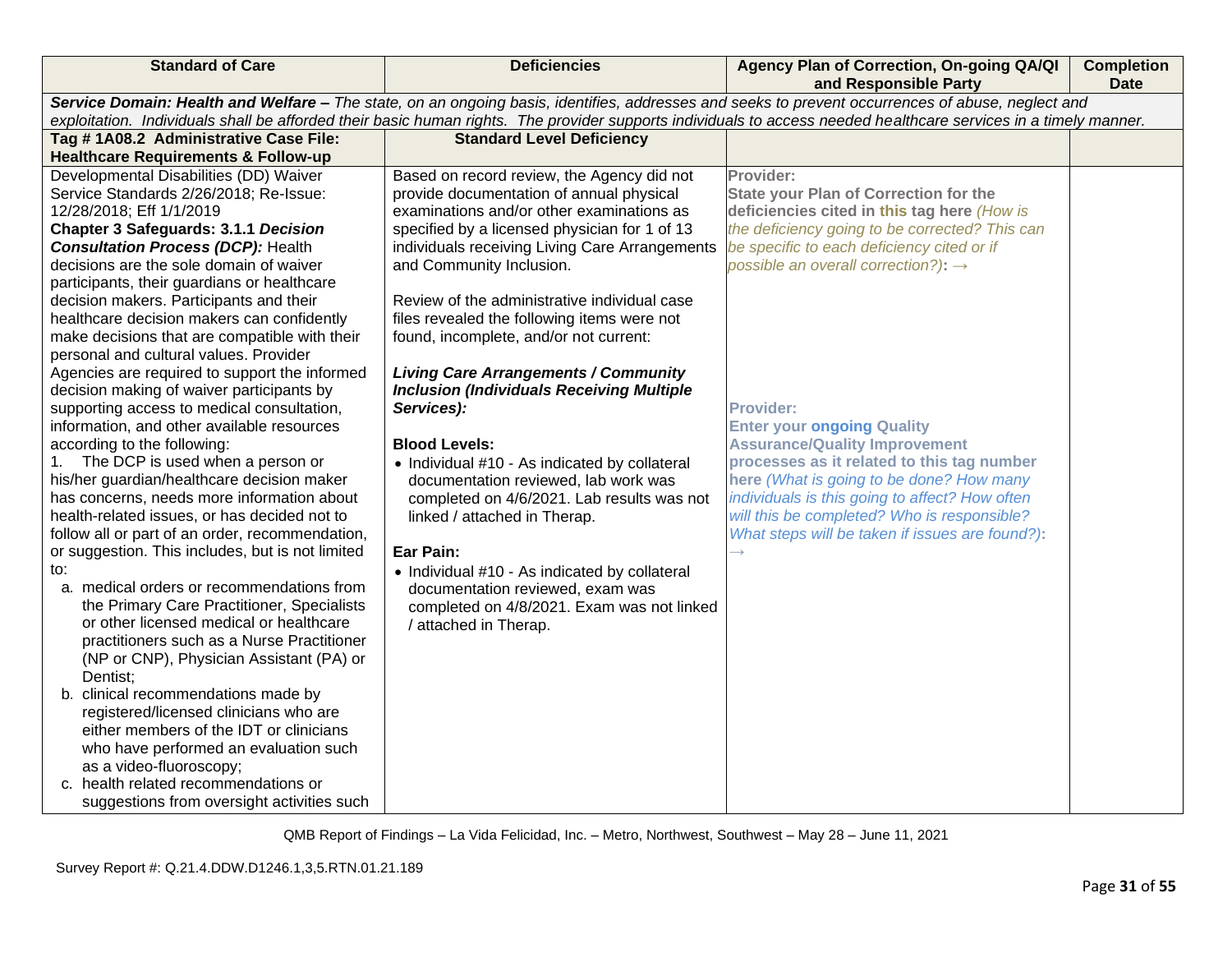| as the Individual Quality Review (IQR) or<br>other DOH review or oversight activities;<br>and<br>d. recommendations made through a<br>Healthcare Plan (HCP), including a<br><b>Comprehensive Aspiration Risk</b><br>Management Plan (CARMP), or another<br>plan. |  |  |
|------------------------------------------------------------------------------------------------------------------------------------------------------------------------------------------------------------------------------------------------------------------|--|--|
| 2. When the person/guardian disagrees                                                                                                                                                                                                                            |  |  |
| with a recommendation or does not agree                                                                                                                                                                                                                          |  |  |
| with the implementation of that                                                                                                                                                                                                                                  |  |  |
| recommendation, Provider Agencies                                                                                                                                                                                                                                |  |  |
| follow the DCP and attend the meeting                                                                                                                                                                                                                            |  |  |
| coordinated by the CM. During this                                                                                                                                                                                                                               |  |  |
| meeting:                                                                                                                                                                                                                                                         |  |  |
| a. Providers inform the person/guardian                                                                                                                                                                                                                          |  |  |
| of the rationale for that                                                                                                                                                                                                                                        |  |  |
| recommendation, so that the benefit is<br>made clear. This will be done in                                                                                                                                                                                       |  |  |
| layman's terms and will include basic                                                                                                                                                                                                                            |  |  |
| sharing of information designed to                                                                                                                                                                                                                               |  |  |
| assist the person/guardian with                                                                                                                                                                                                                                  |  |  |
| understanding the risks and benefits of                                                                                                                                                                                                                          |  |  |
| the recommendation.                                                                                                                                                                                                                                              |  |  |
| b. The information will be focused on the                                                                                                                                                                                                                        |  |  |
| specific area of concern by the                                                                                                                                                                                                                                  |  |  |
| person/guardian. Alternatives should be                                                                                                                                                                                                                          |  |  |
| presented, when available, if the                                                                                                                                                                                                                                |  |  |
| guardian is interested in considering<br>other options for implementation.                                                                                                                                                                                       |  |  |
| c. Providers support the person/guardian to                                                                                                                                                                                                                      |  |  |
| make an informed decision.                                                                                                                                                                                                                                       |  |  |
| d. The decision made by the                                                                                                                                                                                                                                      |  |  |
| person/guardian during the meeting is                                                                                                                                                                                                                            |  |  |
| accepted; plans are modified; and the                                                                                                                                                                                                                            |  |  |
| IDT honors this health decision in every                                                                                                                                                                                                                         |  |  |
| setting.                                                                                                                                                                                                                                                         |  |  |
| <b>Chapter 20: Provider Documentation and</b>                                                                                                                                                                                                                    |  |  |
| <b>Client Records: 20.2 Client Records</b>                                                                                                                                                                                                                       |  |  |
| Requirements: All DD Waiver Provider                                                                                                                                                                                                                             |  |  |
| Agencies are required to create and maintain                                                                                                                                                                                                                     |  |  |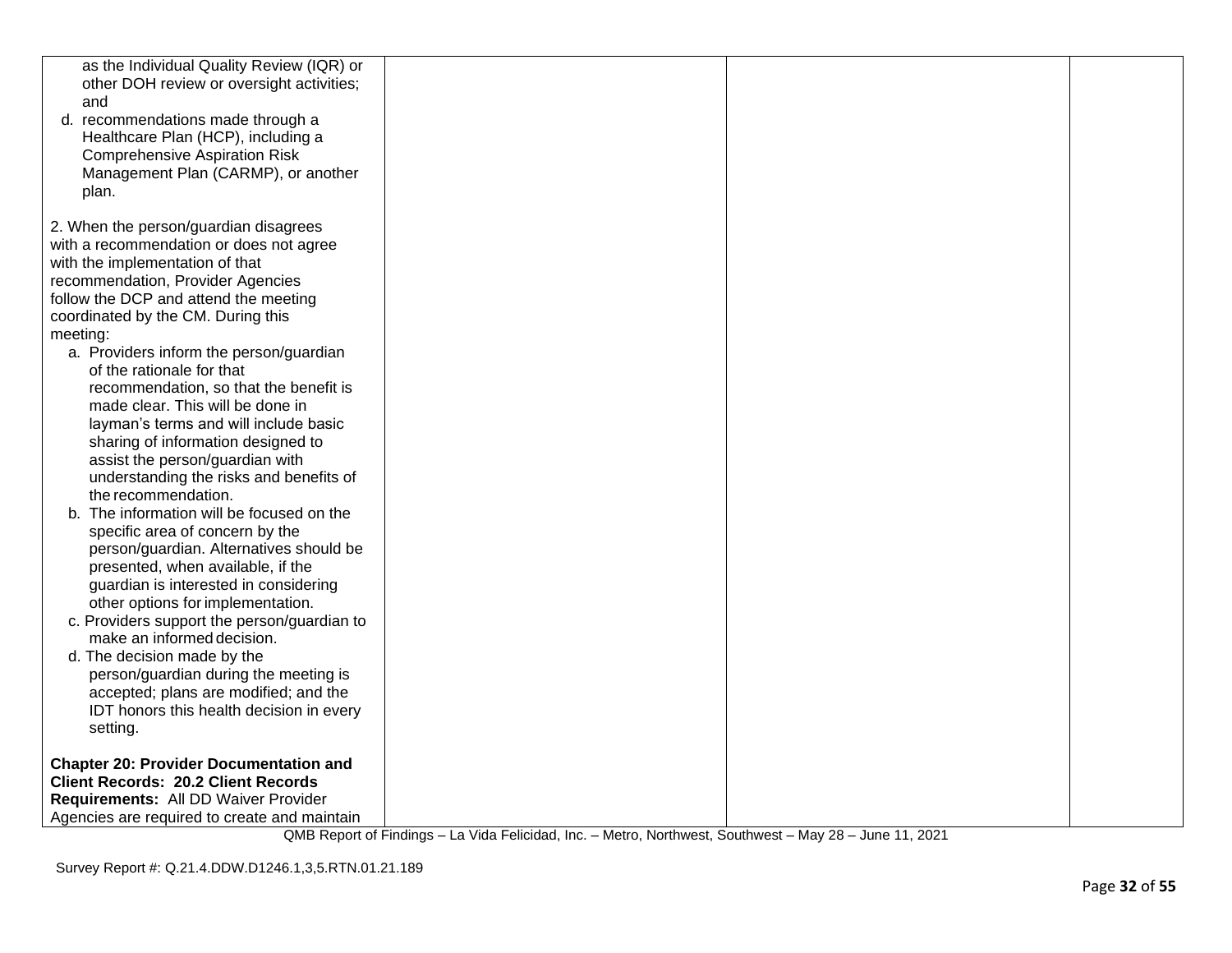| individual client records. The contents of client |  |  |
|---------------------------------------------------|--|--|
| records vary depending on the unique needs of     |  |  |
| the person receiving services and the resultant   |  |  |
| information produced. The extent of               |  |  |
| documentation required for individual client      |  |  |
| records per service type depends on the           |  |  |
| location of the file, the type of service being   |  |  |
| provided, and the information necessary.          |  |  |
| DD Waiver Provider Agencies are required to       |  |  |
| adhere to the following:                          |  |  |
| Client records must contain all documents<br>1.   |  |  |
| essential to the service being provided and       |  |  |
| essential to ensuring the health and safety of    |  |  |
| the person during the provision of the service.   |  |  |
| 2. Provider Agencies must have readily            |  |  |
| accessible records in home and community          |  |  |
| settings in paper or electronic form. Secure      |  |  |
| access to electronic records through the          |  |  |
| Therap web-based system using computers or        |  |  |
| mobile devices is acceptable.                     |  |  |
| 3. Provider Agencies are responsible for          |  |  |
| ensuring that all plans created by nurses,        |  |  |
| RDs, therapists or BSCs are present in all        |  |  |
| needed settings.                                  |  |  |
| 4. Provider Agencies must maintain records        |  |  |
| of all documents produced by agency               |  |  |
| personnel or contractors on behalf of each        |  |  |
| person, including any routine notes or data,      |  |  |
| annual assessments, semi-annual reports,          |  |  |
| evidence of training provided/received,           |  |  |
| progress notes, and any other interactions for    |  |  |
| which billing is generated.                       |  |  |
| Each Provider Agency is responsible for<br>5.     |  |  |
| maintaining the daily or other contact notes      |  |  |
| documenting the nature and frequency of           |  |  |
| service delivery, as well as data tracking only   |  |  |
| for the services provided by their agency.        |  |  |
| The current Client File Matrix found in<br>6.     |  |  |
| Appendix A Client File Matrix details the         |  |  |
| minimum requirements for records to be            |  |  |
| stored in agency office files, the delivery site, |  |  |
| or with DSP while providing services in the       |  |  |
| community.                                        |  |  |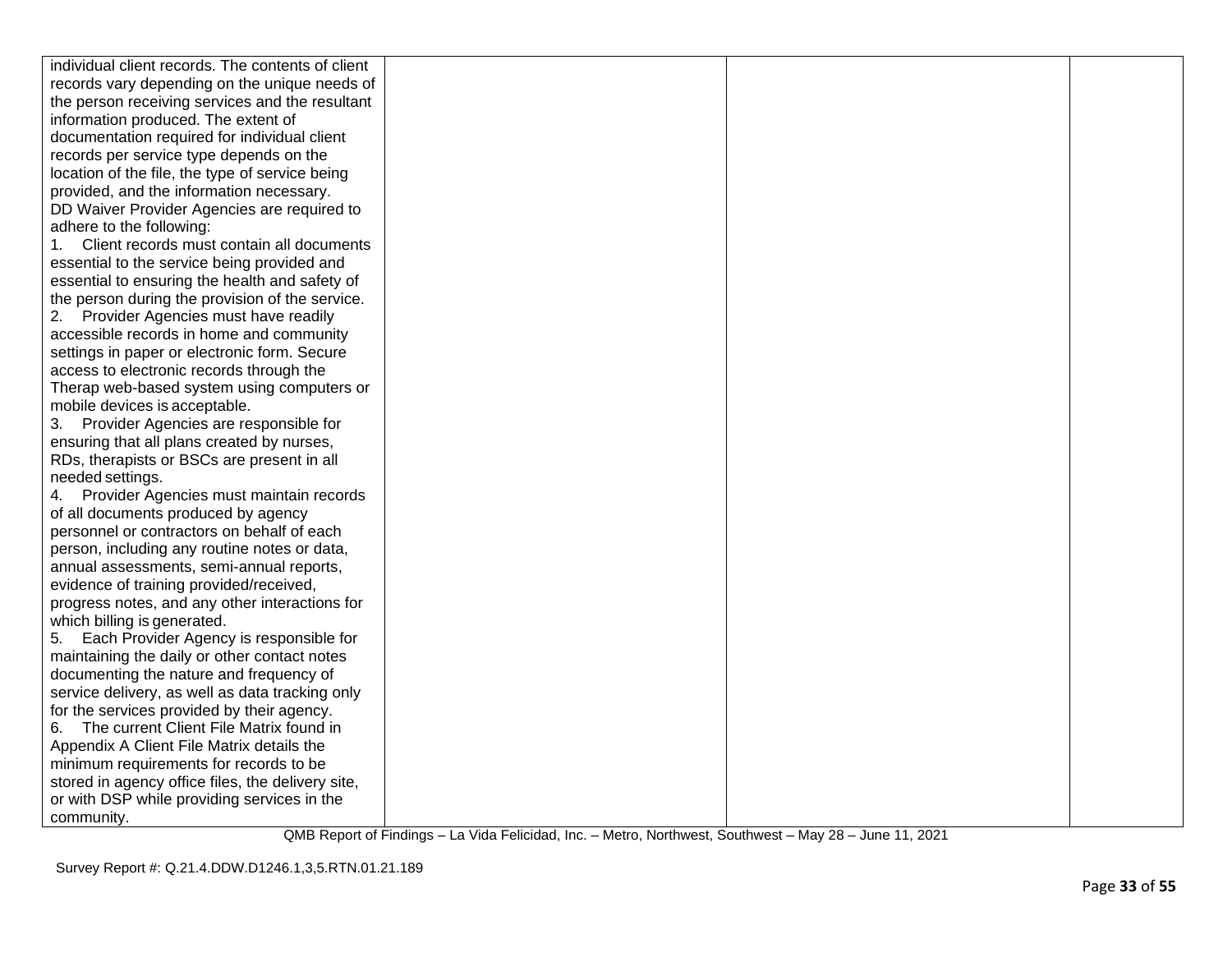| 7. All records pertaining to JCMs must be        |  |  |
|--------------------------------------------------|--|--|
| retained permanently and must be made            |  |  |
| available to DDSD upon request, upon the         |  |  |
| termination or expiration of a provider          |  |  |
| agreement, or upon provider withdrawal from      |  |  |
|                                                  |  |  |
| services.                                        |  |  |
|                                                  |  |  |
| 20.5.3 Health Passport and Physician             |  |  |
| <b>Consultation Form: All Primary and</b>        |  |  |
| Secondary Provider Agencies must use the         |  |  |
| Health Passport and Physician Consultation       |  |  |
| form from the Therap system. This                |  |  |
| standardized document contains individual,       |  |  |
| physician and emergency contact information,     |  |  |
| a complete list of current medical diagnoses,    |  |  |
|                                                  |  |  |
| health and safety risk factors, allergies, and   |  |  |
| information regarding insurance, guardianship,   |  |  |
| and advance directives. The Health Passport      |  |  |
| also includes a standardized form to use at      |  |  |
| medical appointments called the Physician        |  |  |
| Consultation form. The Physician Consultation    |  |  |
| form contains a list of all current medications. |  |  |
|                                                  |  |  |
| <b>Chapter 10: Living Care Arrangements</b>      |  |  |
| (LCA) Living Supports-Supported Living:          |  |  |
| 10.3.9.6.1 Monitoring and Supervision            |  |  |
| 4. Ensure and document the following:            |  |  |
|                                                  |  |  |
| a. The person has a Primary Care                 |  |  |
| Practitioner.                                    |  |  |
| b. The person receives an annual                 |  |  |
| physical examination and other                   |  |  |
| examinations as recommended by a                 |  |  |
| Primary Care Practitioner or                     |  |  |
| specialist.                                      |  |  |
| c. The person receives                           |  |  |
| annual dental check-ups                          |  |  |
| and other check-ups as                           |  |  |
| recommended by a                                 |  |  |
| licensed dentist.                                |  |  |
| d. The person receives a hearing test as         |  |  |
|                                                  |  |  |
| recommended by a licensed audiologist.           |  |  |
| e. The person receives eye                       |  |  |
| examinations as                                  |  |  |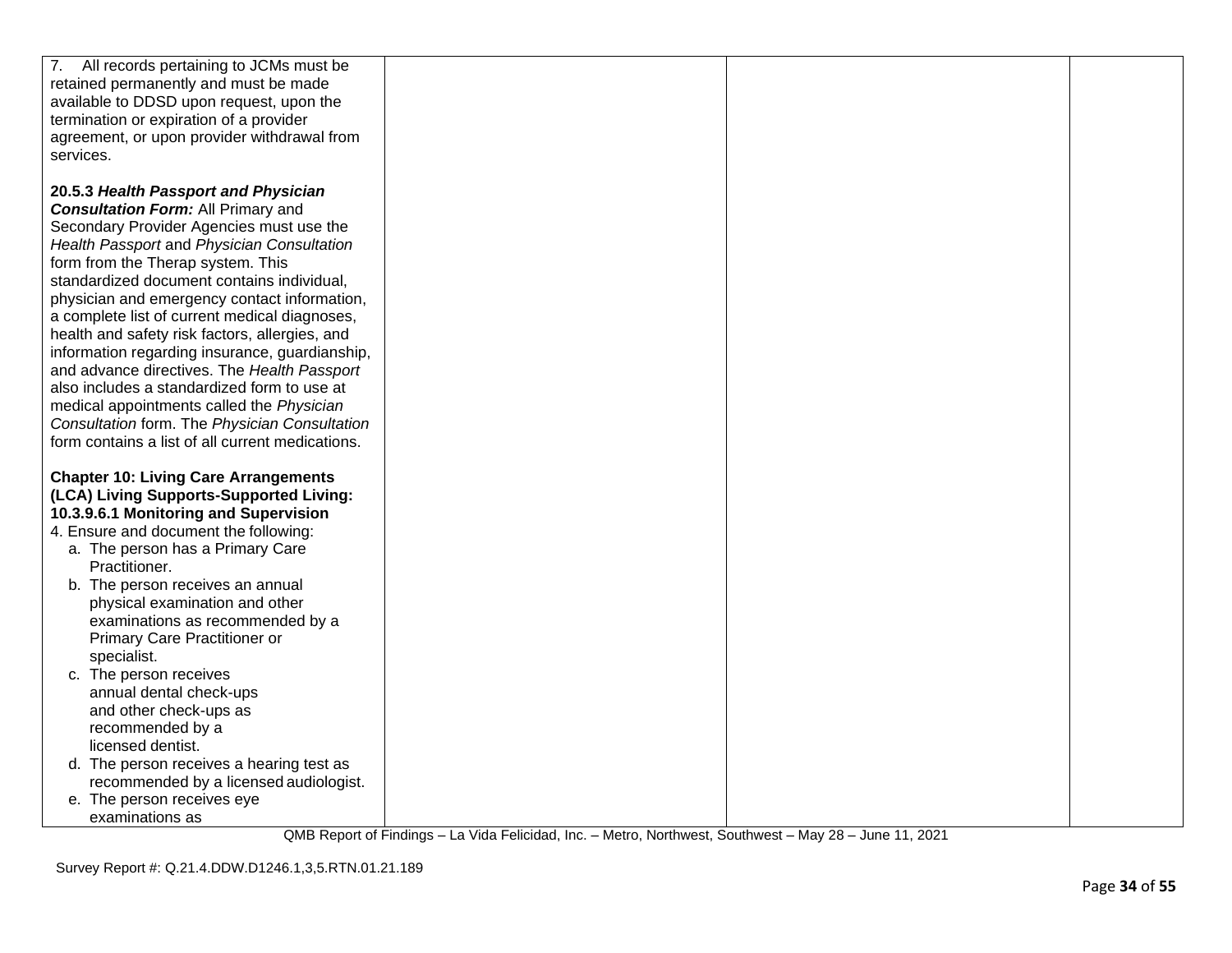| recommended by a<br>licensed optometrist or<br>ophthalmologist.<br>5. Agency activities occur as required for<br>follow-up activities to medical appointments<br>(e.g. treatment, visits to specialists, and<br>changes in medication or daily routine).<br>10.3.10.1 Living Care Arrangements (LCA)<br>Living Supports-IMLS: 10.3.10.2 General<br>Requirements: 9 . Medical services must be<br>ensured (i.e., ensure each person has a<br>licensed Primary Care Practitioner and<br>receives an annual physical examination,<br>specialty medical care as needed, and<br>annual dental checkup by a licensed dentist).<br><b>Chapter 13 Nursing Services: 13.2.3</b> |  |  |
|------------------------------------------------------------------------------------------------------------------------------------------------------------------------------------------------------------------------------------------------------------------------------------------------------------------------------------------------------------------------------------------------------------------------------------------------------------------------------------------------------------------------------------------------------------------------------------------------------------------------------------------------------------------------|--|--|
| <b>General Requirements:</b><br>Each person has a licensed<br>1.<br>primary care practitioner and receives an<br>annual physical examination and specialty<br>medical/dental care as needed. Nurses<br>communicate with these providers to<br>share current health information.                                                                                                                                                                                                                                                                                                                                                                                        |  |  |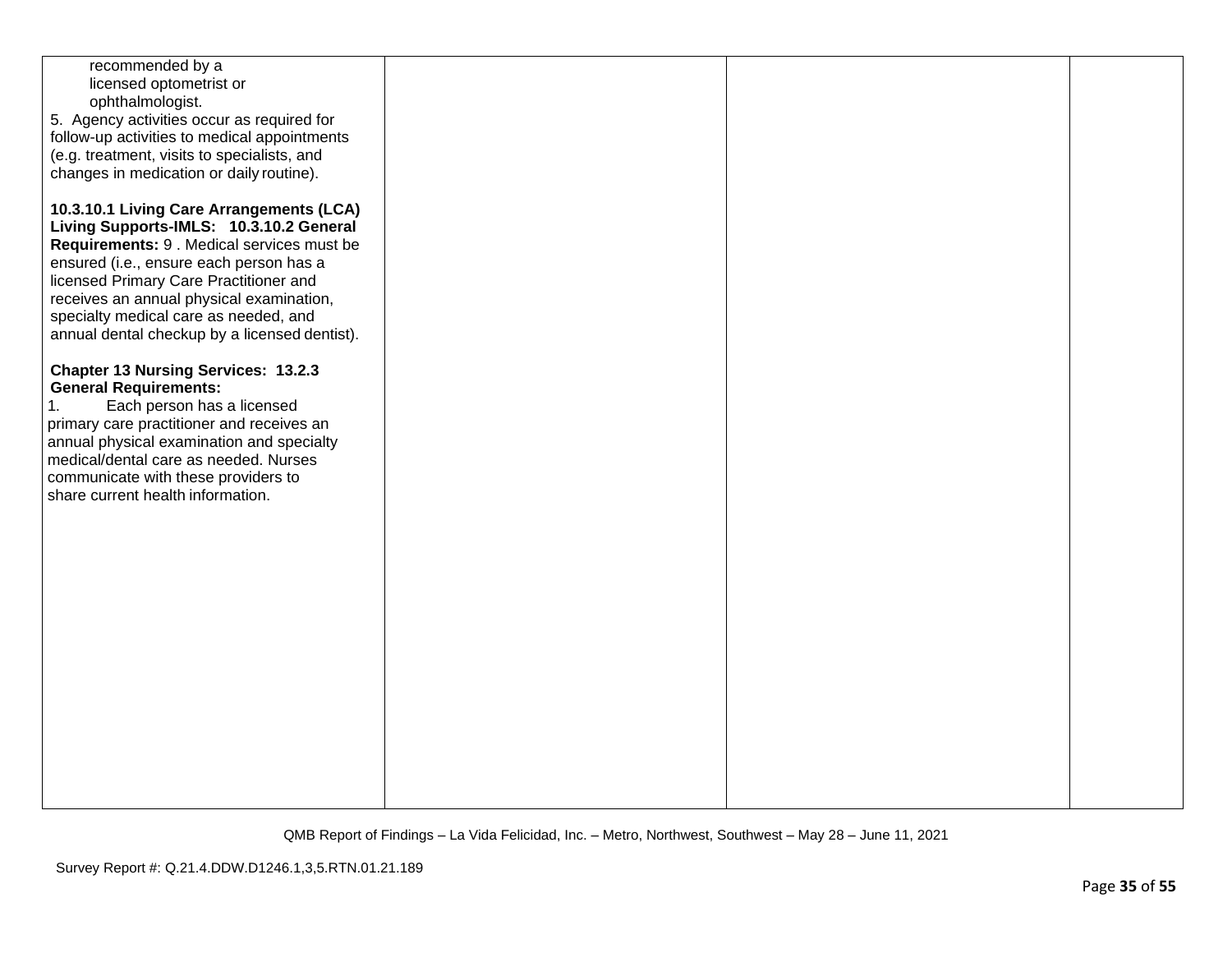| Tag #1A09 Medication Delivery Routine                                                                                                                                                                                                                                                    | <b>Condition of Participation Level Deficiency</b>                                                                                                                                                                      |                                                                                                                                                                                                                                           |  |
|------------------------------------------------------------------------------------------------------------------------------------------------------------------------------------------------------------------------------------------------------------------------------------------|-------------------------------------------------------------------------------------------------------------------------------------------------------------------------------------------------------------------------|-------------------------------------------------------------------------------------------------------------------------------------------------------------------------------------------------------------------------------------------|--|
| <b>Medication Administration</b>                                                                                                                                                                                                                                                         |                                                                                                                                                                                                                         |                                                                                                                                                                                                                                           |  |
| Developmental Disabilities (DD) Waiver<br>Service Standards 2/26/2018; Re-Issue:<br>12/28/2018; Eff 1/1/2019                                                                                                                                                                             | After an analysis of the evidence it has been<br>determined there is a significant potential for a<br>negative outcome to occur.                                                                                        | Provider:<br><b>State your Plan of Correction for the</b><br>deficiencies cited in this tag here (How is                                                                                                                                  |  |
| <b>Chapter 20: Provider Documentation and</b>                                                                                                                                                                                                                                            |                                                                                                                                                                                                                         | the deficiency going to be corrected? This can                                                                                                                                                                                            |  |
| <b>Client Records 20.6 Medication</b><br><b>Administration Record (MAR):</b> A current<br>Medication Administration Record (MAR) must                                                                                                                                                    | Medication Administration Records (MAR)<br>were reviewed for the months of April 2021.                                                                                                                                  | be specific to each deficiency cited or if<br>possible an overall correction?): $\rightarrow$                                                                                                                                             |  |
| be maintained in all settings where<br>medications or treatments are delivered.<br>Family Living Providers may opt not to use<br>MARs if they are the sole provider who<br>supports the person with medications or                                                                       | Based on record review, 1 of 1 individual had<br>Medication Administration Records (MAR),<br>which contained missing medications entries<br>and/or other errors:                                                        |                                                                                                                                                                                                                                           |  |
| treatments. However, if there are services<br>provided by unrelated DSP, ANS for<br>Medication Oversight must be budgeted, and a<br>MAR must be created and used by the DSP.<br>Primary and Secondary Provider Agencies are<br>responsible for:<br>1. Creating and maintaining either an | Individual #4<br>April 2021<br>Medication Administration Records contain<br>the following medications. No Physician's<br>Orders were found for the following<br>medications:<br>• Calcium 600+ Vitamin D (1 time daily) | <b>Provider:</b><br><b>Enter your ongoing Quality</b><br><b>Assurance/Quality Improvement</b><br>processes as it related to this tag number<br>here (What is going to be done? How many<br>individuals is this going to affect? How often |  |
| electronic or paper MAR in their service<br>setting. Provider Agencies may use the<br>MAR in Therap, but are not mandated<br>to do so.                                                                                                                                                   | (Note: Prescription signed by Physician on<br>6/10/2021. Provider please complete POC<br>for ongoing QA/QI)                                                                                                             | will this be completed? Who is responsible?<br>What steps will be taken if issues are found?):                                                                                                                                            |  |
| 2. Continually communicating any<br>changes about medications and<br>treatments between Provider Agencies to<br>assure health and safety.<br>7. Including the following on the MAR:                                                                                                      | • Cranberry Capsules (1 time daily) (Note:<br>Prescription signed by Physician on<br>6/10/2021. Provider please complete POC<br>for ongoing QA/QI)                                                                      |                                                                                                                                                                                                                                           |  |
| a. The name of the person, a<br>transcription of the physician's or                                                                                                                                                                                                                      | • Finasteride 5 mg (1 time daily)                                                                                                                                                                                       |                                                                                                                                                                                                                                           |  |
| licensed health care provider's orders<br>including the brand and generic                                                                                                                                                                                                                | • Fluticasone Prop. 50mcg (1 time daily)                                                                                                                                                                                |                                                                                                                                                                                                                                           |  |
| names for all ordered routine and PRN<br>medications or treatments, and the                                                                                                                                                                                                              | • Hydrochlorothiazide 25 mg (1 time daily)                                                                                                                                                                              |                                                                                                                                                                                                                                           |  |
| diagnoses for which the medications<br>or treatments are prescribed;                                                                                                                                                                                                                     | • Krill Oil 500 mg (1 time daily)                                                                                                                                                                                       |                                                                                                                                                                                                                                           |  |
| b. The prescribed dosage, frequency<br>and method or route of administration;                                                                                                                                                                                                            | • Loratadine 10 mg (1 time daily)                                                                                                                                                                                       |                                                                                                                                                                                                                                           |  |
| times and dates of administration for<br>all ordered routine or PRN                                                                                                                                                                                                                      | • Mega Probiotic Capsule (1 time every<br>other day) (Note: Prescription signed by                                                                                                                                      |                                                                                                                                                                                                                                           |  |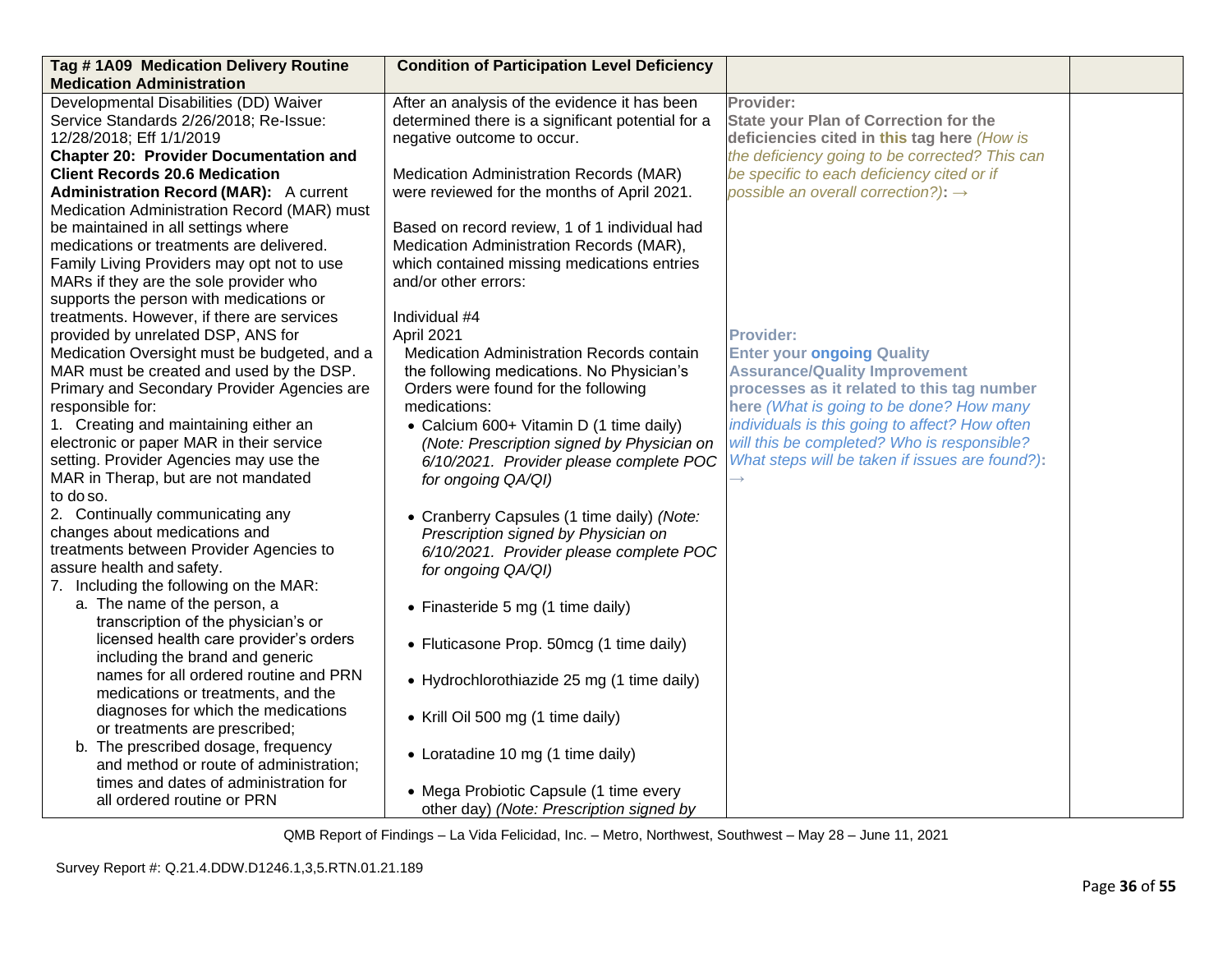| prescriptions or treatments; over the                              | Physician on 6/10/2021. Provider please |  |
|--------------------------------------------------------------------|-----------------------------------------|--|
| counter (OTC) or "comfort"                                         | complete POC for ongoing QA/QI)         |  |
| medications or treatments and all self-                            |                                         |  |
| selected herbal or vitamin therapy;                                | • Omeprazole DR 10 mg (2 times daily)   |  |
| c. Documentation of all time limited or                            |                                         |  |
| discontinued medications or treatments;                            | • Gold Bond Spray (1 time daily) (Note: |  |
| d. The initials of the individual                                  | Prescription signed by Physician on     |  |
| administering or assisting with the                                | 6/10/2021. Provider please complete POC |  |
| medication delivery and a signature                                | for ongoing QA/QI)                      |  |
| page or electronic record that                                     |                                         |  |
| designates the full name                                           |                                         |  |
| corresponding to the initials;                                     | • Tamsulosin 0.4 mg (1 time daily)      |  |
| e. Documentation of refused, missed, or                            |                                         |  |
| held medications or treatments;                                    |                                         |  |
| f. Documentation of any allergic                                   |                                         |  |
| reaction that occurred due to                                      |                                         |  |
| medication or treatments; and                                      |                                         |  |
| For PRN medications or treatments:<br>a.                           |                                         |  |
| i. instructions for the use of the PRN                             |                                         |  |
|                                                                    |                                         |  |
| medication or treatment which must                                 |                                         |  |
| include observable signs/symptoms or<br>circumstances in which the |                                         |  |
| medication or treatment is to be used                              |                                         |  |
|                                                                    |                                         |  |
| and the number of doses that may be                                |                                         |  |
| used in a 24-hour period;                                          |                                         |  |
| ii. clear documentation that the                                   |                                         |  |
| DSP contacted the agency nurse                                     |                                         |  |
| prior to assisting with the                                        |                                         |  |
| medication or treatment, unless                                    |                                         |  |
| the DSP is a Family Living                                         |                                         |  |
| Provider related by affinity of                                    |                                         |  |
| consanguinity; and                                                 |                                         |  |
| iii. documentation of the                                          |                                         |  |
| effectiveness of the PRN                                           |                                         |  |
| medication or treatment.                                           |                                         |  |
|                                                                    |                                         |  |
| <b>Chapter 10 Living Care Arrangements</b>                         |                                         |  |
| 10.3.4 Medication Assessment and                                   |                                         |  |
| Delivery:                                                          |                                         |  |
| Living Supports Provider Agencies must                             |                                         |  |
| support and comply with:                                           |                                         |  |
| 1. the processes identified in the DDSD                            |                                         |  |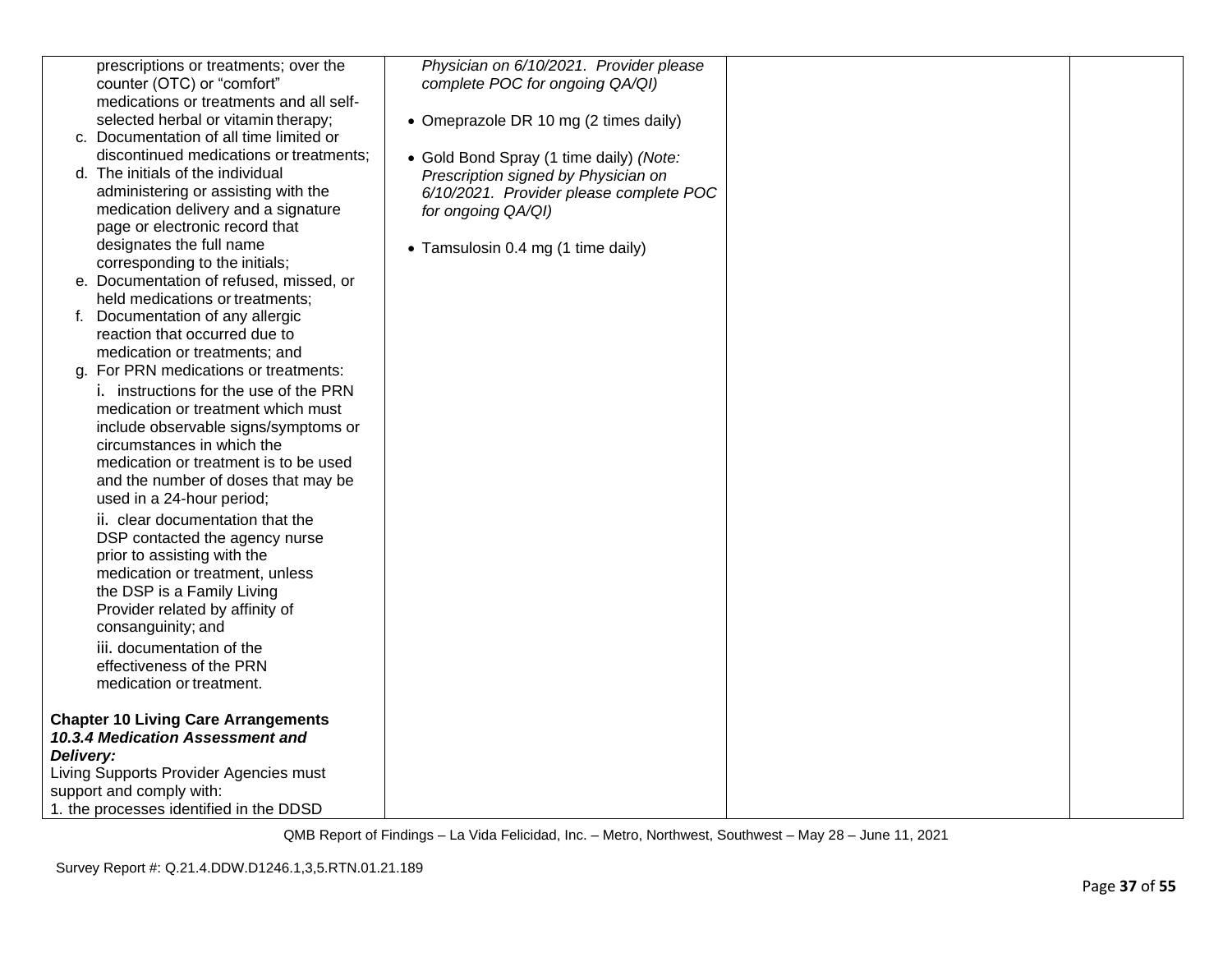| AWMD training;                                   |  |  |
|--------------------------------------------------|--|--|
|                                                  |  |  |
| 2. the nursing and DSP functions                 |  |  |
| identified in the Chapter 13.3 Part 2- Adult     |  |  |
| <b>Nursing Services;</b>                         |  |  |
| 3. all Board of Pharmacy regulations as noted    |  |  |
| in Chapter 16.5 Board of Pharmacy; and           |  |  |
| 4. documentation requirements in a               |  |  |
| <b>Medication Administration Record</b>          |  |  |
| (MAR) as described in Chapter 20.6               |  |  |
| <b>Medication Administration Record</b>          |  |  |
|                                                  |  |  |
| $(MAR)$ .                                        |  |  |
|                                                  |  |  |
| NMAC 16.19.11.8 MINIMUM STANDARDS:               |  |  |
| A. MINIMUM STANDARDS FOR THE                     |  |  |
| DISTRIBUTION, STORAGE, HANDLING                  |  |  |
| AND RECORD KEEPING OF DRUGS:                     |  |  |
| (d) The facility shall have a Medication         |  |  |
| Administration Record (MAR) documenting          |  |  |
| medication administered to residents,            |  |  |
| including over-the-counter medications.          |  |  |
| This documentation shall include:                |  |  |
| Name of resident;<br>(i)                         |  |  |
| Date given;<br>(ii)                              |  |  |
| Drug product name;<br>(iii)                      |  |  |
| (iv) Dosage and form;                            |  |  |
| Strength of drug;<br>(v)                         |  |  |
| (vi) Route of administration;                    |  |  |
| (vii) How often medication is to be taken;       |  |  |
| (viii) Time taken and staff initials;            |  |  |
| (ix) Dates when the medication is                |  |  |
| discontinued or changed;                         |  |  |
| The name and initials of all staff<br>(x)        |  |  |
| administering medications.                       |  |  |
|                                                  |  |  |
| <b>Model Custodial Procedure Manual</b>          |  |  |
| <b>D. Administration of Drugs</b>                |  |  |
| Unless otherwise stated by practitioner,         |  |  |
| patients will not be allowed to administer their |  |  |
|                                                  |  |  |
| own medications.                                 |  |  |
| Document the practitioner's order authorizing    |  |  |
| the self-administration of medications.          |  |  |
|                                                  |  |  |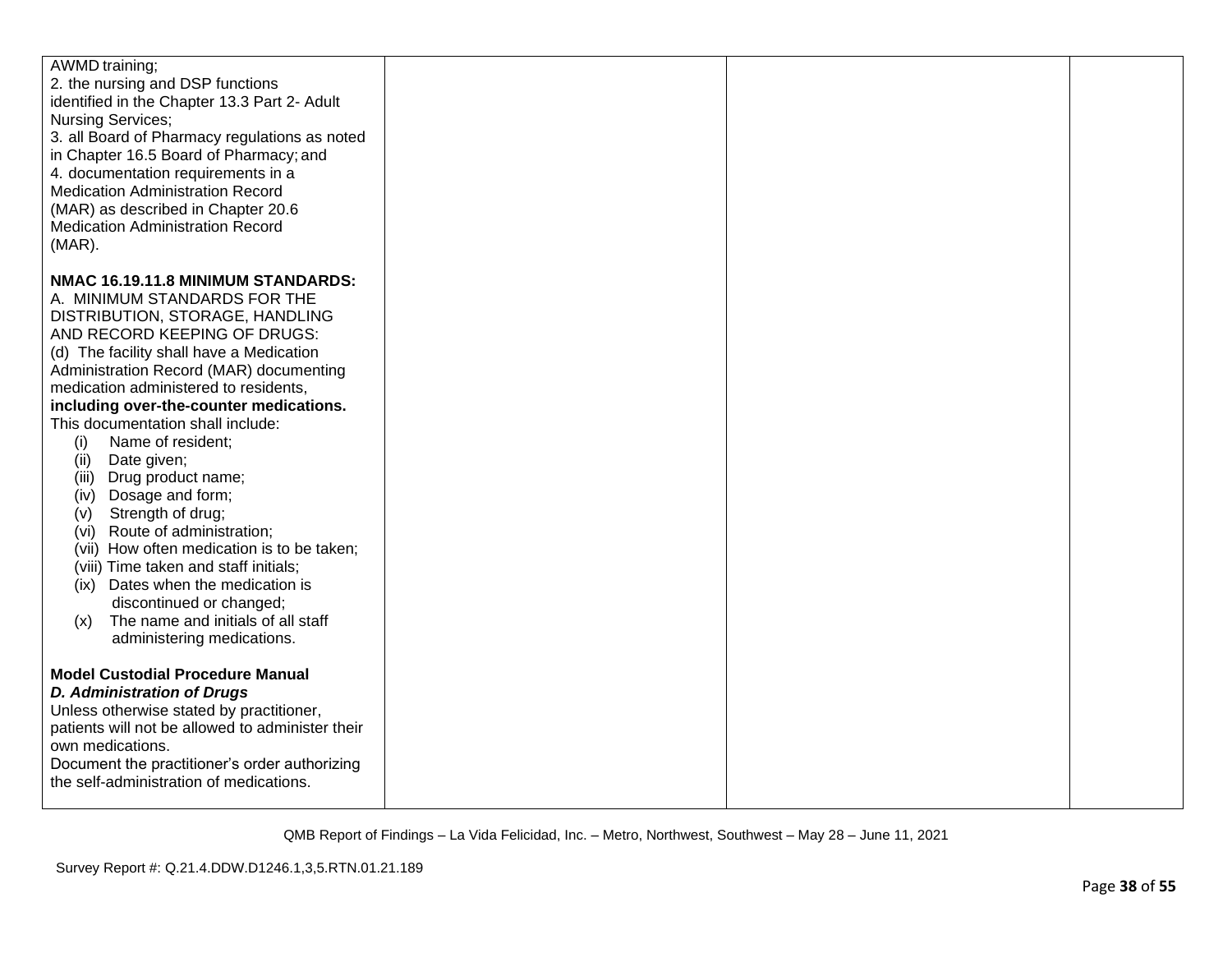| All PRN (As needed) medications shall have                                                |  |  |
|-------------------------------------------------------------------------------------------|--|--|
|                                                                                           |  |  |
| complete detail instructions regarding the<br>administering of the medication. This shall |  |  |
|                                                                                           |  |  |
| include:                                                                                  |  |  |
| $\triangleright$ symptoms that indicate the use of the                                    |  |  |
| medication,                                                                               |  |  |
| exact dosage to be used, and<br>$\blacktriangleright$                                     |  |  |
| the exact amount to be used in a 24-<br>$\blacktriangleright$                             |  |  |
| hour period.                                                                              |  |  |
|                                                                                           |  |  |
|                                                                                           |  |  |
|                                                                                           |  |  |
|                                                                                           |  |  |
|                                                                                           |  |  |
|                                                                                           |  |  |
|                                                                                           |  |  |
|                                                                                           |  |  |
|                                                                                           |  |  |
|                                                                                           |  |  |
|                                                                                           |  |  |
|                                                                                           |  |  |
|                                                                                           |  |  |
|                                                                                           |  |  |
|                                                                                           |  |  |
|                                                                                           |  |  |
|                                                                                           |  |  |
|                                                                                           |  |  |
|                                                                                           |  |  |
|                                                                                           |  |  |
|                                                                                           |  |  |
|                                                                                           |  |  |
|                                                                                           |  |  |
|                                                                                           |  |  |
|                                                                                           |  |  |
|                                                                                           |  |  |
|                                                                                           |  |  |
|                                                                                           |  |  |
|                                                                                           |  |  |
|                                                                                           |  |  |
|                                                                                           |  |  |
|                                                                                           |  |  |
|                                                                                           |  |  |
|                                                                                           |  |  |
|                                                                                           |  |  |
|                                                                                           |  |  |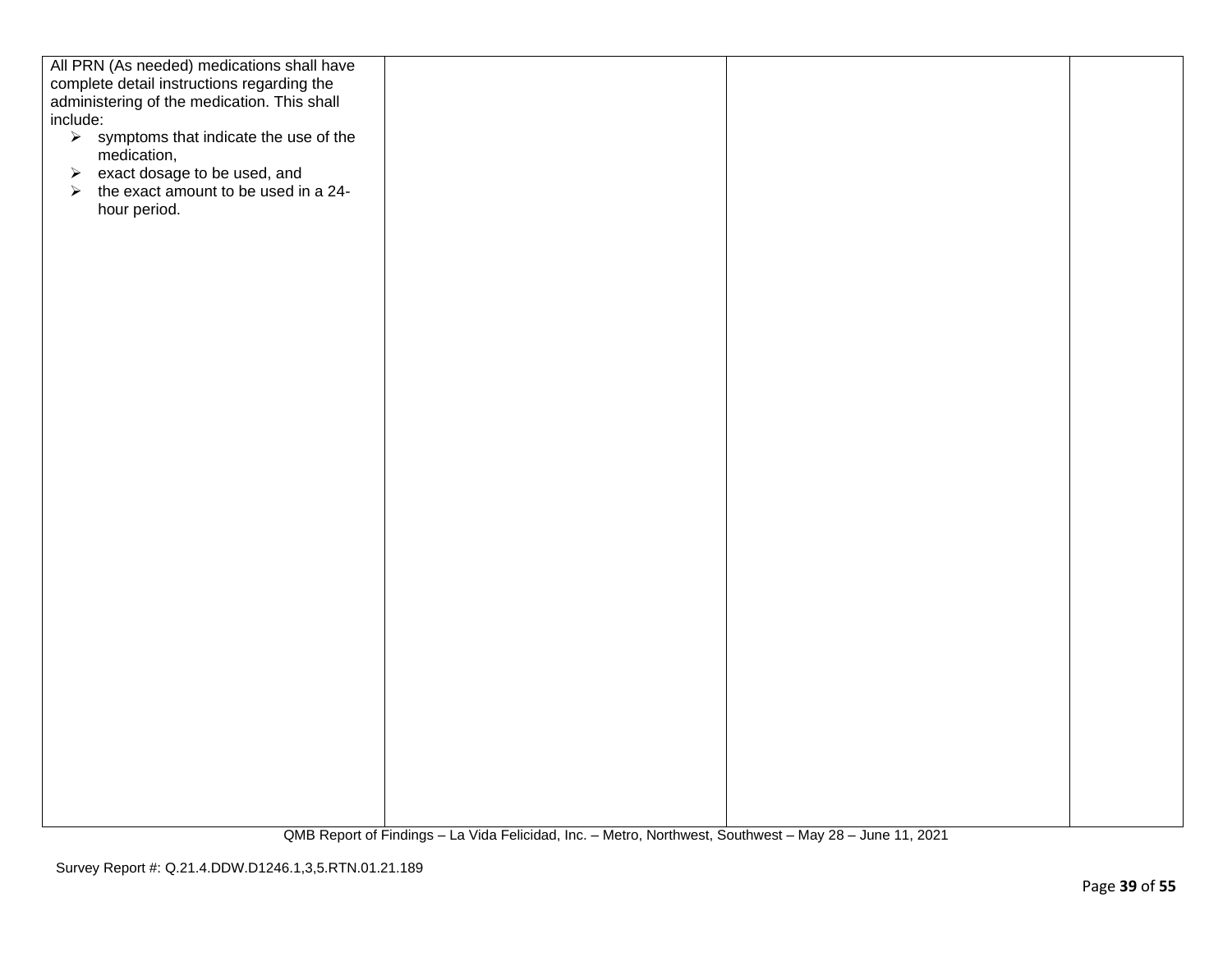| Tag #1A09.1 Medication Delivery PRN           | <b>Condition of Participation Level Deficiency</b> |                                                 |  |
|-----------------------------------------------|----------------------------------------------------|-------------------------------------------------|--|
| <b>Medication Administration</b>              |                                                    |                                                 |  |
| Developmental Disabilities (DD) Waiver        | After an analysis of the evidence it has been      | Provider:                                       |  |
| Service Standards 2/26/2018; Re-Issue:        | determined there is a significant potential for a  | <b>State your Plan of Correction for the</b>    |  |
| 12/28/2018; Eff 1/1/2019                      | negative outcome to occur.                         | deficiencies cited in this tag here (How is     |  |
| <b>Chapter 20: Provider Documentation and</b> |                                                    | the deficiency going to be corrected? This can  |  |
| <b>Client Records 20.6 Medication</b>         | Medication Administration Records (MAR)            | be specific to each deficiency cited or if      |  |
| <b>Administration Record (MAR):</b> A current | were reviewed for the months of April 2021.        | possible an overall correction?): $\rightarrow$ |  |
| Medication Administration Record (MAR) must   |                                                    |                                                 |  |
| be maintained in all settings where           | Based on record review, 1 of 1 individual had      |                                                 |  |
| medications or treatments are delivered.      | <b>PRN Medication Administration Records</b>       |                                                 |  |
| Family Living Providers may opt not to use    | (MAR), which contained missing elements as         |                                                 |  |
| MARs if they are the sole provider who        | required by standard:                              |                                                 |  |
| supports the person with medications or       |                                                    |                                                 |  |
| treatments. However, if there are services    | Individual #4                                      |                                                 |  |
| provided by unrelated DSP, ANS for            | April 2021                                         | <b>Provider:</b>                                |  |
| Medication Oversight must be budgeted, and a  | Medication Administration Records contain          | <b>Enter your ongoing Quality</b>               |  |
| MAR must be created and used by the DSP.      | the following medications. No Physician's          | <b>Assurance/Quality Improvement</b>            |  |
| Primary and Secondary Provider Agencies are   | Orders were found for the following                | processes as it related to this tag number      |  |
| responsible for:                              | medications:                                       | here (What is going to be done? How many        |  |
| 1. Creating and maintaining either an         | • Acetaminophen 500 mg (PRN)                       | individuals is this going to affect? How often  |  |
| electronic or paper MAR in their service      |                                                    | will this be completed? Who is responsible?     |  |
| setting. Provider Agencies may use the        | • Benadryl 25 mg (PRN)                             | What steps will be taken if issues are found?): |  |
| MAR in Therap, but are not mandated           |                                                    | $\rightarrow$                                   |  |
| to do so.                                     | • Ibuprofen 200 mg (PRN)                           |                                                 |  |
| 2. Continually communicating any              |                                                    |                                                 |  |
| changes about medications and                 | • Imodium AD 2 mg (PRN)                            |                                                 |  |
| treatments between Provider Agencies to       |                                                    |                                                 |  |
| assure health and safety.                     | • Pepto Bismol Liquid (PRN)                        |                                                 |  |
| 7. Including the following on the MAR:        |                                                    |                                                 |  |
| a. The name of the person, a                  | • Robitussin DM Liquid (PRN)                       |                                                 |  |
| transcription of the physician's or           |                                                    |                                                 |  |
| licensed health care provider's orders        |                                                    |                                                 |  |
| including the brand and generic               | • Sudafed PE (PRN)                                 |                                                 |  |
| names for all ordered routine and PRN         |                                                    |                                                 |  |
| medications or treatments, and the            | • Triple Antibiotic Ointment/Cream (PRN)           |                                                 |  |
| diagnoses for which the medications           |                                                    |                                                 |  |
| or treatments are prescribed;                 |                                                    |                                                 |  |
| b. The prescribed dosage, frequency           |                                                    |                                                 |  |
| and method or route of administration;        |                                                    |                                                 |  |
| times and dates of administration for         |                                                    |                                                 |  |
| all ordered routine or PRN                    |                                                    |                                                 |  |
|                                               |                                                    |                                                 |  |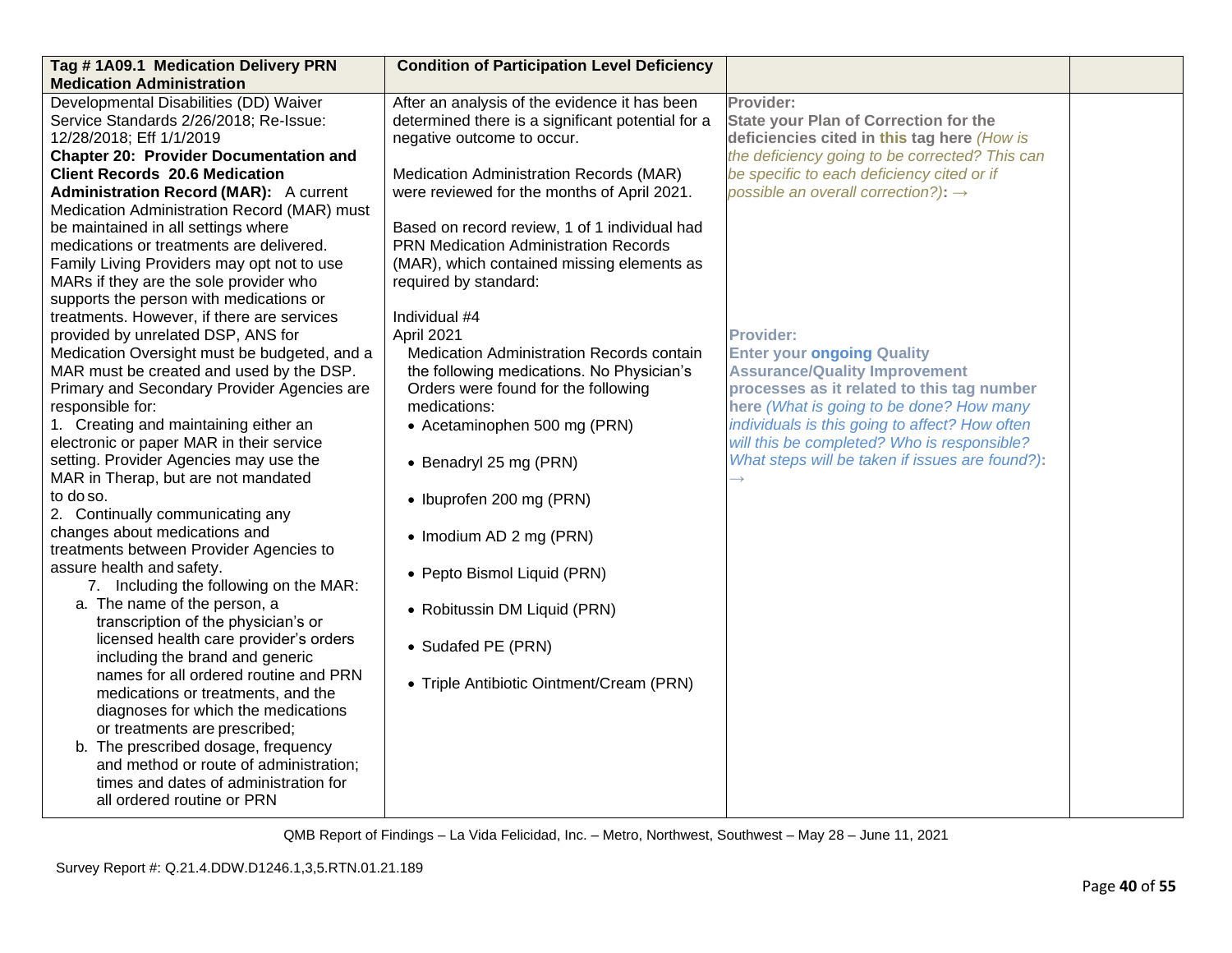|           | prescriptions or treatments; over the      |  |  |
|-----------|--------------------------------------------|--|--|
|           | counter (OTC) or "comfort"                 |  |  |
|           | medications or treatments and all self-    |  |  |
|           | selected herbal or vitamin therapy;        |  |  |
|           | c. Documentation of all time limited or    |  |  |
|           | discontinued medications or treatments;    |  |  |
|           | d. The initials of the individual          |  |  |
|           | administering or assisting with the        |  |  |
|           | medication delivery and a signature        |  |  |
|           | page or electronic record that             |  |  |
|           | designates the full name                   |  |  |
|           | corresponding to the initials;             |  |  |
|           | e. Documentation of refused, missed, or    |  |  |
|           | held medications or treatments;            |  |  |
|           | f. Documentation of any allergic           |  |  |
|           | reaction that occurred due to              |  |  |
|           | medication or treatments; and              |  |  |
|           | g. For PRN medications or treatments:      |  |  |
|           | i. instructions for the use of the PRN     |  |  |
|           | medication or treatment which must         |  |  |
|           | include observable signs/symptoms or       |  |  |
|           | circumstances in which the                 |  |  |
|           | medication or treatment is to be used      |  |  |
|           | and the number of doses that may be        |  |  |
|           | used in a 24-hour period;                  |  |  |
|           | ii. clear documentation that the           |  |  |
|           | DSP contacted the agency nurse             |  |  |
|           | prior to assisting with the                |  |  |
|           | medication or treatment, unless            |  |  |
|           | the DSP is a Family Living                 |  |  |
|           | Provider related by affinity of            |  |  |
|           | consanguinity; and                         |  |  |
|           | iii. documentation of the                  |  |  |
|           | effectiveness of the PRN                   |  |  |
|           | medication or treatment.                   |  |  |
|           | <b>Chapter 10 Living Care Arrangements</b> |  |  |
|           | 10.3.4 Medication Assessment and           |  |  |
| Delivery: |                                            |  |  |
|           | Living Supports Provider Agencies must     |  |  |
|           | support and comply with:                   |  |  |
|           | 1. the processes identified in the DDSD    |  |  |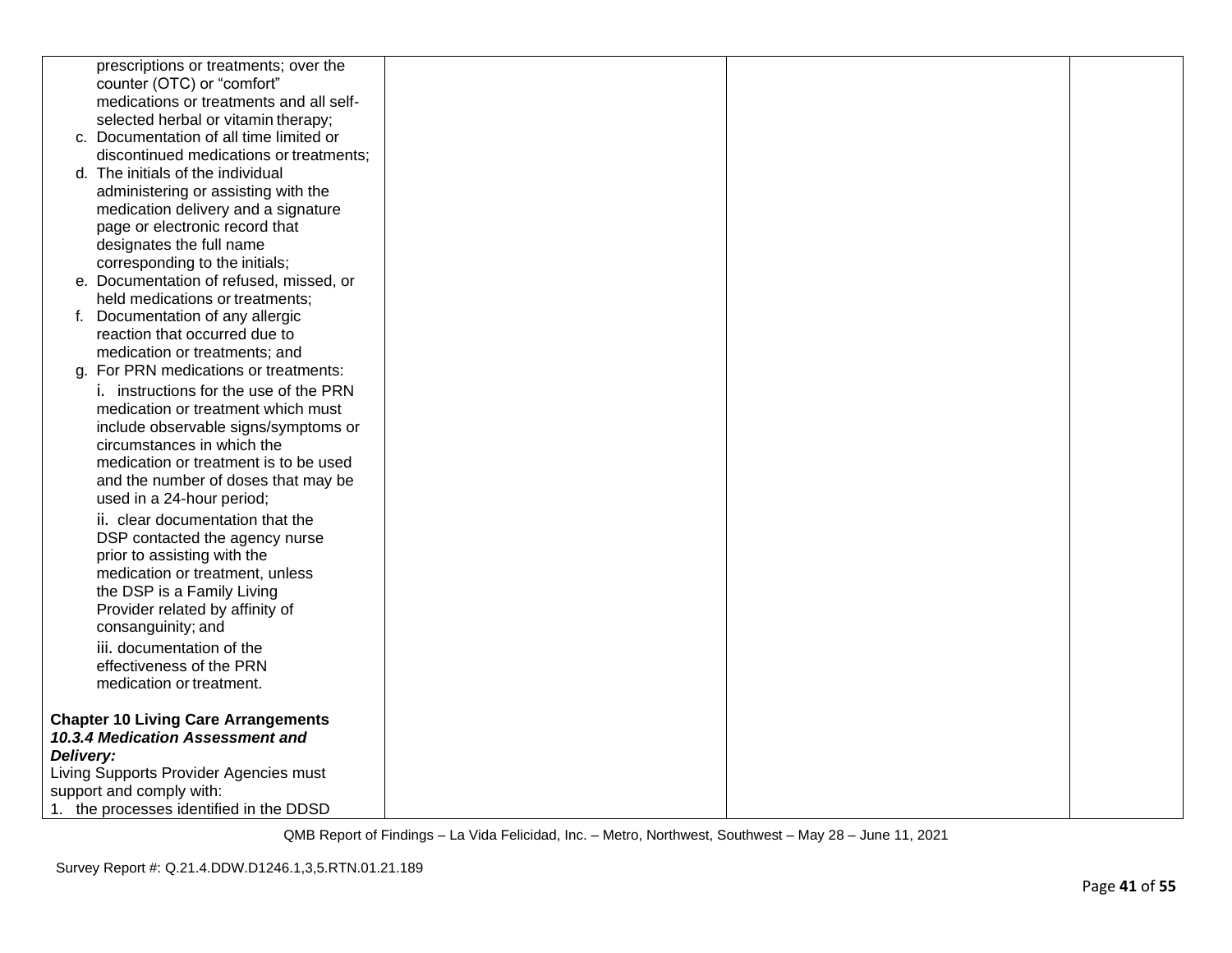| AWMD training;                                |  |  |
|-----------------------------------------------|--|--|
| 2. the nursing and DSP functions              |  |  |
| identified in the Chapter 13.3 Part 2- Adult  |  |  |
| Nursing Services;                             |  |  |
| 3. all Board of Pharmacy regulations as noted |  |  |
| in Chapter 16.5 Board of Pharmacy; and        |  |  |
| 4. documentation requirements in a            |  |  |
| Medication Administration Record              |  |  |
| (MAR) as described in Chapter 20.6            |  |  |
| Medication Administration Record              |  |  |
| $(MAR)$ .                                     |  |  |
|                                               |  |  |
|                                               |  |  |
|                                               |  |  |
|                                               |  |  |
|                                               |  |  |
|                                               |  |  |
|                                               |  |  |
|                                               |  |  |
|                                               |  |  |
|                                               |  |  |
|                                               |  |  |
|                                               |  |  |
|                                               |  |  |
|                                               |  |  |
|                                               |  |  |
|                                               |  |  |
|                                               |  |  |
|                                               |  |  |
|                                               |  |  |
|                                               |  |  |
|                                               |  |  |
|                                               |  |  |
|                                               |  |  |
|                                               |  |  |
|                                               |  |  |
|                                               |  |  |
|                                               |  |  |
|                                               |  |  |
|                                               |  |  |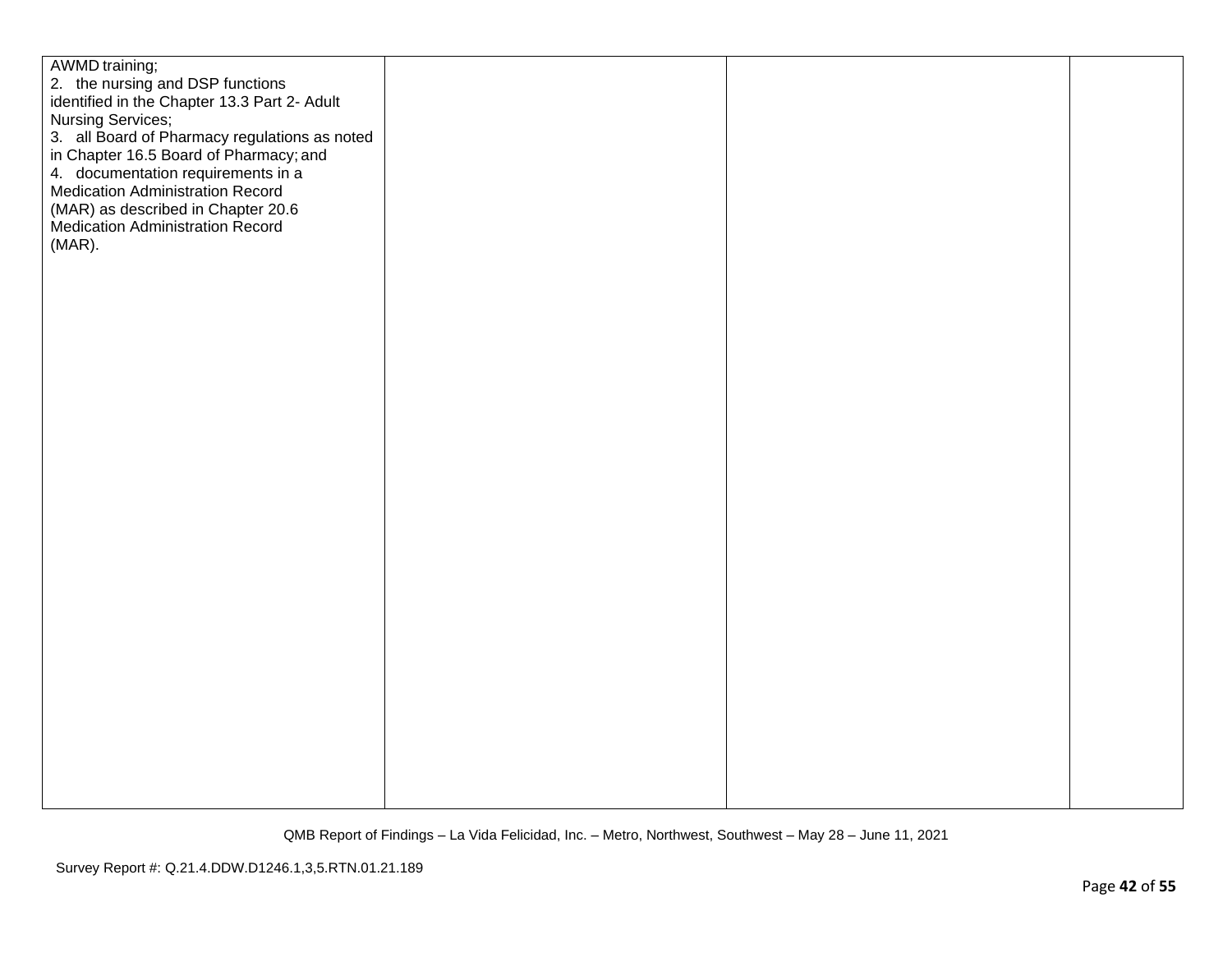| Tag #1A15.2 Administrative Case File:                                                           | <b>Condition of Participation Level Deficiency</b>                             |                                                 |  |
|-------------------------------------------------------------------------------------------------|--------------------------------------------------------------------------------|-------------------------------------------------|--|
| <b>Healthcare Documentation (Therap and</b>                                                     |                                                                                |                                                 |  |
| <b>Required Plans)</b>                                                                          |                                                                                |                                                 |  |
| Developmental Disabilities (DD) Waiver                                                          | After an analysis of the evidence it has been                                  | Provider:                                       |  |
| Service Standards 2/26/2018; Re-Issue:                                                          | determined there is a significant potential for a                              | <b>State your Plan of Correction for the</b>    |  |
| 12/28/2018; Eff 1/1/2019                                                                        | negative outcome to occur.                                                     | deficiencies cited in this tag here (How is     |  |
| <b>Chapter 20: Provider Documentation and</b>                                                   |                                                                                | the deficiency going to be corrected? This can  |  |
| <b>Client Records: 20.2 Client Records</b>                                                      | Based on record review, the Agency did not                                     | be specific to each deficiency cited or if      |  |
| Requirements: All DD Waiver Provider                                                            | maintain the required documentation in the                                     | possible an overall correction?): $\rightarrow$ |  |
| Agencies are required to create and maintain                                                    | Individuals Agency Record as required by                                       |                                                 |  |
| individual client records. The contents of client                                               | standard for 11 of 13 individual.                                              |                                                 |  |
| records vary depending on the unique needs                                                      |                                                                                |                                                 |  |
| of the person receiving services and the                                                        | Review of the administrative individual case                                   |                                                 |  |
| resultant information produced. The extent of                                                   | files revealed the following items were not                                    |                                                 |  |
| documentation required for individual client                                                    | found, incomplete, and/or not current:                                         |                                                 |  |
| records per service type depends on the                                                         |                                                                                |                                                 |  |
| location of the file, the type of service being                                                 | <b>Comprehensive Aspiration Risk</b>                                           | <b>Provider:</b>                                |  |
| provided, and the information necessary.                                                        | <b>Management Plan:</b>                                                        | <b>Enter your ongoing Quality</b>               |  |
| DD Waiver Provider Agencies are required to                                                     | $\triangleright$ Not Found (#12)                                               | <b>Assurance/Quality Improvement</b>            |  |
| adhere to the following:                                                                        |                                                                                | processes as it related to this tag number      |  |
| Client records must contain all documents<br>1.                                                 | $\triangleright$ Not Current (#2, 3)                                           | here (What is going to be done? How many        |  |
| essential to the service being provided and                                                     |                                                                                | individuals is this going to affect? How often  |  |
| essential to ensuring the health and safety of                                                  | > Not linked/attached in Therap (#7) (Note:                                    | will this be completed? Who is responsible?     |  |
| the person during the provision of the service.                                                 | Linked / attached in Therap during the on-                                     | What steps will be taken if issues are found?): |  |
| 2. Provider Agencies must have readily                                                          | site survey. Provider please complete POC                                      |                                                 |  |
| accessible records in home and community                                                        | for ongoing QA/QI.)                                                            |                                                 |  |
| settings in paper or electronic form. Secure                                                    |                                                                                |                                                 |  |
| access to electronic records through the                                                        | <b>Healthcare Passport:</b>                                                    |                                                 |  |
| Therap web-based system using computers or                                                      | $\triangleright$ Did not contain Name of Physician (#1, 2, 7,                  |                                                 |  |
| mobile devices is acceptable.                                                                   | 10, 11, 12) (Note: Health Passport corrected                                   |                                                 |  |
| 3. Provider Agencies are responsible for                                                        | during the on-site survey. Provider please<br>complete POC for ongoing QA/QI.) |                                                 |  |
| ensuring that all plans created by nurses, RDs,<br>therapists or BSCs are present in all needed |                                                                                |                                                 |  |
| settings.                                                                                       | ▶ Did not contain Emergency Contact                                            |                                                 |  |
| 4. Provider Agencies must maintain records                                                      | Information (#2, 4, 6, 10, 11) (Note: Health                                   |                                                 |  |
| of all documents produced by agency                                                             | Passport corrected during the on-site                                          |                                                 |  |
| personnel or contractors on behalf of each                                                      | survey. Provider please complete POC for                                       |                                                 |  |
| person, including any routine notes or data,                                                    | ongoing QA/QI.)                                                                |                                                 |  |
| annual assessments, semi-annual reports,                                                        |                                                                                |                                                 |  |
| evidence of training provided/received,                                                         | $\triangleright$ Did not contain Information regarding                         |                                                 |  |
| progress notes, and any other interactions for                                                  | Insurance (#1, 7, 10) (Note: Health Passport                                   |                                                 |  |
| which billing is generated.                                                                     | corrected during the on-site survey for #10.                                   |                                                 |  |
|                                                                                                 |                                                                                |                                                 |  |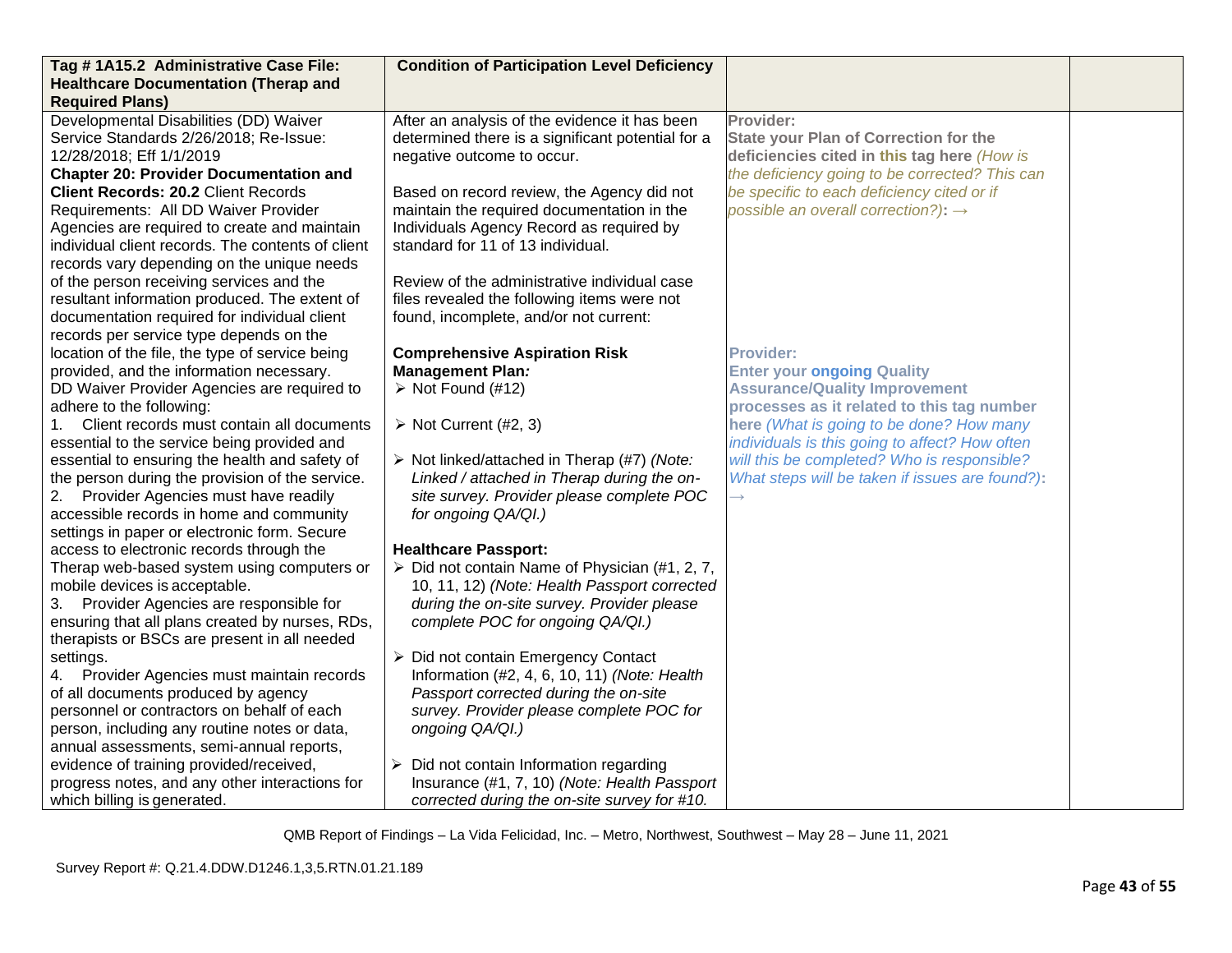| Linked or Attached in Therap. (Note: Linked<br>attached in Therap during the on-site<br>survey. Provider please complete POC for<br>ongoing QA/QI.)                                                    |  |
|--------------------------------------------------------------------------------------------------------------------------------------------------------------------------------------------------------|--|
| <b>Medical Emergency Response Plans:</b><br><b>A1C Levels:</b><br>Individual #8 - According to Electronic<br><b>Comprehensive Health Assessment Tool</b><br>the individual is required to have a plan. |  |
| QMB Report of Findings – La Vida Felicidad, Inc. – Metro, Northwest, Southwest – May 28 – June 11, 2021<br>Survey Report #: Q.21.4.DDW.D1246.1,3,5.RTN.01.21.189                                       |  |
|                                                                                                                                                                                                        |  |

for the services provided by their agency. 6. The current Client File Matrix found in Appendix A Client File Matrix details the minimum requirements for records to be stored in agency office files, the delivery site, or with DSP while providing services in the community. 7. All records pertaining to JCMs must be retained permanently and must be made

5. Each Provider Agency is responsible for maintaining the daily or other contact notes documenting the nature and frequency of service delivery, as well as data tracking only

available to DDSD upon request, upon the termination or expiration of a provider agreement, or upon provider withdrawal from services.

**Chapter 3 Safeguards: 3.1.1** *Decision Consultation Process (DCP):* Health decisions are the sole domain of waiver participants, their guardians or healthcare decision makers. Participants and their healthcare decision makers can confidently make decisions that are compatible with their personal and cultural values. Provider Agencies are required to support the informed decision making of waiver participants by supporting access to medical consultation, information, and other available resources according to the following:

2. The DCP is used when a person or

➢ Did not contain Guardianship / Healthcare Decision Maker (#4, 12) *(Note: Health Passport corrected during the on-site survey for #4. Provider please complete POC for ongoing QA/QI.)*

*Provider please complete POC for ongoing* 

## **Health Care Plans:** *Aspiration Risk:*

*QA/QI.)*

• Individual #2 - According to Electronic Comprehensive Health Assessment Tool the individual is required to have a plan. Evidence indicated the plan was not current.

## *Hygiene:*

• Individual #5 - As indicated by the IST section of ISP the individual is required to have a plan. No evidence of a plan found.

## *Status of Care / Hygiene:*

- Individual #2 According to Electronic Comprehensive Health Assessment Tool the individual is required to have a plan. Evidence indicated the plan was not current.
- Individual #4 According to Electronic Comprehensive Health Assessment Tool the individual is required to have a plan. Not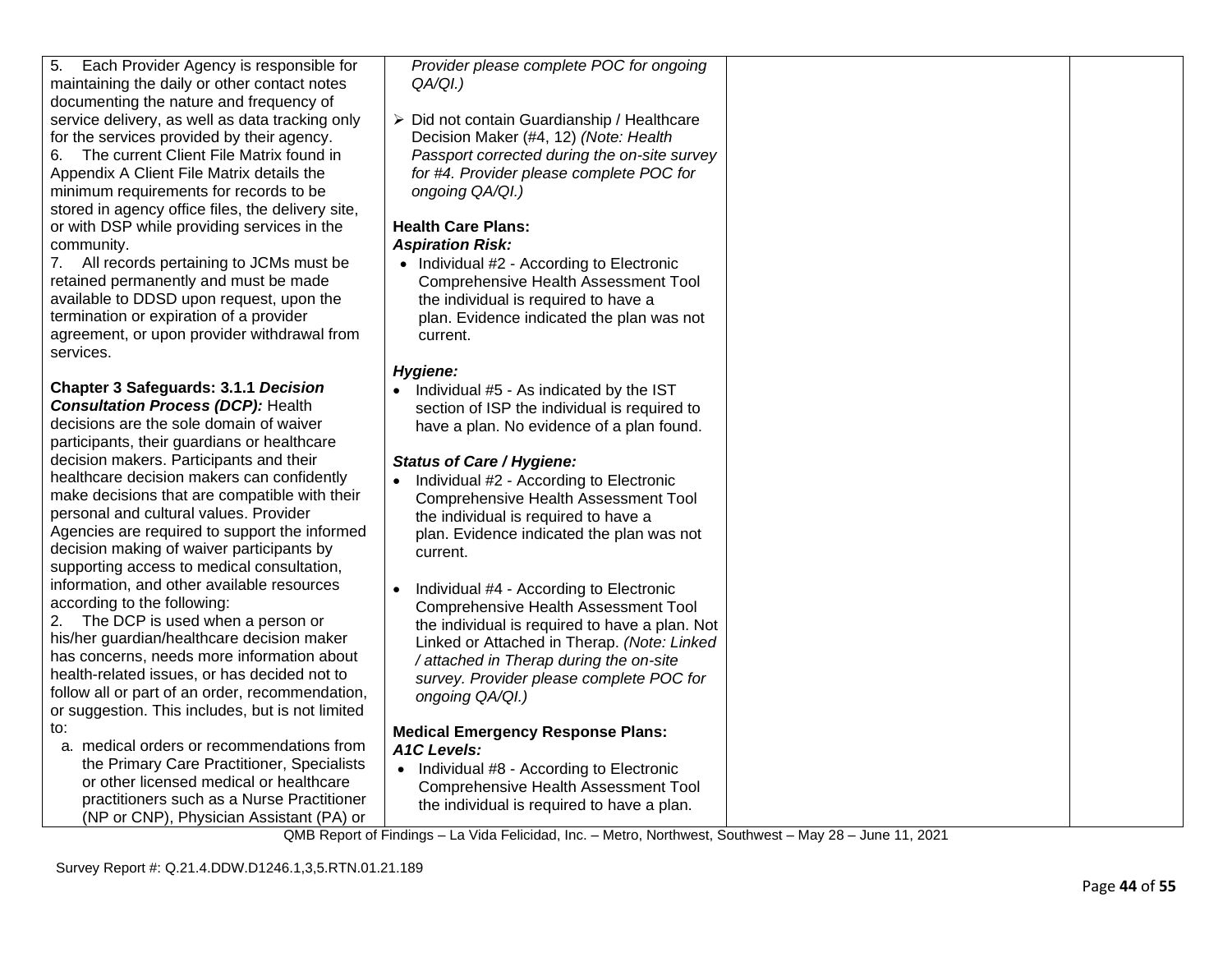| Dentist:                                     | Not Linked or Attached in Therap. (Note:    |  |
|----------------------------------------------|---------------------------------------------|--|
| b. clinical recommendations made by          | Linked / attached in Therap during the on-  |  |
| registered/licensed clinicians who are       | site survey. Provider please complete POC   |  |
| either members of the IDT or clinicians      | for ongoing QA/QI.)                         |  |
| who have performed an evaluation such        |                                             |  |
| as a video-fluoroscopy;                      | <b>Bladder / Bowel:</b>                     |  |
| c. health related recommendations or         | • Individual #4 - According to Electronic   |  |
| suggestions from oversight activities such   | <b>Comprehensive Health Assessment Tool</b> |  |
| as the Individual Quality Review (IQR) or    | the individual is required to have a plan.  |  |
| other DOH review or oversight activities;    | Not Linked or Attached in Therap. (Note:    |  |
| and                                          |                                             |  |
|                                              | Linked / attached in Therap during the on-  |  |
| d. recommendations made through a            | site survey. Provider please complete POC   |  |
| Healthcare Plan (HCP), including a           | for ongoing QA/QI.)                         |  |
| <b>Comprehensive Aspiration Risk</b>         |                                             |  |
| Management Plan (CARMP), or another          |                                             |  |
| plan.                                        |                                             |  |
|                                              |                                             |  |
| 2. When the person/guardian disagrees with a |                                             |  |
| recommendation or does not agree with the    |                                             |  |
| implementation of that recommendation,       |                                             |  |
| Provider Agencies follow the DCP and attend  |                                             |  |
| the meeting coordinated by the CM. During    |                                             |  |
| this meeting:                                |                                             |  |
| a. Providers inform the person/guardian of   |                                             |  |
| the rationale for that recommendation,       |                                             |  |
| so that the benefit is made clear. This      |                                             |  |
| will be done in layman's terms and will      |                                             |  |
| include basic sharing of information         |                                             |  |
| designed to assist the person/guardian       |                                             |  |
| with understanding the risks and benefits    |                                             |  |
| of the recommendation.                       |                                             |  |
| b. The information will be focused on the    |                                             |  |
| specific area of concern by the              |                                             |  |
| person/guardian. Alternatives should be      |                                             |  |
| presented, when available, if the            |                                             |  |
| guardian is interested in considering        |                                             |  |
|                                              |                                             |  |
| other options for implementation.            |                                             |  |
| c. Providers support the person/guardian to  |                                             |  |
| make an informed decision.                   |                                             |  |
| d. The decision made by the                  |                                             |  |
| person/guardian during the meeting is        |                                             |  |
| accepted; plans are modified; and the        |                                             |  |
| IDT honors this health decision in every     |                                             |  |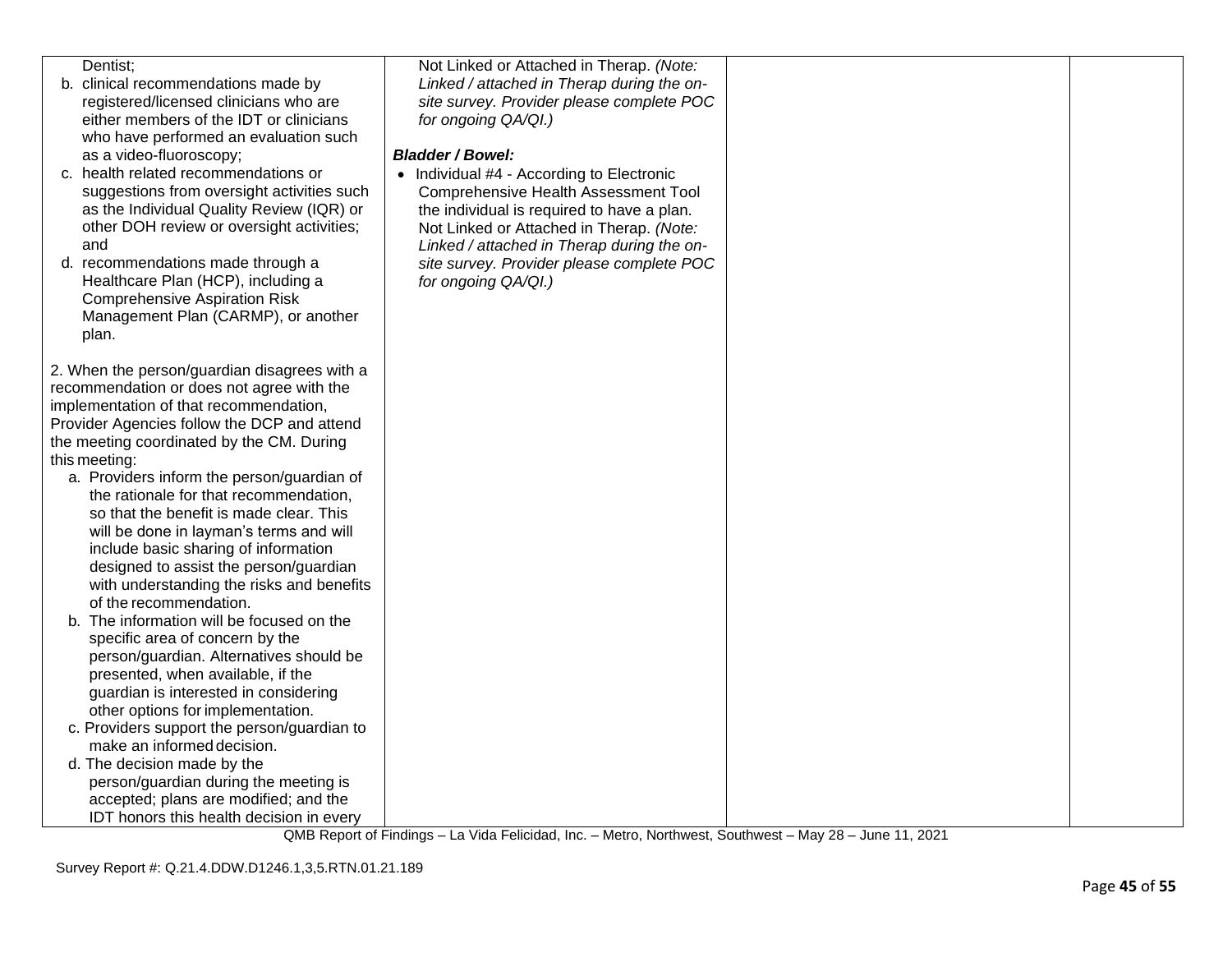| setting.                                                                                                                                                                                                                                                                                                                                                                                                                                                                                                                                                                                                                                                                                                                                                                                                                                             |  |  |
|------------------------------------------------------------------------------------------------------------------------------------------------------------------------------------------------------------------------------------------------------------------------------------------------------------------------------------------------------------------------------------------------------------------------------------------------------------------------------------------------------------------------------------------------------------------------------------------------------------------------------------------------------------------------------------------------------------------------------------------------------------------------------------------------------------------------------------------------------|--|--|
| Chapter 13 Nursing Services: 13.2.5<br><b>Electronic Nursing Assessment and</b><br><b>Planning Process:</b> The nursing assessment<br>process includes several DDSD mandated<br>tools: the electronic Comprehensive Nursing<br>Assessment Tool (e-CHAT), the Aspiration<br>Risk Screening Tool (ARST) and the<br>Medication Administration Assessment Tool<br>(MAAT). This process includes developing<br>and training Health Care Plans and Medical<br>Emergency Response Plans.<br>The following hierarchy is based on budgeted<br>services and is used to identify which Provider<br>Agency nurse has primary responsibility for<br>completion of the nursing assessment process<br>and related subsequent planning and training.<br>Additional communication and collaboration for<br>planning specific to CCS or CIE services may<br>be needed. |  |  |
| The hierarchy for Nursing Assessment and<br>Planning responsibilities is:<br>1. Living Supports: Supported Living, IMLS or<br>Family Living via ANS;<br>2. Customized Community Supports- Group;<br>and<br>3. Adult Nursing Services (ANS):<br>a. for persons in Community Inclusion                                                                                                                                                                                                                                                                                                                                                                                                                                                                                                                                                                 |  |  |
| with health-related needs; or<br>b. if no residential services are budgeted<br>but assessment is desired and health<br>needs may exist.<br>13.2.6 The Electronic Comprehensive<br><b>Health Assessment Tool (e-CHAT)</b><br>1. The e-CHAT is a nursing assessment. It                                                                                                                                                                                                                                                                                                                                                                                                                                                                                                                                                                                |  |  |
| may not be delegated by a licensed nurse to a<br>non-licensed person.<br>2. The nurse must see the person face-to-face<br>to complete the nursing assessment.<br>Additional information may be gathered from<br>members of the IDT and other sources.                                                                                                                                                                                                                                                                                                                                                                                                                                                                                                                                                                                                |  |  |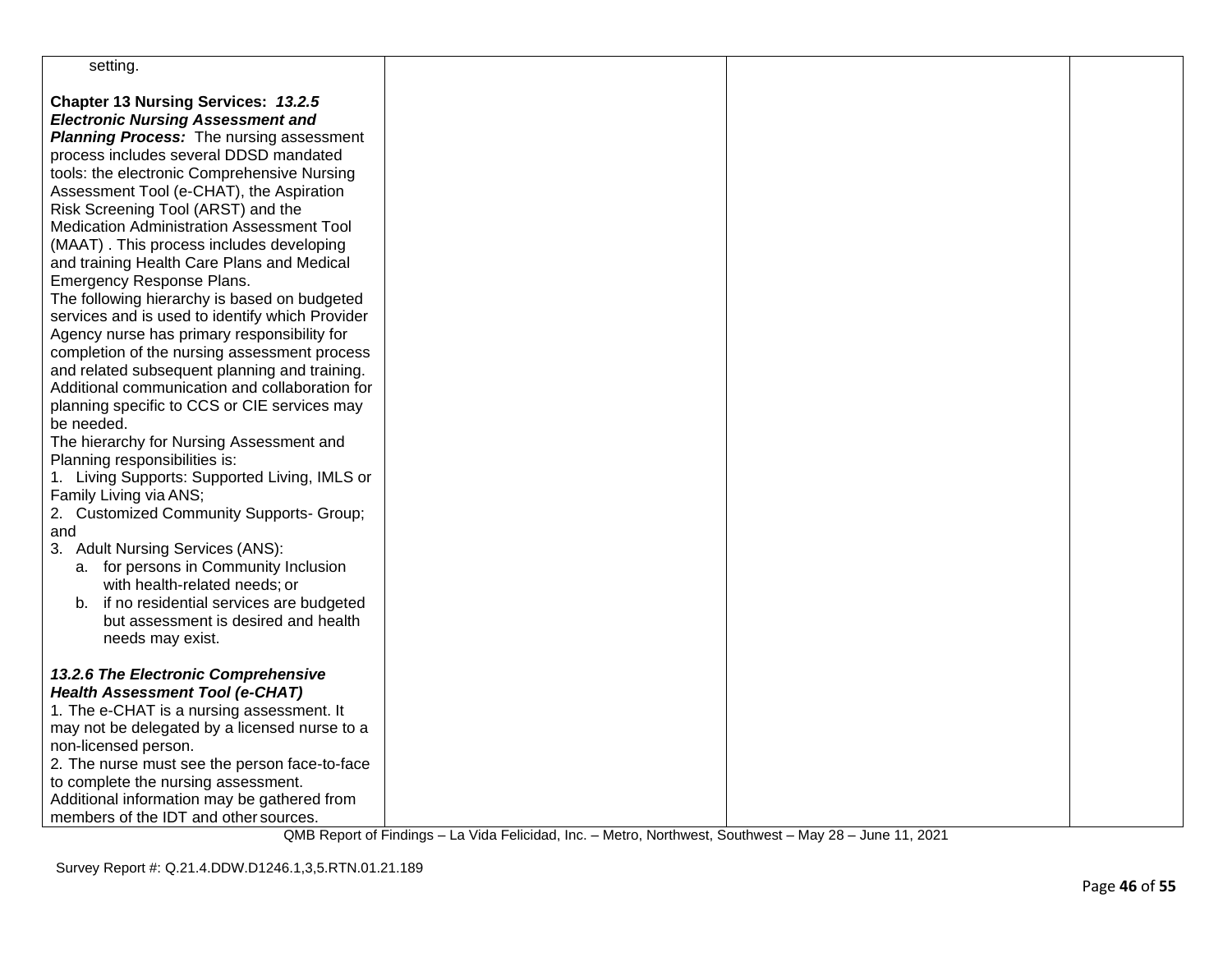| 3. An e-CHAT is required for persons in FL,<br>SL, IMLS, or CCS-Group. All other DD Waiver<br>recipients may obtain an e-CHAT if needed or<br>desired by adding ANS hours for assessment<br>and consultation to their budget.<br>4. When completing the e-CHAT, the nurse is<br>required to review and update the electronic<br>record and consider the diagnoses,<br>medications, treatments, and overall status of<br>the person. Discussion with others may be<br>needed to obtain critical information.<br>5. The nurse is required to complete all the e-<br>CHAT assessment questions and add<br>additional pertinent information in all comment<br>sections.                                                                                                                                                                                                                                                                               |  |  |
|---------------------------------------------------------------------------------------------------------------------------------------------------------------------------------------------------------------------------------------------------------------------------------------------------------------------------------------------------------------------------------------------------------------------------------------------------------------------------------------------------------------------------------------------------------------------------------------------------------------------------------------------------------------------------------------------------------------------------------------------------------------------------------------------------------------------------------------------------------------------------------------------------------------------------------------------------|--|--|
| 13.2.7 Aspiration Risk Management<br><b>Screening Tool (ARST)</b>                                                                                                                                                                                                                                                                                                                                                                                                                                                                                                                                                                                                                                                                                                                                                                                                                                                                                 |  |  |
| 13.2.8 Medication Administration<br><b>Assessment Tool (MAAT):</b><br>1. A licensed nurse completes the<br><b>DDSD Medication Administration</b><br>Assessment Tool (MAAT) at least two<br>weeks before the annual ISP meeting.<br>2. After completion of the MAAT, the nurse<br>will present recommendations regarding the<br>level of assistance with medication delivery<br>(AWMD) to the IDT. A copy of the MAAT will<br>be sent to all the team members two weeks<br>before the annual ISP meeting and the<br>original MAAT will be retained in the Provider<br>Agency records.<br>3. Decisions about medication delivery<br>are made by the IDT to promote a<br>person's maximum independence and<br>community integration. The IDT will<br>reach consensus regarding which<br>criteria the person meets, as indicated<br>by the results of the MAAT and the<br>nursing recommendations, and the<br>decision is documented this in the ISP. |  |  |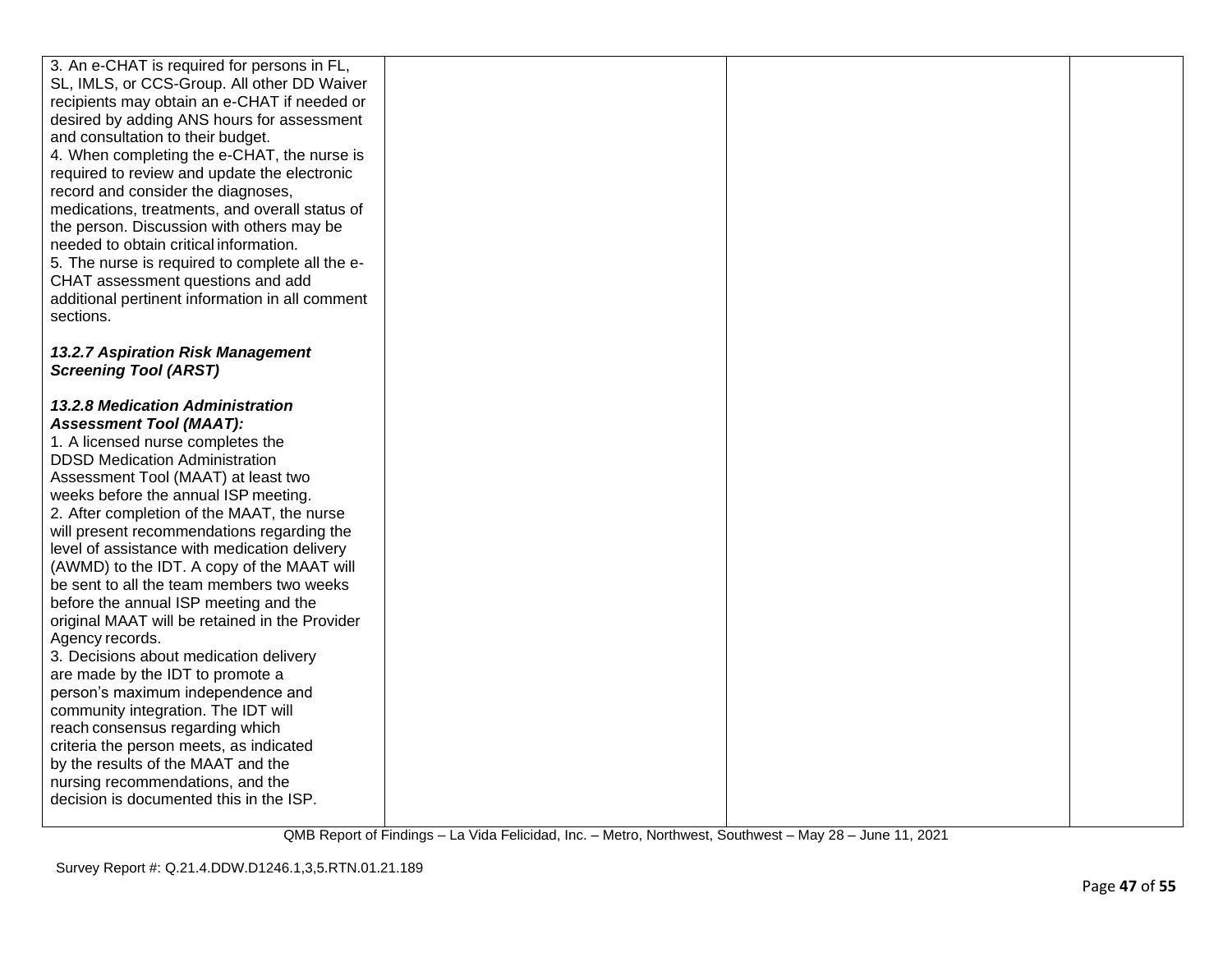| 13.2.9 Healthcare Plans (HCP):                        |  |  |
|-------------------------------------------------------|--|--|
| 1. At the nurse's discretion, based on prudent        |  |  |
| nursing practice, interim HCPs may be                 |  |  |
| developed to address issues that must be              |  |  |
| implemented immediately after admission,              |  |  |
| readmission or change of medical condition to         |  |  |
| provide safe services prior to completion of the      |  |  |
| e-CHAT and formal care planning process.              |  |  |
| This includes interim ARM plans for those             |  |  |
| persons newly identified at moderate or high          |  |  |
| risk for aspiration. All interim plans must be        |  |  |
| removed if the plan is no longer needed or            |  |  |
| when final HCP including CARMPs are in                |  |  |
| place to avoid duplication of plans.                  |  |  |
| 2. In collaboration with the IDT, the agency          |  |  |
| nurse is required to create HCPs that address         |  |  |
| all the areas identified as required in the most      |  |  |
| current e-CHAT summary report which is                |  |  |
| indicated by "R" in the HCP column. At the            |  |  |
| nurse's sole discretion, based on prudent             |  |  |
| nursing practice, HCPs may be combined                |  |  |
| where clinically appropriate. The nurse should        |  |  |
| use nursing judgment to determine whether to          |  |  |
| also include HCPs for any of the areas                |  |  |
| indicated by "C" on the e-CHAT summary                |  |  |
| report. The nurse may also create other HCPs          |  |  |
| plans that the nurse determines are warranted.        |  |  |
|                                                       |  |  |
| 13.2.10 Medical Emergency Response Plan<br>$(MERP)$ : |  |  |
| 1. The agency nurse is required to develop a          |  |  |
| Medical Emergency Response Plan (MERP)                |  |  |
| for all conditions marked with an "R" in the e-       |  |  |
| CHAT summary report. The agency nurse                 |  |  |
| should use her/his clinical judgment and input        |  |  |
| from the Interdisciplinary Team (IDT) to              |  |  |
| determine whether shown as "C" in the e-              |  |  |
| CHAT summary report or other conditions also          |  |  |
| warrant a MERP.                                       |  |  |
| 2. MERPs are required for persons who have            |  |  |
| one or more conditions or illnesses that              |  |  |
| present a likely potential to become a life-          |  |  |
| threatening situation.                                |  |  |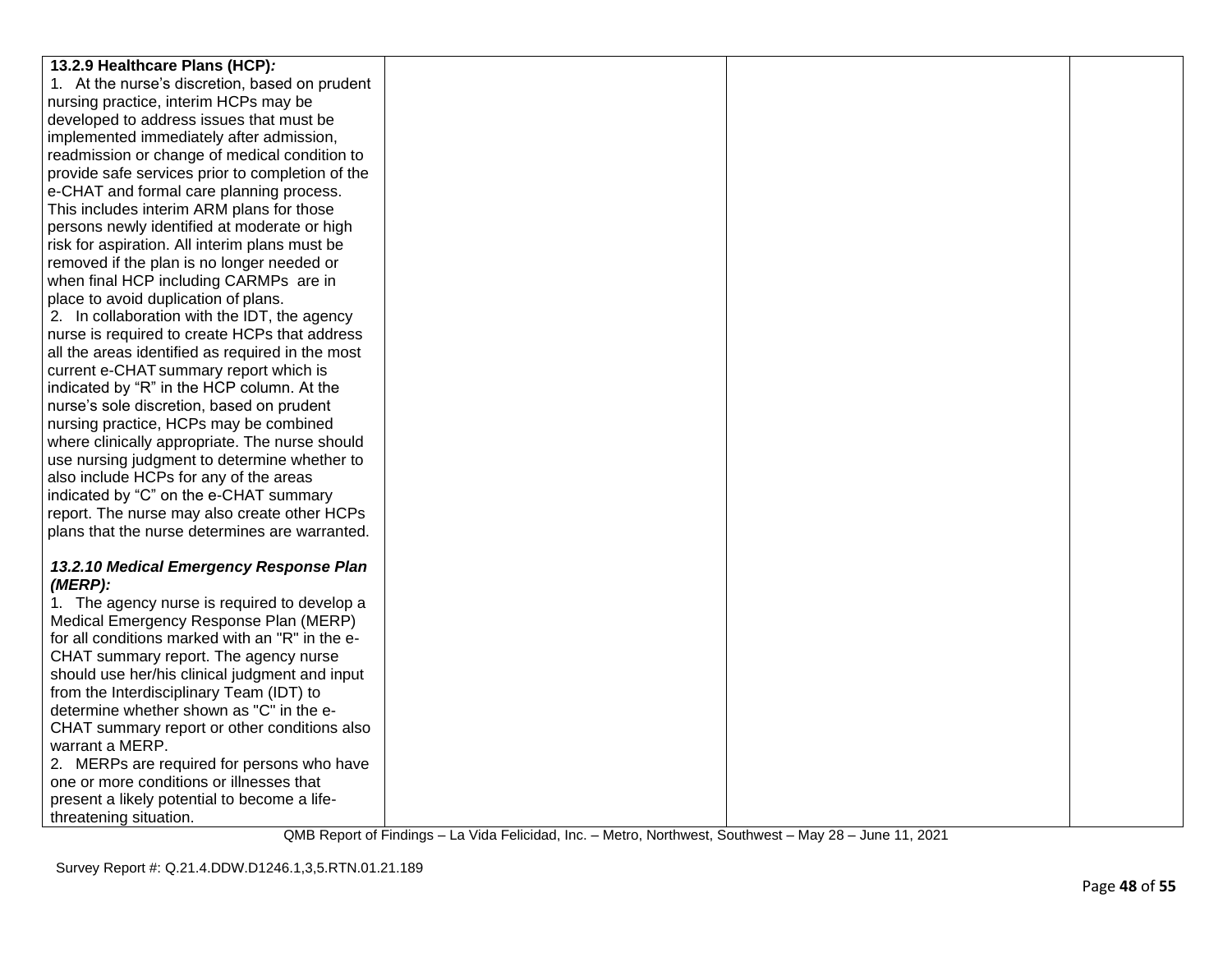| <b>Chapter 20: Provider Documentation and</b><br>Client Records: 20.5.3 Health Passport and<br><b>Physician Consultation Form: All Primary</b><br>and Secondary Provider Agencies must use<br>the Health Passport and Physician<br>Consultation form from the Therap system.<br>This standardized document contains<br>individual, physician and emergency contact<br>information, a complete list of current medical<br>diagnoses, health and safety risk factors,<br>allergies, and information regarding insurance,<br>guardianship, and advance directives. The<br>Health Passport also includes a standardized<br>form to use at medical appointments called the<br>Physician Consultation form. |  |  |
|-------------------------------------------------------------------------------------------------------------------------------------------------------------------------------------------------------------------------------------------------------------------------------------------------------------------------------------------------------------------------------------------------------------------------------------------------------------------------------------------------------------------------------------------------------------------------------------------------------------------------------------------------------------------------------------------------------|--|--|
|                                                                                                                                                                                                                                                                                                                                                                                                                                                                                                                                                                                                                                                                                                       |  |  |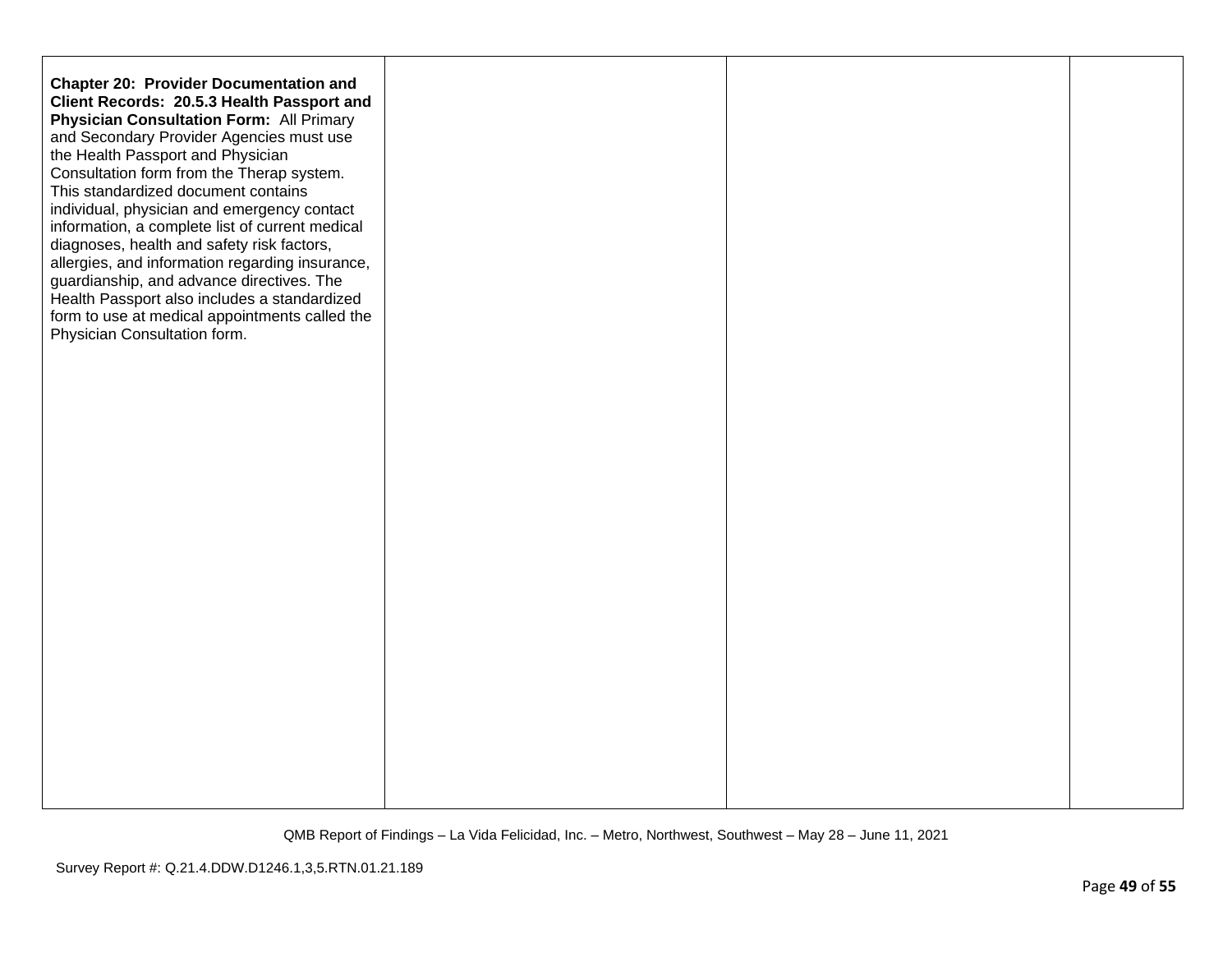| Tag # LS25 Residential Health & Safety                                                            | <b>Standard Level Deficiency</b>                |                                                 |  |
|---------------------------------------------------------------------------------------------------|-------------------------------------------------|-------------------------------------------------|--|
| (Supported Living / Family Living /                                                               |                                                 |                                                 |  |
| <b>Intensive Medical Living)</b>                                                                  |                                                 |                                                 |  |
| Developmental Disabilities (DD) Waiver                                                            | Based on observation, the Agency did not        | Provider:                                       |  |
| Service Standards 2/26/2018; Re-Issue:                                                            | ensure that each individuals' residence met all | <b>State your Plan of Correction for the</b>    |  |
| 12/28/2018; Eff 1/1/2019                                                                          | requirements within the standard for 3 of 10    | deficiencies cited in this tag here (How is     |  |
| <b>Chapter 10: Living Care Arrangements</b>                                                       | Living Care Arrangement residences.             | the deficiency going to be corrected? This can  |  |
| (LCA) 10.3.6 Requirements for Each                                                                |                                                 | be specific to each deficiency cited or if      |  |
| Residence: Provider Agencies must assure                                                          | Review of the residential records and           | possible an overall correction?): $\rightarrow$ |  |
| that each residence is clean, safe, and                                                           | observation of the residence revealed the       |                                                 |  |
| comfortable, and each residence                                                                   | following items were not found, not functioning |                                                 |  |
| accommodates individual daily living, social<br>and leisure activities. In addition, the Provider | or incomplete:                                  |                                                 |  |
| Agency must ensure the residence:                                                                 | <b>Family Living Requirements:</b>              |                                                 |  |
| has basic utilities, i.e., gas, power, water,<br>1.                                               |                                                 |                                                 |  |
| and telephone;                                                                                    | • Carbon monoxide detectors (#11, 13)           |                                                 |  |
| 2. has a battery operated or electric smoke                                                       |                                                 | <b>Provider:</b>                                |  |
| detectors or a sprinkler system, carbon                                                           | • General-purpose first aid kit (#7)            | <b>Enter your ongoing Quality</b>               |  |
| monoxide detectors, and fire extinguisher;                                                        |                                                 | <b>Assurance/Quality Improvement</b>            |  |
| has a general-purpose first aid kit;<br>3.                                                        |                                                 | processes as it related to this tag number      |  |
| has accessible written documentation of<br>4.                                                     |                                                 | here (What is going to be done? How many        |  |
| evacuation drills occurring at least three times                                                  |                                                 | individuals is this going to affect? How often  |  |
| a year overall, one time a year for each shift;                                                   |                                                 | will this be completed? Who is responsible?     |  |
| 5. has water temperature that does not                                                            |                                                 | What steps will be taken if issues are found?): |  |
| exceed a safe temperature (110 <sup>0</sup> F);                                                   |                                                 |                                                 |  |
| 6. has safe storage of all medications with                                                       |                                                 |                                                 |  |
| dispensing instructions for each person that                                                      |                                                 |                                                 |  |
| are consistent with the Assistance with                                                           |                                                 |                                                 |  |
| Medication (AWMD) training or each person's                                                       |                                                 |                                                 |  |
| ISP;                                                                                              |                                                 |                                                 |  |
| has an emergency placement plan for<br>7.                                                         |                                                 |                                                 |  |
| relocation of people in the event of an                                                           |                                                 |                                                 |  |
| emergency evacuation that makes the                                                               |                                                 |                                                 |  |
| residence unsuitable for occupancy;                                                               |                                                 |                                                 |  |
| 8. has emergency evacuation procedures                                                            |                                                 |                                                 |  |
| that address, but are not limited to, fire,                                                       |                                                 |                                                 |  |
| chemical and/or hazardous waste spills, and                                                       |                                                 |                                                 |  |
| flooding;                                                                                         |                                                 |                                                 |  |
| supports environmental modifications and<br>9.                                                    |                                                 |                                                 |  |
| assistive technology devices, including                                                           |                                                 |                                                 |  |
| modifications to the bathroom (i.e., shower                                                       |                                                 |                                                 |  |
| chairs, grab bars, walk in shower, raised                                                         |                                                 |                                                 |  |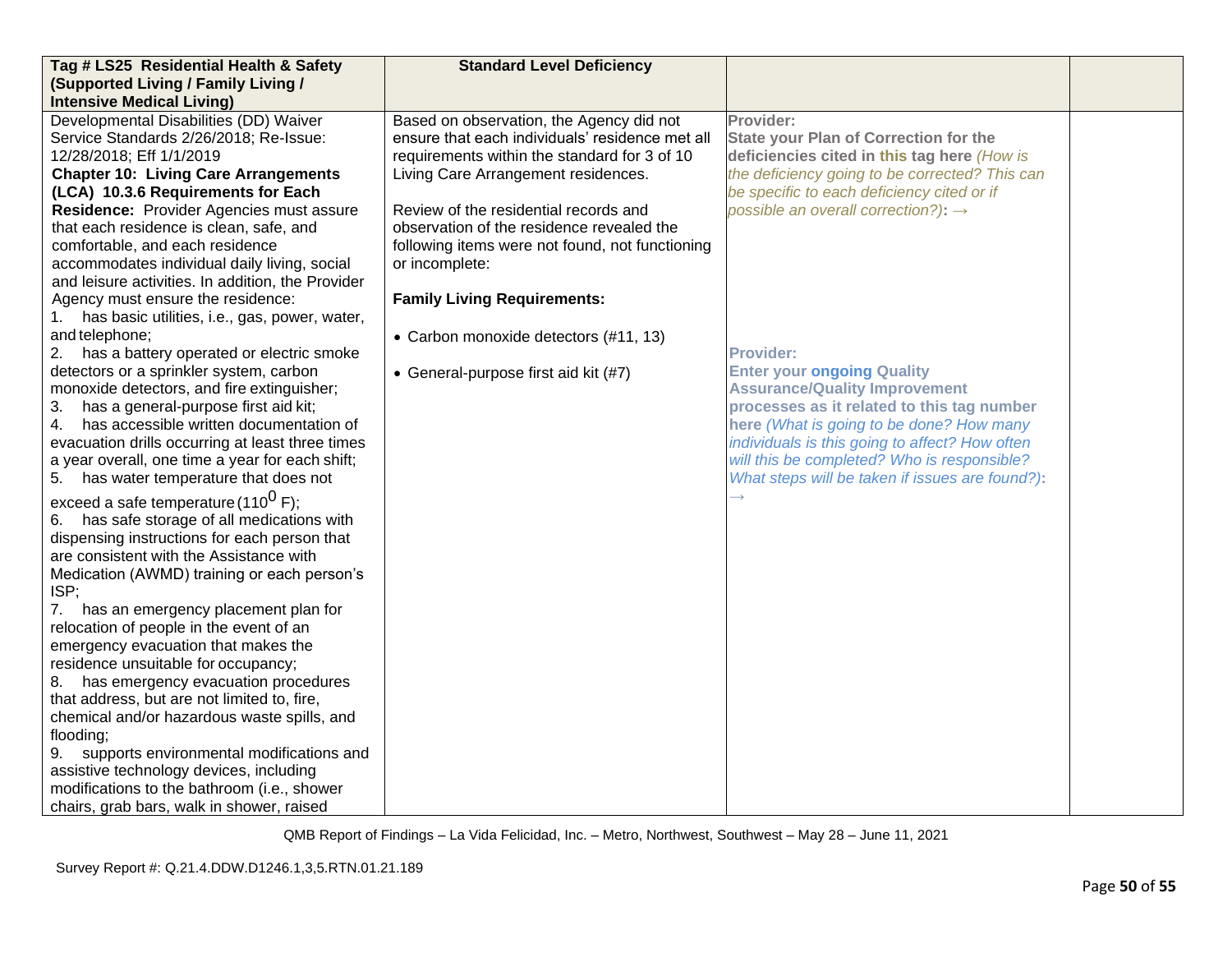| toilets, etc.) based on the unique needs of the |  |  |
|-------------------------------------------------|--|--|
|                                                 |  |  |
| individual in consultation with the IDT;        |  |  |
| 10. has or arranges for necessary equipment     |  |  |
| for bathing and transfers to support health and |  |  |
| safety with consultation from therapists as     |  |  |
| needed;                                         |  |  |
| 11. has the phone number for poison control     |  |  |
|                                                 |  |  |
| within line of site of the telephone;           |  |  |
| 12. has general household appliances, and       |  |  |
| kitchen and dining utensils;                    |  |  |
| 13. has proper food storage and cleaning        |  |  |
| supplies;                                       |  |  |
| 14. has adequate food for three meals a day     |  |  |
| and individual preferences; and                 |  |  |
|                                                 |  |  |
| 15. has at least two bathrooms for residences   |  |  |
| with more than two residents.                   |  |  |
|                                                 |  |  |
|                                                 |  |  |
|                                                 |  |  |
|                                                 |  |  |
|                                                 |  |  |
|                                                 |  |  |
|                                                 |  |  |
|                                                 |  |  |
|                                                 |  |  |
|                                                 |  |  |
|                                                 |  |  |
|                                                 |  |  |
|                                                 |  |  |
|                                                 |  |  |
|                                                 |  |  |
|                                                 |  |  |
|                                                 |  |  |
|                                                 |  |  |
|                                                 |  |  |
|                                                 |  |  |
|                                                 |  |  |
|                                                 |  |  |
|                                                 |  |  |
|                                                 |  |  |
|                                                 |  |  |
|                                                 |  |  |
|                                                 |  |  |
|                                                 |  |  |
|                                                 |  |  |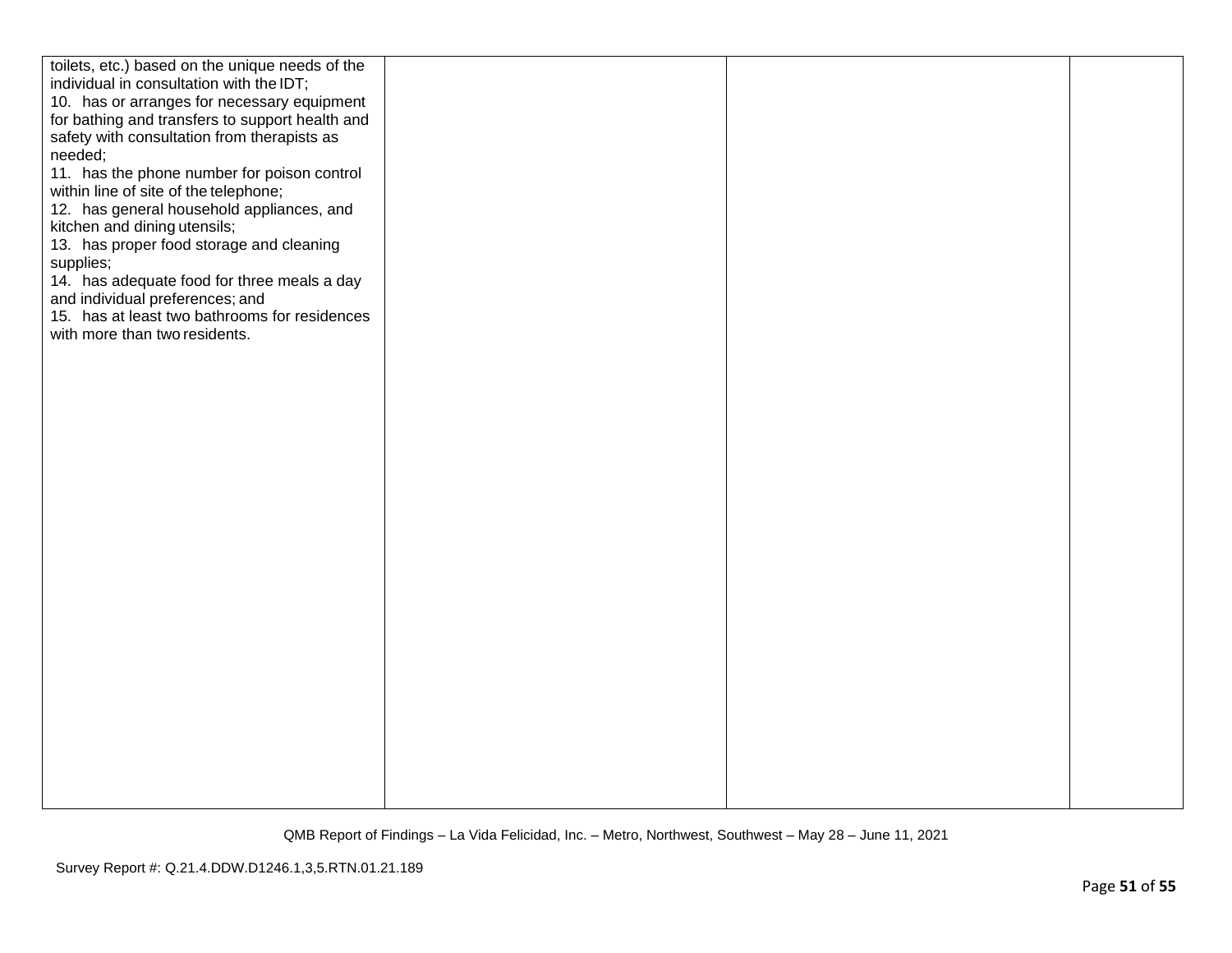| <b>Standard of Care</b>                                                                                                                                                                                                                                                                                                                                                                                                                                                                                                                                                                                                                                                                                                                                                                                                                                                                                                                                                                                                                                                                                                                                                                                                                                                                                                                                                                                                                                                                                                                                                                                                                               | <b>Deficiencies</b>                                                                                                                                                                                                                                                                                                                                                                                                                                                                     | Agency Plan of Correction, On-going QA/QI<br>and Responsible Party | <b>Completion</b><br><b>Date</b> |
|-------------------------------------------------------------------------------------------------------------------------------------------------------------------------------------------------------------------------------------------------------------------------------------------------------------------------------------------------------------------------------------------------------------------------------------------------------------------------------------------------------------------------------------------------------------------------------------------------------------------------------------------------------------------------------------------------------------------------------------------------------------------------------------------------------------------------------------------------------------------------------------------------------------------------------------------------------------------------------------------------------------------------------------------------------------------------------------------------------------------------------------------------------------------------------------------------------------------------------------------------------------------------------------------------------------------------------------------------------------------------------------------------------------------------------------------------------------------------------------------------------------------------------------------------------------------------------------------------------------------------------------------------------|-----------------------------------------------------------------------------------------------------------------------------------------------------------------------------------------------------------------------------------------------------------------------------------------------------------------------------------------------------------------------------------------------------------------------------------------------------------------------------------------|--------------------------------------------------------------------|----------------------------------|
| Service Domain: Medicaid Billing/Reimbursement - State financial oversight exists to assure that claims are coded and paid for in accordance with the<br>reimbursement methodology specified in the approved waiver.                                                                                                                                                                                                                                                                                                                                                                                                                                                                                                                                                                                                                                                                                                                                                                                                                                                                                                                                                                                                                                                                                                                                                                                                                                                                                                                                                                                                                                  |                                                                                                                                                                                                                                                                                                                                                                                                                                                                                         |                                                                    |                                  |
| Tag #1A12 All Services Reimbursement                                                                                                                                                                                                                                                                                                                                                                                                                                                                                                                                                                                                                                                                                                                                                                                                                                                                                                                                                                                                                                                                                                                                                                                                                                                                                                                                                                                                                                                                                                                                                                                                                  | <b>No Deficient Practices Found</b>                                                                                                                                                                                                                                                                                                                                                                                                                                                     |                                                                    |                                  |
| Developmental Disabilities (DD) Waiver<br>Service Standards 2/26/2018; Re-Issue:<br>12/28/2018; Eff 1/1/2019<br><b>Chapter 21: Billing Requirements: 21.4</b><br><b>Recording Keeping and Documentation</b><br><b>Requirements: DD Waiver Provider Agencies</b><br>must maintain all records necessary to<br>demonstrate proper provision of services for<br>Medicaid billing. At a minimum, Provider<br>Agencies must adhere to the following:<br>The level and type of service provided<br>1.<br>must be supported in the ISP and have an<br>approved budget prior to service delivery and<br>billing.<br>Comprehensive documentation of direct<br>2.<br>service delivery must include, at a minimum:<br>the agency name;<br>a.<br>the name of the recipient of the service;<br>b.<br>the location of theservice;<br>C.<br>the date of the service;<br>d.<br>the type of service;<br>е.<br>the start and end times of theservice;<br>t.<br>the signature and title of each staff<br>g.<br>member who documents their time; and<br>the nature of services.<br>h.<br>3. A Provider Agency that receives payment for<br>treatment, services, or goods must retain all<br>medical and business records for a period of at<br>least six years from the last payment date, until<br>ongoing audits are settled, or until involvement<br>of the state Attorney General is completed<br>regarding settlement of any claim, whichever is<br>longer.<br>4. A Provider Agency that receives payment for<br>treatment, services or goods must retain all<br>medical and business records relating to any of<br>the following for a period of at least six years | Based on record review, the Agency<br>maintained all the records necessary to fully<br>disclose the nature, quality, amount and<br>medical necessity of services furnished to an<br>eligible recipient who is currently receiving for<br>13 of 13 individuals.<br>Progress notes and billing records supported<br>billing activities for the months of April 2021 for<br>the following services:<br>• Family Living<br>• Customized In-Home Supports<br>• Customized Community Supports |                                                                    |                                  |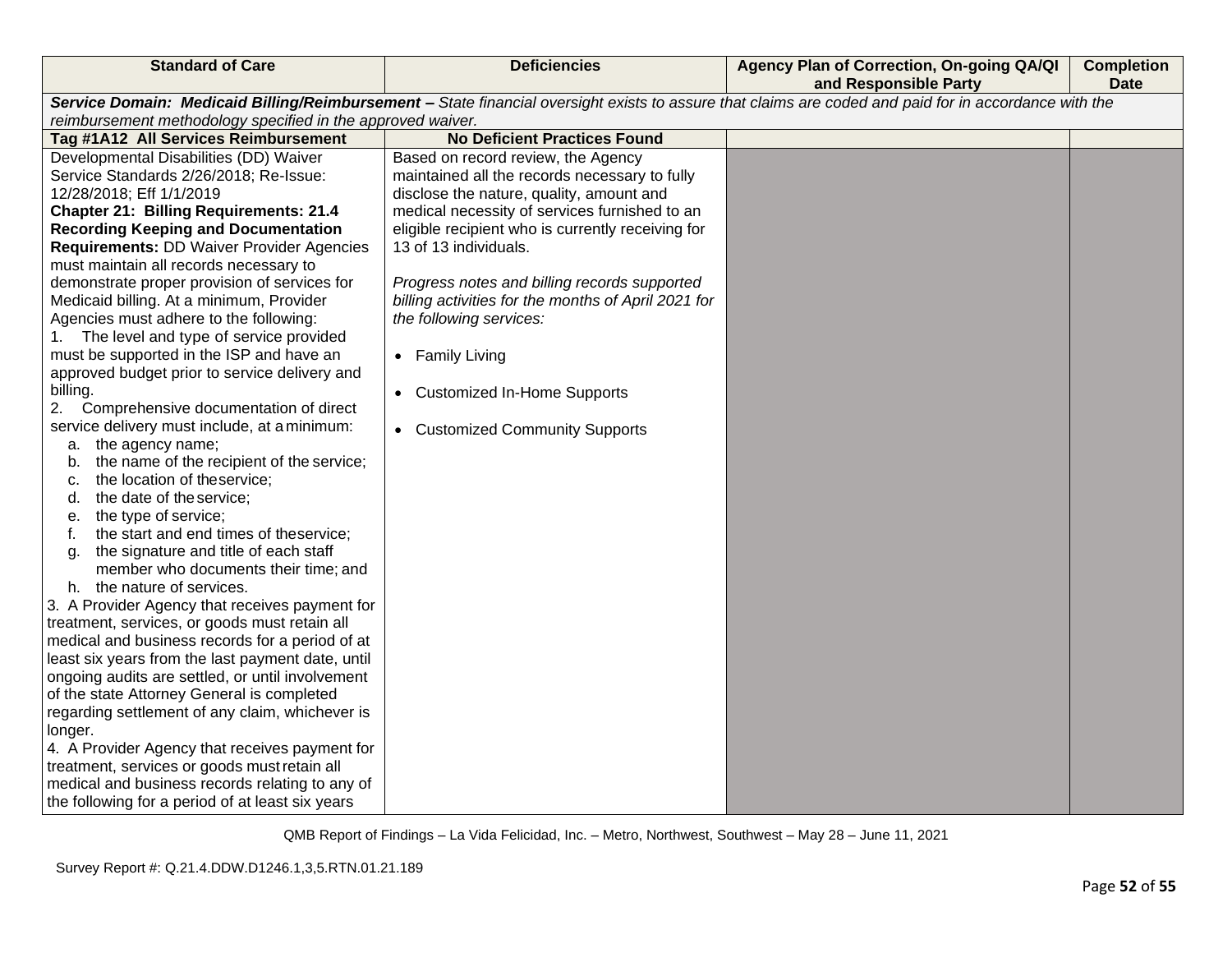| from the payment date:                              |  |  |
|-----------------------------------------------------|--|--|
| a. treatment or care of any eligible recipient;     |  |  |
| b. services or goods provided to any                |  |  |
| eligible recipient;                                 |  |  |
| c. amounts paid by MAD on behalf of any             |  |  |
| eligible recipient; and                             |  |  |
| any records required by MAD for the<br>d.           |  |  |
| administration of Medicaid.                         |  |  |
|                                                     |  |  |
| 21.9 Billable Units: The unit of billing depends    |  |  |
| on the service type. The unit may be a 15-          |  |  |
| minute interval, a daily unit, a monthly unit or a  |  |  |
| dollar amount. The unit of billing is identified in |  |  |
| the current DD Waiver Rate Table. Provider          |  |  |
|                                                     |  |  |
| Agencies must correctly report service units.       |  |  |
|                                                     |  |  |
| 21.9.1 Requirements for Daily Units: For            |  |  |
| services billed in daily units, Provider Agencies   |  |  |
| must adhere to the following:                       |  |  |
| 1. A day is considered 24 hours from midnight       |  |  |
| to midnight.                                        |  |  |
| 2. If 12 or fewer hours of service are provided,    |  |  |
| then one-half unit shall be billed. A whole unit    |  |  |
| can be billed if more than 12 hours of service is   |  |  |
| provided during a 24-hour period.                   |  |  |
| 3. The maximum allowable billable units             |  |  |
| cannot exceed 340 calendar days per ISP year        |  |  |
| or 170 calendar days per six months.                |  |  |
| 4. When a person transitions from one Provider      |  |  |
| Agency to another during the ISP year, a            |  |  |
| standard formula to calculate the units billed by   |  |  |
| each Provider Agency must be applied as             |  |  |
| follows:                                            |  |  |
| a. The discharging Provider Agency bills the        |  |  |
| number of calendar days that services were          |  |  |
| provided multiplied by .93 (93%).                   |  |  |
| b. The receiving Provider Agency bills the          |  |  |
| remaining days up to 340 for the ISP year.          |  |  |
|                                                     |  |  |
| 21.9.2 Requirements for Monthly Units: For          |  |  |
| services billed in monthly units, a Provider        |  |  |
|                                                     |  |  |
| Agency must adhere to the following:                |  |  |
| 1. A month is considered a period of 30             |  |  |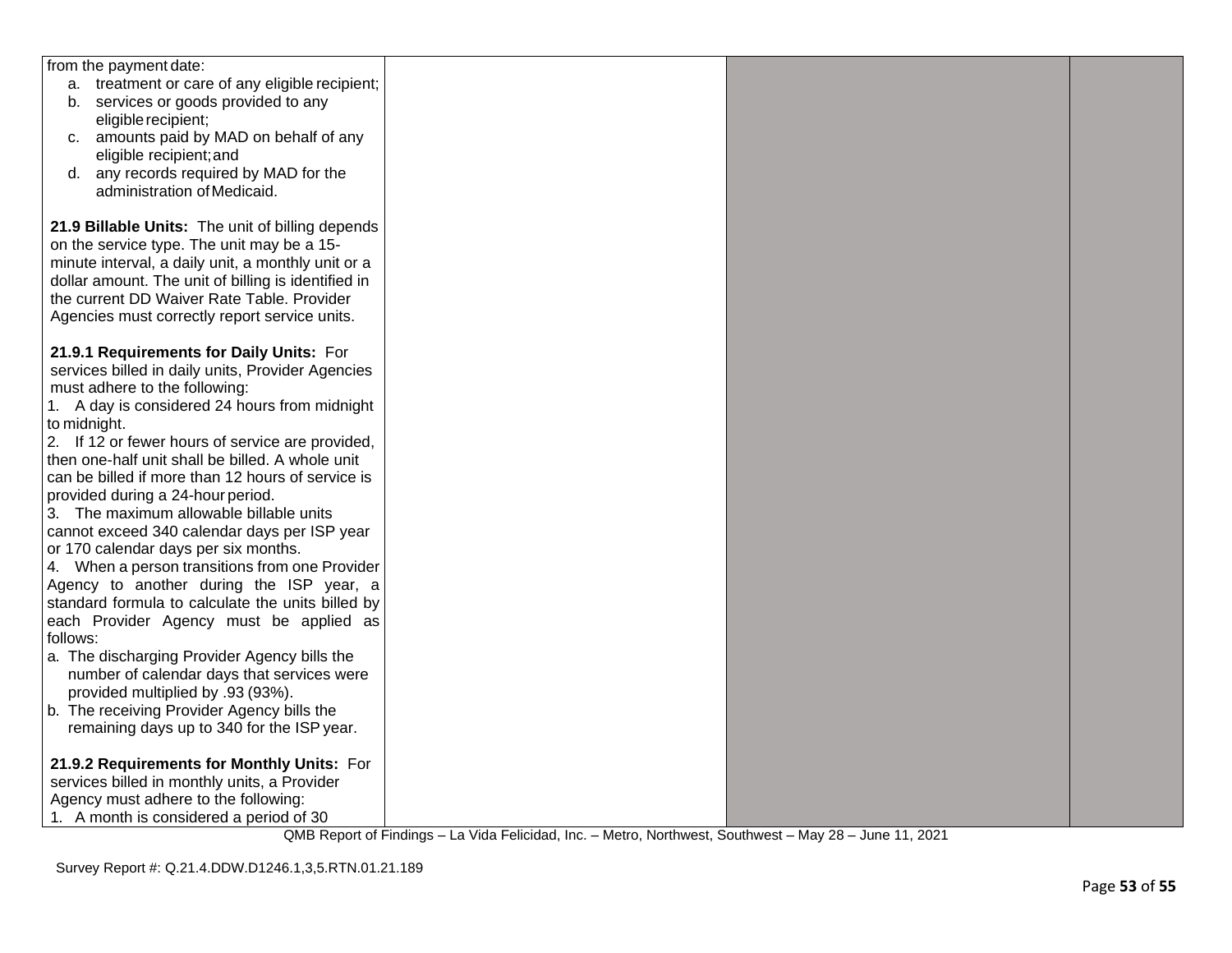| calendar days.                                     |  |  |
|----------------------------------------------------|--|--|
| 2. At least one hour of face-to-face billable      |  |  |
| services shall be provided during a calendar       |  |  |
| month where any portion of a monthly unit is       |  |  |
| billed.                                            |  |  |
| 3. Monthly units can be prorated by a half unit.   |  |  |
| 4. Agency transfers not occurring at the           |  |  |
| beginning of the 30-day interval are required to   |  |  |
| be coordinated in the middle of the 30-day         |  |  |
| interval so that the discharging and receiving     |  |  |
| agency receive a half unit.                        |  |  |
|                                                    |  |  |
| 21.9.3 Requirements for 15-minute and              |  |  |
| hourly units: For services billed in 15-minute or  |  |  |
| hourly intervals, Provider Agencies must adhere    |  |  |
| to the following:                                  |  |  |
| 1. When time spent providing the service is        |  |  |
| not exactly 15 minutes or one hour, Provider       |  |  |
| Agencies are responsible for reporting time        |  |  |
| correctly following NMAC 8.302.2.                  |  |  |
| 2. Services that last in their entirety less than  |  |  |
| eight minutes cannot be billed.                    |  |  |
|                                                    |  |  |
| NMAC 8.302.1.17 Effective Date 9-15-08             |  |  |
| <b>Record Keeping and Documentation</b>            |  |  |
| Requirements - A provider must maintain all        |  |  |
| the records necessary to fully disclose the        |  |  |
| nature, quality, amount and medical necessity      |  |  |
| of services furnished to an eligible recipient     |  |  |
| who is currently receiving or who has received     |  |  |
| services in the past.                              |  |  |
| <b>Detail Required in Records - Provider</b>       |  |  |
| Records must be sufficiently detailed to           |  |  |
| substantiate the date, time, eligible recipient    |  |  |
| name, rendering, attending, ordering or            |  |  |
| prescribing provider; level and quantity of        |  |  |
| services, length of a session of service billed,   |  |  |
| diagnosis and medical necessity of any service     |  |  |
| Treatment plans or other plans of care must        |  |  |
| be sufficiently detailed to substantiate the level |  |  |
| of need, supervision, and direction and            |  |  |
| service(s) needed by the eligible recipient.       |  |  |
| <b>Services Billed by Units of Time -</b>          |  |  |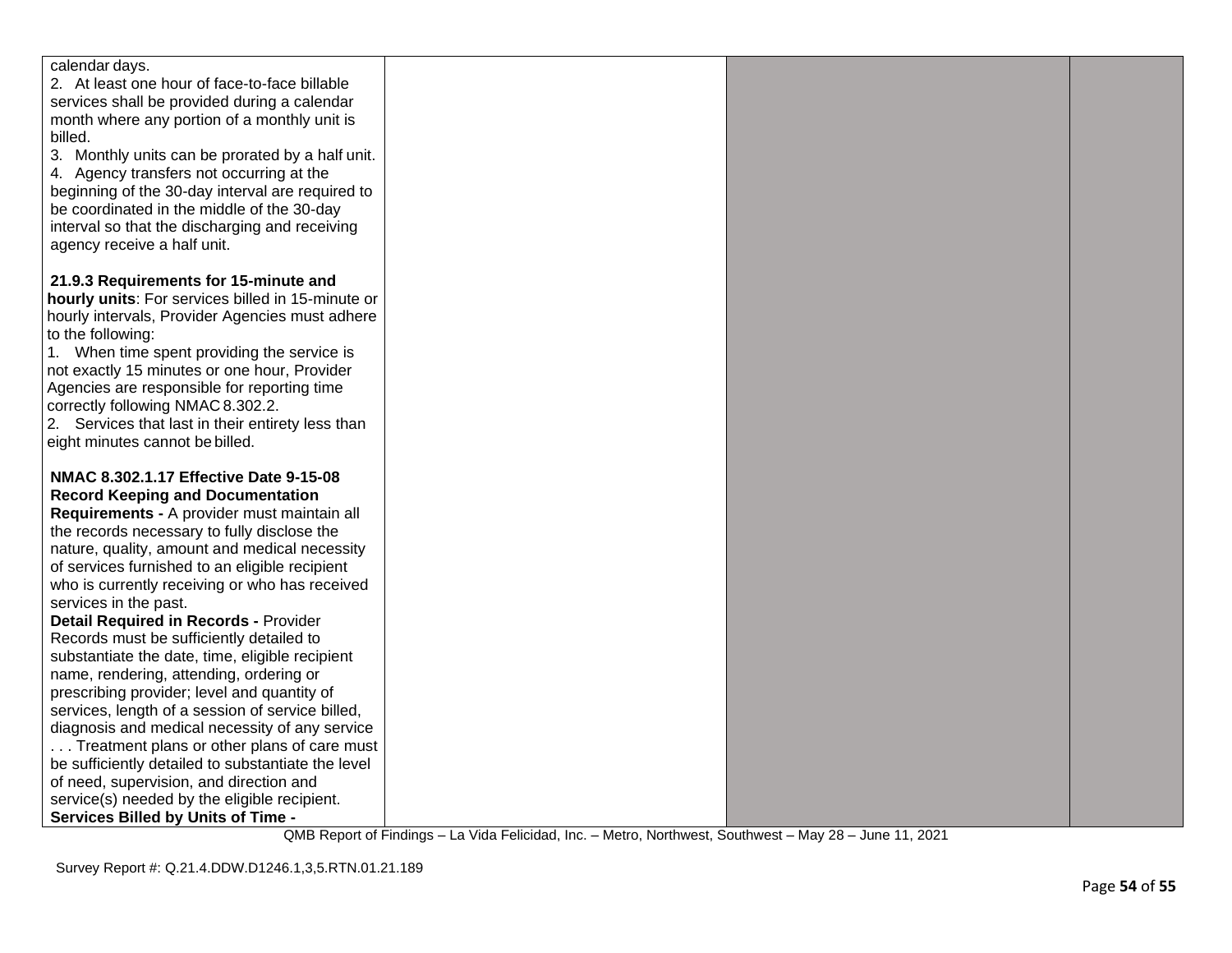| Services billed on the basis of time units spent     |  |  |
|------------------------------------------------------|--|--|
| with an eligible recipient must be sufficiently      |  |  |
| detailed to document the actual time spent with      |  |  |
| the eligible recipient and the services provided     |  |  |
| during that time unit.                               |  |  |
| Records Retention - A provider who receives          |  |  |
| payment for treatment, services or goods must        |  |  |
| retain all medical and business records relating     |  |  |
| to any of the following for a period of at least six |  |  |
| years from the payment date:                         |  |  |
| (1) treatment or care of any eligible recipient      |  |  |
|                                                      |  |  |
| (2) services or goods provided to any eligible       |  |  |
| recipient                                            |  |  |
| (3) amounts paid by MAD on behalf of any             |  |  |
| eligible recipient; and                              |  |  |
| (4) any records required by MAD for the              |  |  |
| administration of Medicaid.                          |  |  |
|                                                      |  |  |
|                                                      |  |  |
|                                                      |  |  |
|                                                      |  |  |
|                                                      |  |  |
|                                                      |  |  |
|                                                      |  |  |
|                                                      |  |  |
|                                                      |  |  |
|                                                      |  |  |
|                                                      |  |  |
|                                                      |  |  |
|                                                      |  |  |
|                                                      |  |  |
|                                                      |  |  |
|                                                      |  |  |
|                                                      |  |  |
|                                                      |  |  |
|                                                      |  |  |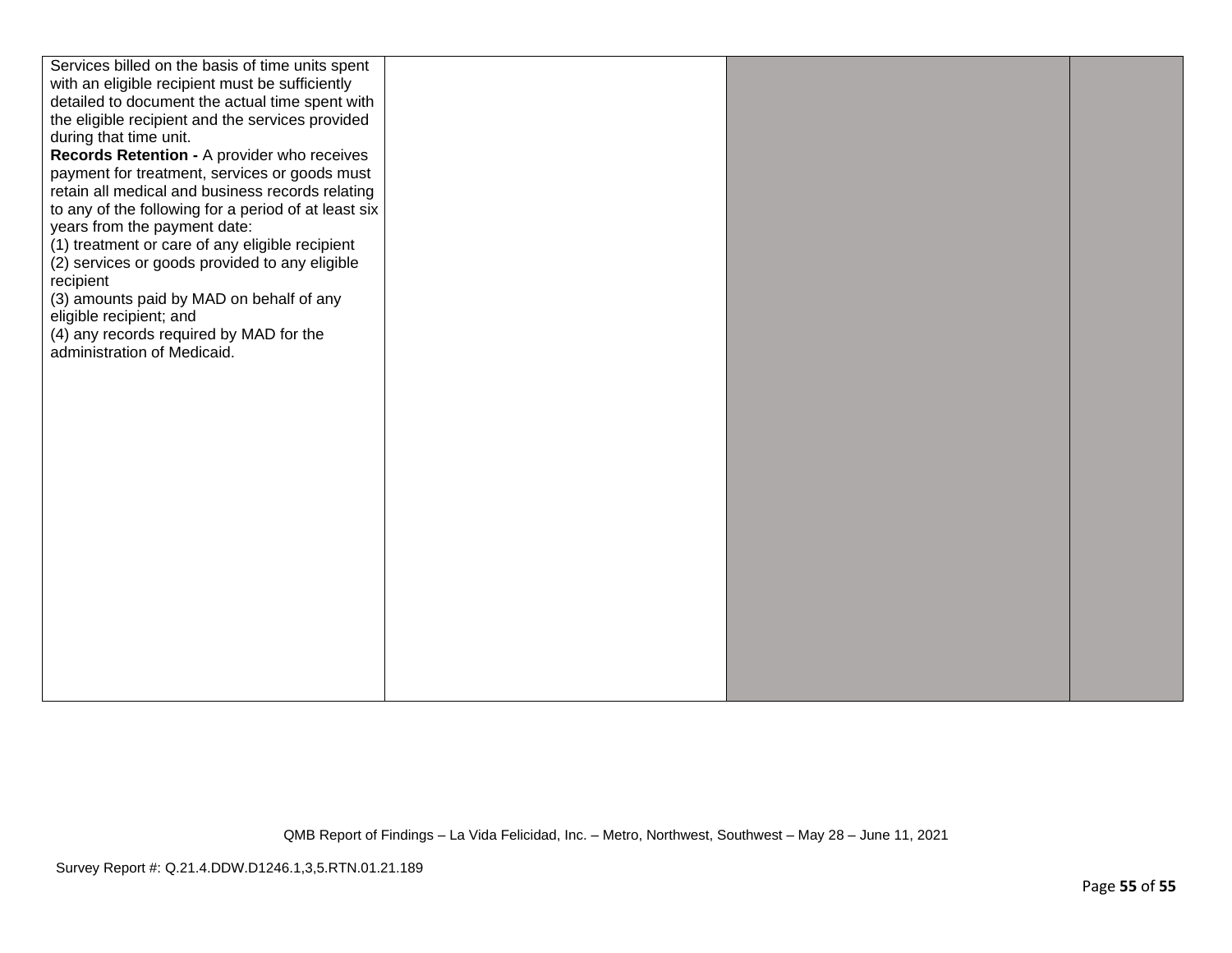

DAVID R. SCRASE, M.D. **Acting Cabinet Secretary** 

| Date:                               | September 30, 2021                                                                           |
|-------------------------------------|----------------------------------------------------------------------------------------------|
| To:                                 | Katie Otero, Quality Assurance Director                                                      |
| Provider:<br>Address:<br>State/Zip: | La Vida Felicidad, Inc.<br>1051 Huning Ranch Loop SW<br>Los Lunas, New Mexico 87031          |
| E-mail Address:                     | katie@lvfnm.org                                                                              |
| CC:<br>E-mail Address:              | Selma Dodson, Director of Adult Services<br>selma@lvfnm.org                                  |
| Region:<br>Survey Date:             | Metro, Northwest and Southwest<br>May 28 - June 11, 2021                                     |
| Program Surveyed:                   | Developmental Disabilities Waiver                                                            |
| Service Surveyed:                   | 2018: Family Living, Customized In-Home Supports and Customized<br><b>Community Supports</b> |
| Survey Type:                        | Routine                                                                                      |

Dear Ms. Otero:

The Division of Health Improvement/Quality Management Bureau has received, reviewed and approved the supporting documents you submitted for your Plan of Correction. The documents you provided verified that all previously cited survey Deficiencies have been corrected.

## **The Plan of Correction process is now complete.**

## **Furthermore, your agency is now determined to be in Compliance with all Conditions of Participation.**

To maintain ongoing compliance with standards and regulations, continue to use the Quality Assurance (self-auditing) processes you described in your Plan of Correction.

Consistent use of these Quality Assurance processes will enable you to identify and promptly respond to problems, enhance your service delivery, and result in fewer deficiencies cited in future QMB surveys.

Thank you for your cooperation with the Plan of Correction process, for striving to come into compliance with standards and regulations, and for helping to provide the health, safety and personal growth of the people you serve.